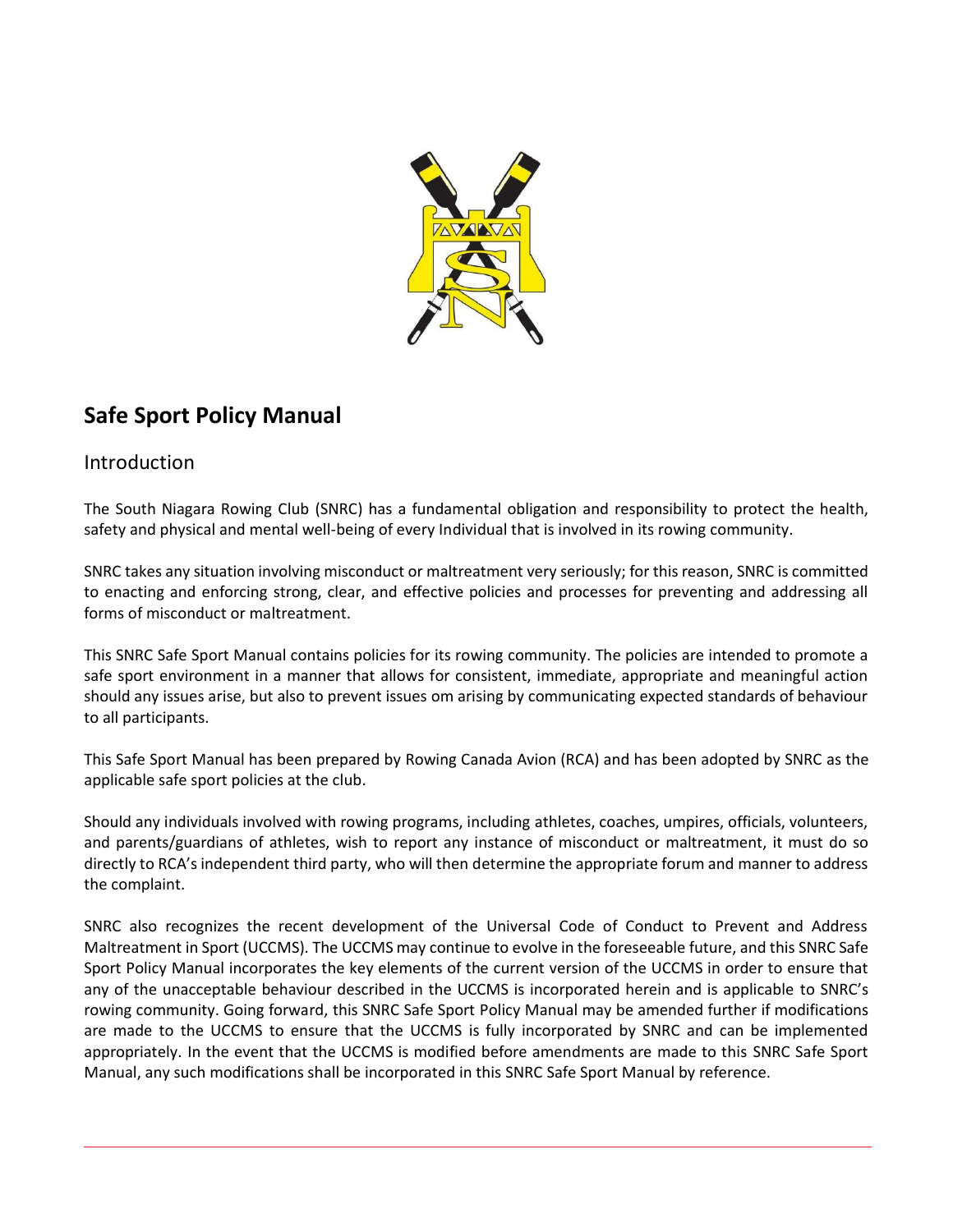Certain policies found in this Safe Sport Manual also apply to matters beyond safe sport (i.e., the appeal policy). As such, these policies will also be published on SNRC's website so that they are accessible and applicable in all relevant areas.

Lastly, RCA notes and wishes to advise the Canadian rowing community that, if any policy, in whole or in part, is excerpted from this Safe Sport Manual, any such action must be taken with the knowledge, and disclosure to any receiving party, that the policy is part of the Safe Sport Manual, which may impact its application or understanding.

| Introduction                                                              | 1  |
|---------------------------------------------------------------------------|----|
| <b>DEFINITIONS</b>                                                        | 2  |
| <b>ATHLETE PROTECTION POLICY</b>                                          | 11 |
| Image Consent Form Procedures Reporting Suspected Maltreatment of a Minor | 11 |
| Appendix A – Image Consent Form                                           | 15 |
| Appendix B – Procedures Reporting Suspected Maltreatment of a Minor       | 16 |
| <b>CODE OF CONDUCT AND ETHICS</b>                                         | 17 |
| HARASSMENT, DISCIPLINE AND COMPLAINTS POLICY                              | 23 |
| <b>APPEAL POLICY</b>                                                      | 34 |
| <b>SOCIAL MEDIA POLICY</b>                                                | 40 |
| <b>SCREENING POLICY</b>                                                   | 42 |
|                                                                           |    |

## **SOUTH NIAGARA ROWING CLUB (SNRC)**

### **DEFINITIONS**

<span id="page-1-0"></span>*The terms defined below shall apply to all policies included in this SOUTH NIAGARA ROWING CLUB Safe Sport Manual.*

- 1. "*Affected Party*" Any Individual or entity, as determined by the Appeal Manager, who may be affected by a decision rendered under the *Appeal Policy* and who may have recourse to an appeal in their own right under the *Appeal Policy*.
- 2. "*Appellant*" The party appealing a decision pursuant to the *Appeal Policy*.
- 3. "*Appeal Manager*" An individual appointed by RCA or a provincial rowing association who may be any staff member, committee member, volunteer, director, or an independent third party, to oversee the administration of the *Appeal Policy*. The Appeal Manager's responsibilities shall include those as described in the *Appeal Policy*.
- 4. *"Athlete"* includes any Individual who is registered with SNRC for either recreational or competitive purposes.
- 5. *"Board*" the Board of Directors of SNRC.
- 6. *"Case Manager"* an independent individual appointed by RCA or a provincial rowing association, as applicable, to fulfill the responsibilities described in the *Harassment, Discipline and Complaints Policy*. In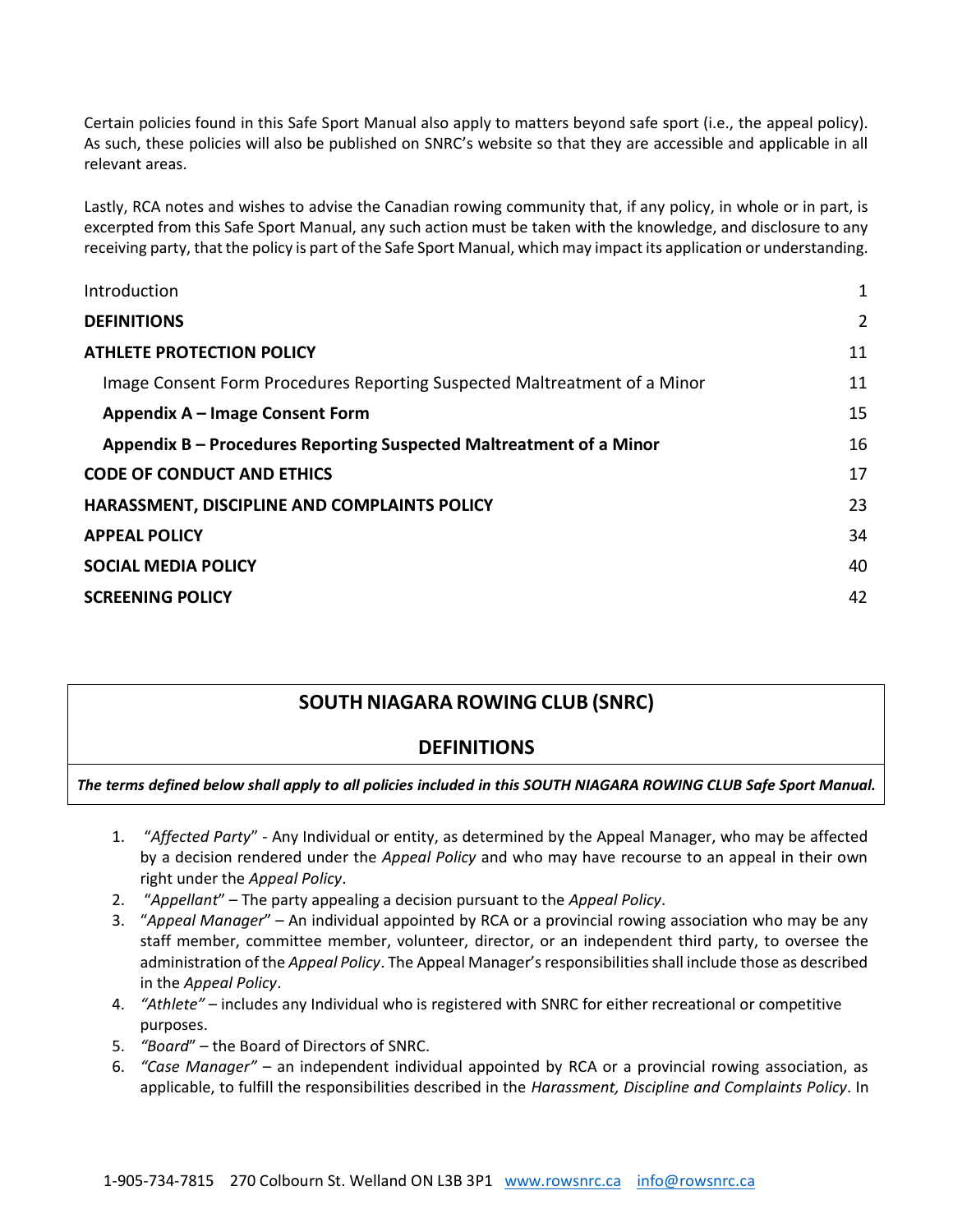order to be appointed as a Case Manager, the individual must have relevant experience and skills to manage complaints and perform their duties, either as a legal practitioner or sport administrator.

- 7. "*Complainant*" the party making a complaint pursuant to the *Harassment, Discipline and Complaints Policy* and as referred to in Row Ontario's *Investigations Policy*.
- 8. *"Complaint Resolution Officer"* an individual appointed to handle the duties of the Complaint Resolution Officer as described in the *Harassment, Discipline and Complaints Policy*.
- 9. "*Criminal Record Check (CRC)*" A search of the RCMP Canadian Police Information Centre (CPIC) system for adult convictions
- 10. "*Days*" calendar days. For the purpose of calculating deadlines in this Safe Sport Policy Manual, days excludes weekends and public holidays, and the day of the act/decision is not counted as the first day of any deadline.
- 11. "*Discrimination*" Differential treatment of an individual based on one or more prohibited grounds which include race, citizenship, national or ethnic origin, colour, religion, age, sex, sexual orientation, gender identity or expression, marital status, family status, genetic characteristics, or disability.
- 12. "*Event*" An event sanctioned by RCA or a rowing organization, including SNRC, and which may include a social event.
- 13. "*Harassment*" A vexatious comment (or comments) or conduct against an Individual or group, irrespective of whether the comment or conduct occurs in person or via any other media, including social media, which is known or ought to reasonably be known to be unwelcome. Types of behaviour that constitute harassment include, but are not limited to:
	- i. Written or verbal abuse, threats, or outbursts;
	- ii. Persistent unwelcome remarks, jokes, comments, innuendo, or taunts;
	- iii. Racial harassment, which is racial slurs, jokes, name calling, or insulting behaviour or terminology that reinforces stereotypes or discounts abilities because of racial or ethnic origin;
	- iv. Leering or other suggestive or obscene gestures;
	- v. Condescending or patronizing behaviour which is intended to undermine self-esteem, diminish performance or adversely affect working conditions;
	- vi. Practical jokes which endanger a person's safety, or which may negatively affect performance;
	- vii. Hazing, which is any form of conduct which exhibits any potentially humiliating, degrading, abusive, or dangerous activity, which does not contribute to any Individual's positive development, but is required to be accepted as part of a team or group, regardless of the individual's willingness to participate. This includes, but is not limited to, any activity, no matter how traditional or seemingly benign, that sets apart or alienates any teammate or group member based on class, number of years on the team or with the group, or ability;
	- viii. Unwanted physical contact including, but not limited to, touching, petting, pinching, or kissing;
	- ix. Deliberately excluding or socially isolating a person from a group or team;
	- x. Persistent sexual flirtations, advances, requests, or invitations;
	- xi. Physical or sexual assault;
	- xii. Behaviours such as those described above that are not directed towards a specific person or group but have the same effect of creating a negative or hostile environment; and
	- xiii. Retaliation or threats of retaliation against a person who reports harassment to RCA or to a rowing organization.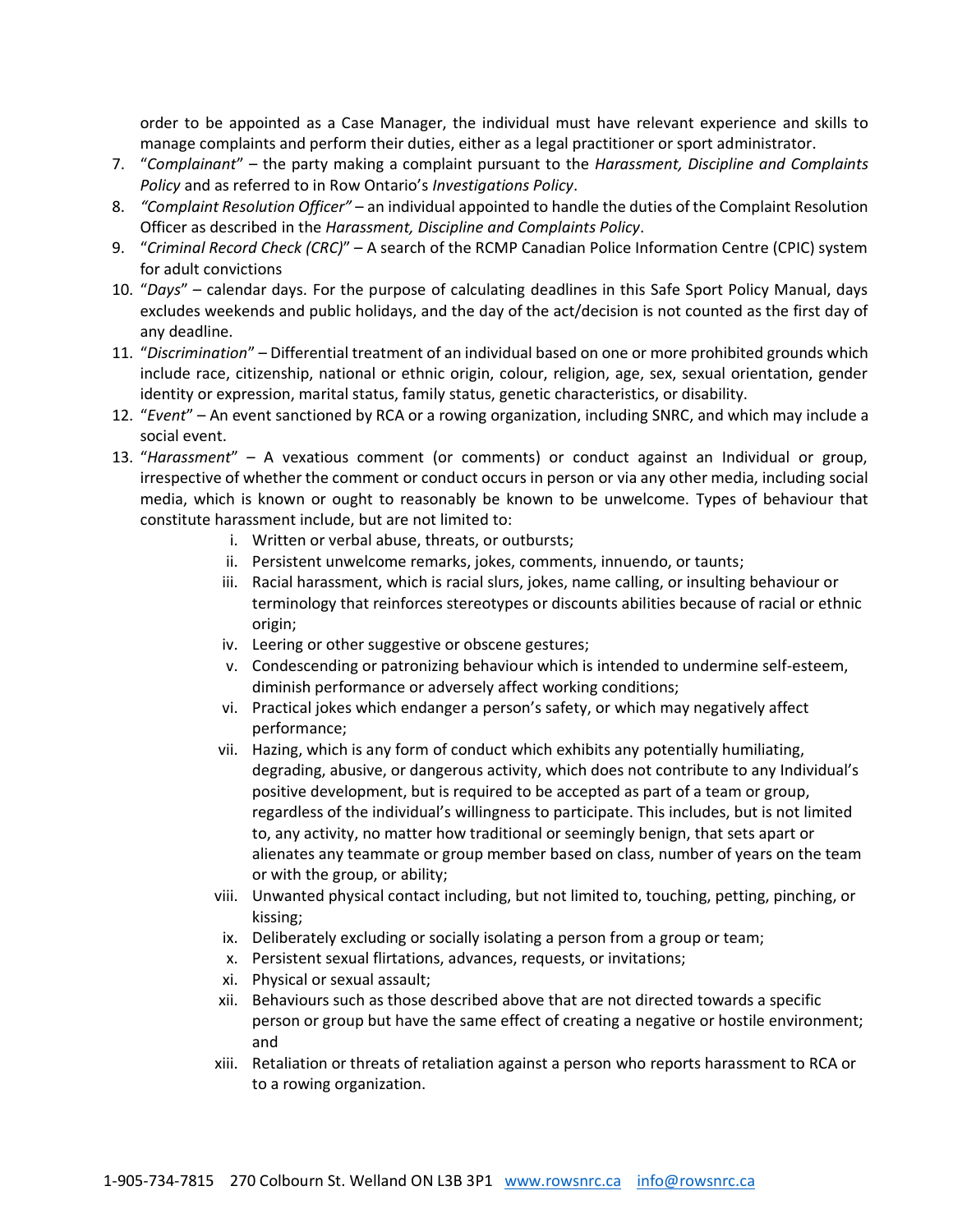- 14. "*Independent Third Party*" the independent individual retained by RCA to receive complaints and to fulfill the responsibilities outlined in the *Harassment, Discipline and Complaints Policy* and *Investigations Policy – Discrimination, Harassment and Maltreatment*, as applicable.
- 15. "*Individuals*" refers to all categories of members and/or registrants defined in the bylaws of SNRC, as well as all people employed by, contracted by, or engaged in activities with SNRC including, but not limited to, employees, contractors, athletes, coaches, umpires, officials, volunteers, managers, administrators, parents or guardians, spectators, committee members or directors or officers
- 16. "*Maltreatment*" any volitional act by an Individual that results in harm or the potential for physical or psychological harm to another Individual, and includes any of the following behaviours or conduct:
	- i. Psychological Maltreatment: any pattern or single serious incident of deliberate conduct that has the potential to be harmful to the psychological well-being of an Individual. Psychological Maltreatment is determined by the objective behaviour, and not whether harm is intended or results from the behaviour. It includes:
		- a. Verbal Acts: verbally assaulting or attacking an Individual, including but not limited to unwarranted personal criticisms; body shaming; derogatory comments related to an Individual's identity (e.g. race, gender identity or expression, ethnicity, Indigenous status, ability/disability); comments that are demeaning, humiliating, belittling, intimidating, insulting or threatening; the use of rumours or false statements about an Individual to diminish their reputation; using confidential sport and non-sport information inappropriately. Verbal Maltreatment may also occur in online forms.
		- b. Non-assaultive Physical Acts (no physical contact): physically aggressive behaviours, including but not limited to throwing objects at or in the presence of others without striking another; hitting, striking or punching objects in the presence of others.
		- c. Acts that Deny Attention or Support: acts that deny attention, lack of support or isolation including but not limited to ignoring psychological needs or socially isolating an Individual repeatedly or for an extended period of time; abandonment of an athlete as punishment for poor performance; arbitrarily or unreasonably denying feedback, training opportunities, support or attention for extended periods of time and/or asking others to do the same.
	- ii. Physical Maltreatment: any pattern or single serious incident of deliberate conduct that has the potential to be harmful to the physical well-being of an individual. Physical Maltreatment is determined by the objective behaviour, and not whether harm is intended or results from the behaviour. It includes, without limitation:
		- a. Contact behaviours: including but not limited to deliberately punching, kicking, beating, biting, striking, strangling or slapping another; and deliberately hitting another with objects;
		- b. Non-contact behaviours: including but not limited to isolating an Individual in a confined space; forcing an individual to assume a painful stance or position for no athletic purpose (e.g., requiring an athlete to kneel on a hard surface); the use of exercise for the purposes of punishment; withholding, recommending against, or denying adequate hydration, nutrition, medical attention or sleep; denying access to a toilet; providing alcohol to an individual under the legal drinking age; providing illegal drugs or nonprescribed medications to an Individual; encouraging or knowingly permitting an athlete to return to training or on the water prematurely following any injury or after a concussion and without the clearance of a medical professional; encouraging an athlete to perform a skill for which they are known to not be developmentally ready.
	- iii. Sexual Maltreatment, including, but not limited to, any act targeting an individual's sexuality, gender identity or expression, that is committed, threatened or attempted against that person,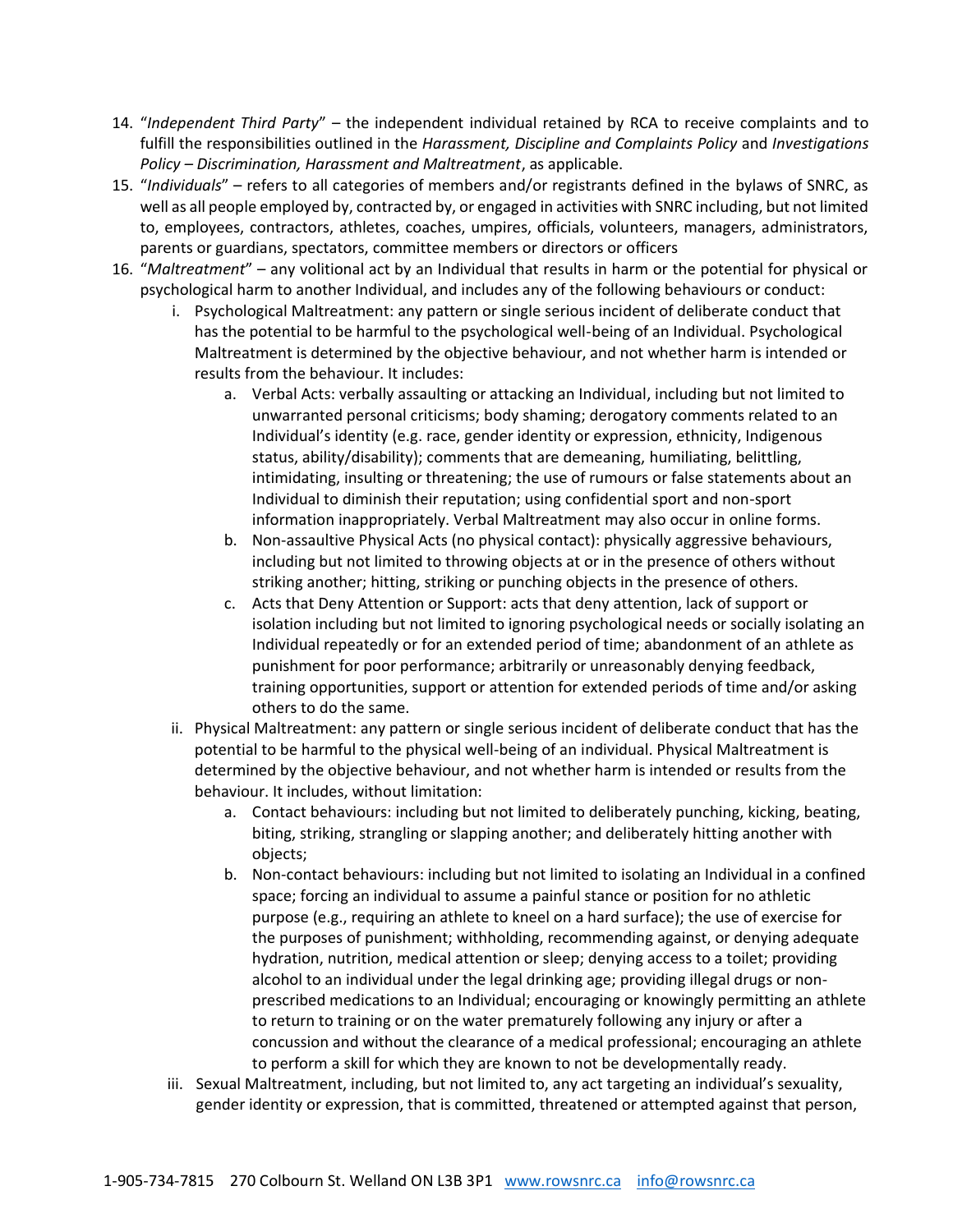and includes but is not limited to the Criminal Code offences of sexual assault, sexual exploitation, sexual interference, invitation to sexual touching, indecent exposure, voyeurism and non- consensual distribution of sexual/intimate images. Sexual Maltreatment also includes sexual harassment and stalking, cyber harassment, and cyber stalking of a sexual nature.

- a. Examples of Sexual Maltreatment include, but are not limited to:
	- i. Any penetration of any part of a person's body, however slight, with any object or body part by a person upon another person, including but not limited to:
		- 1. vaginal penetration by a penis, object, tongue, or finger; and
		- 2. anal penetration by a penis, object, tongue, or finger.
	- ii. Any intentional touching of a sexual nature of any part of a person's body, however slight, with any object or body part by a person upon another person, including but not limited to:
		- 1. kissing;
		- 2. intentional touching of the breasts, buttocks, groin or genitals, whether clothed or unclothed, or intentionally touching of another with any of these body parts;
		- 3. any contact, no matter how slight, between the mouth of one person and the genitalia of another person, and
		- 4. making another touch themselves, the Individual, or someone else with or on any of the body parts listed in 2).
		- 5. any intentional touching in a sexualized manner of the relationship, context or situation.
- iv. Neglect: any pattern or a single serious incident of lack of reasonable care, inattention to an Individual's needs, nurturing or well-being, or omissions in care. Neglect is determined by the objective behaviour but the behaviour must be evaluated with consideration given to the Individual's needs and requirements, not whether harm is intended or results from the behaviour.
	- a. Neglect*,* or acts of omission, include without limitation, not providing an athlete recovery time and/or treatment for a sport injury; not being aware of and not considering an Individual's physical or intellectual disability; not considering supervision of an athlete during travel, training or competition; not considering the welfare of the athlete when prescribing dieting or other weight control methods (e.g., caliper tests); disregarding the use of prohibited substances or methods by an athlete; failure to ensure safety of equipment or environment; allowing an athlete to disregard sport rules, regulations, and standards, subjecting Individuals to the risk of maltreatment.
- v. Grooming: includes, without limitation, deliberate conduct by an Individual to sexualize a relationship with a minor, and which includes making inappropriate behaviour seem normal and gradually engaging in 'boundary violations' which have been professionally-identified to Canadian standards (e.g., a degrading remark, a sexual joke, sexualized physical contact; adult participants sharing rooms with a minor who is not an immediate family member; providing a massage or other purported therapeutic interventions with no specific training or expertise; private social media and text communications; sharing personal photographs; shared use of locker rooms; private meetings; private travel, and providing gifts).
- vi. Interference with or Manipulation of Process
	- a. An adult Individual violates the *Code of Conduct and Ethics* by directly or indirectly interfering with a process instituted pursuant to the *Code* or the process of SNRC, RCA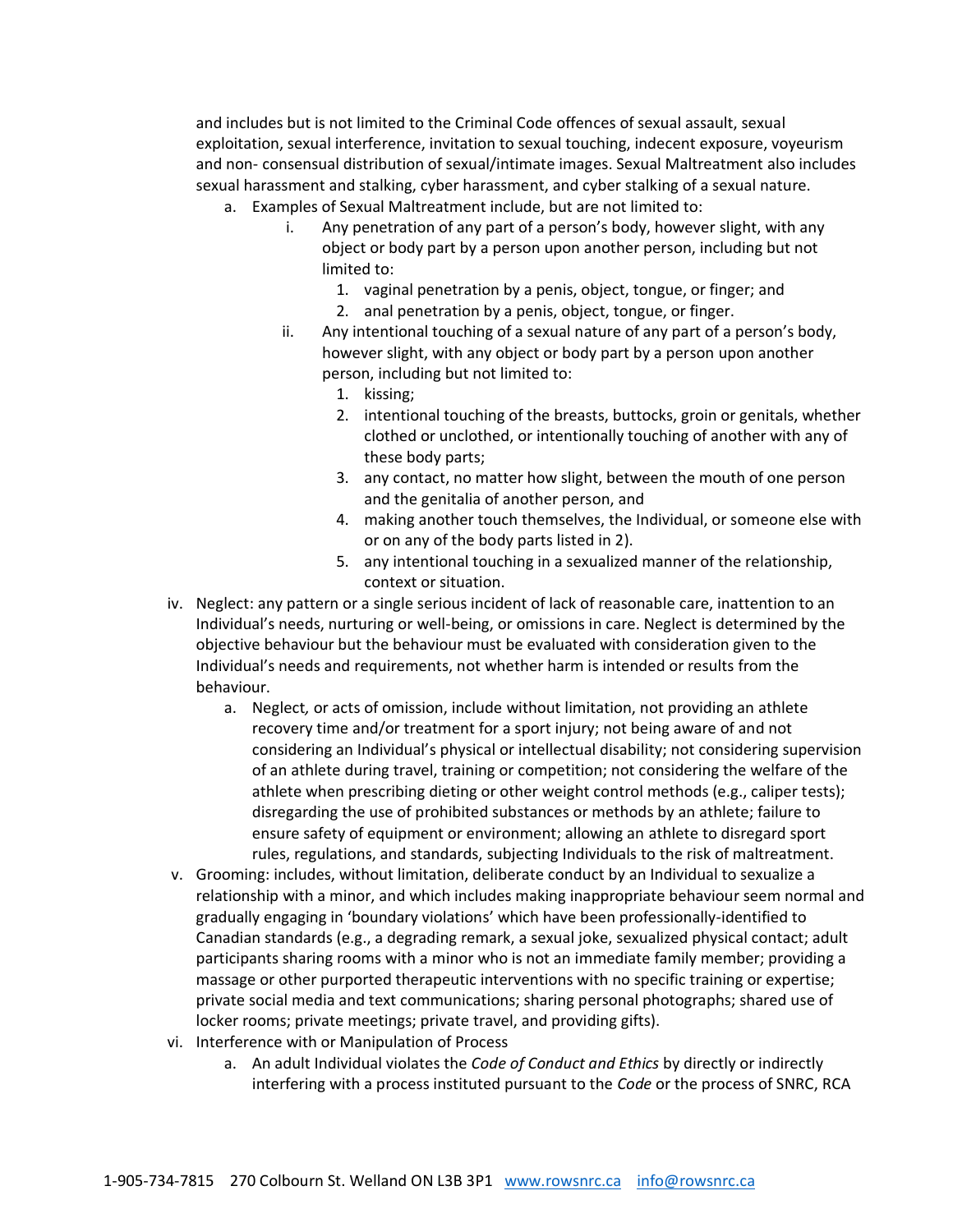or rowing organization instituted pursuant to any other policy, including the policies found in the SNRC Safe Sport Policy Manual, by:

- i. falsifying, distorting, or misrepresenting information, the resolution process, or an outcome;
- ii. destroying or concealing information;
- iii. attempting to discourage an individual's proper participation in or use of SNRC, RCA or another rowing organization's processes;
- iv. harassing or intimidating (verbally or physically) any person involved in SNRC, RCA or another rowing organization's processes before, during, and/or following any proceedings;
- v. publicly disclosing an individual's identifying information, without the individual's agreement;
- vi. failing to comply with any temporary or provisional measure or other final sanction;
- vii. distributing or otherwise publicizing materials an Individual gains access to during any investigation or hearing, except as required by law or as expressly permitted; or
- viii. influencing or attempting to influence another Individual to interfere with or manipulate the process.
- vii. Retaliation: An individual shall not take an adverse action against any other Individual for making a good faith report of possible maltreatment or for participating in any process found in RCA or a rowing organization's policies, including those found in this SNRC Safe Sport Policy Manual. Retaliation includes threatening, intimidating, harassing, coercing or any other conduct that would discourage a reasonable person from engaging or participating in SNRC, RCA or another rowing organization's processes. Retaliation after the conclusion of investigation and sanction processes is also prohibited. Retaliation may be present even where there is a finding that no maltreatment occurred and does not include good-faith actions lawfully pursued in response to a report of possible maltreatment*.*
- viii. Aiding and abetting:
	- a. any act taken with the purpose of facilitating, promoting, or encouraging the commission of maltreatment by an individual. Aiding and abetting also includes, without limitation, knowingly:
		- i. allowing any person who has been suspended or is otherwise ineligible to be in any way associated with sport or to coach or instruct Individuals;
		- ii. providing any coaching-related advice or service to an athlete who has been suspended or is otherwise ineligible; and
		- iii. allowing any Individual to violate the terms of their suspension or any other sanctions imposed.
- ix. Failure by an adult Individual to report actual or suspected maltreatment of a minor. This obligation is ongoing and is not satisfied by making an initial report; instead, this obligation includes reporting to the independent third party, on a timely basis, all relevant information that the adult individual is or becomes aware of, and requires making a direct report to the independent third party. Any report shall include the personally identifying information of the potential minor complainant (to the extent known), and any such information learned at a later date.
- x. Failure to report inappropriate conduct: Any individual who suspects or becomes aware of another individual's inappropriate conduct, even if it is not defined as maltreatment, has a duty to report such inappropriate conduct to the independent third party. Persons in authority who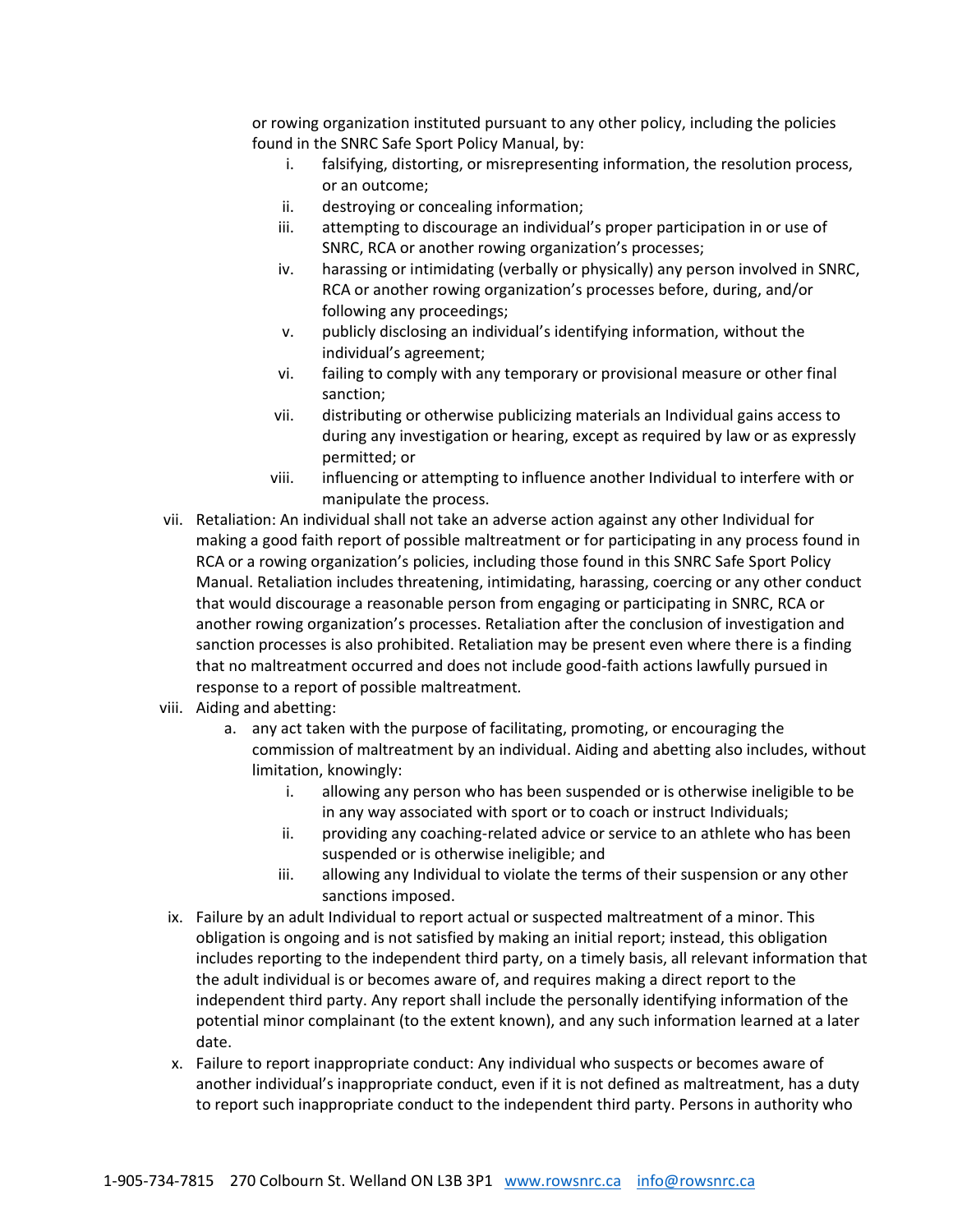become aware of another individual's inappropriate conduct have a responsibility for reporting the concern to the independent third party.

- xi. Intentionally filing a false allegation. An allegation is false if the events or conduct reported did not occur and the Individual making the report knows that the events or conduct did not occur. An individual shall not be considered to have filed a false allegation in cases where the allegation cannot be substantiated by supporting evidence but was nevertheless filed in good faith.
- 17. "*Minor*" any Individual who is under the age of eighteen (18) at the time when the alleged breach of SNRC, RCA or any other rowing organization's policy has occurred. Adult Individuals are responsible for knowing the age of a minor.
- 18. "*Parties*" in the context of a complaint under the *Harassment, Discipline and Complaints Policy*, the complainant and respondent; in the context of an appeal under the *Appeal Policy*, the appellant, respondent and affected party (or parties).
- 19. "*Person in Authority*" Any individual who holds a position of authority within RCA or a rowing organization, including, but not limited to, coaches, umpires, officials, managers, support personnel, chaperones, committee members, and directors or officers. In addition to the responsibilities described for individuals in the Code of Conduct and Ethics, a person in authority shall be responsible for knowing what constitutes maltreatment.
- 20. *"Power Imbalance"* A power imbalance may exist where, based on the totality of the circumstances, an individual has supervisory, evaluative, a duty of care, or other authority over another individual*.* A power imbalance may also exist between an athlete and other adults involved in sport in positions such as high-performance directors, sport specific health-care providers, sport science support staff, care or support persons, guides or pilots. Maltreatment occurs when this power is misused. Once a coachathlete relationship is established, a power Imbalance is presumed to exist throughout the coach-athlete relationship, regardless of age, and is presumed to continue for minor athletes after the coach-athlete relationship terminates or until the athlete reaches 25 years of age. A power imbalance may exist, but is not presumed, where an intimate relationship existed before the sport relationship commenced (e.g., a relationship between two spouses or life partners, or a sexual relationship between consenting adults that preceded the sport relationship).
- 21. "*Reporting (or Report)*" The provision of information in writing by any person or an individual to a relevant independent authority (the independent third party or position charged with receiving a report and determining next steps) regarding maltreatment. Reporting may occur through either: (i) the complainant (of any age) or the one who experienced the maltreatment, or (ii) a witness – someone who witnessed the maltreatment or otherwise knows or suspects maltreatment. In either case, the intention of reporting is to initiate an independent investigative process, which could result in disciplinary action being taken against the respondent.
- 22. *"Respondent"* the party responding to a complaint or investigation; or, in the case of an appeal, the body or organization whose decision is being appealed, or the Individual who was the subject of a decision that is being appealed.
- 23. "*Rowing Organization*" an organization that provides programmes, facilities or events to Individuals participating in the sport of rowing on a local, regional or national level in Canada, and which includes rowing clubs, $<sup>1</sup>$  special associations and provincial rowing associations.</sup>
- 24. "*Sexual Harassment*" A vexatious comment (or comments) or conduct against an Individual because of sex, sexual orientation, gender identity or gender expression, where the course of comment or conduct is known or ought reasonably to be known to be unwelcome; or making a sexual solicitation or advance

<sup>1</sup> Wherever the term 'Club' is used in any policy included in this policy manual, it shall be understood as a Special Association where appropriate and required by the circumstances.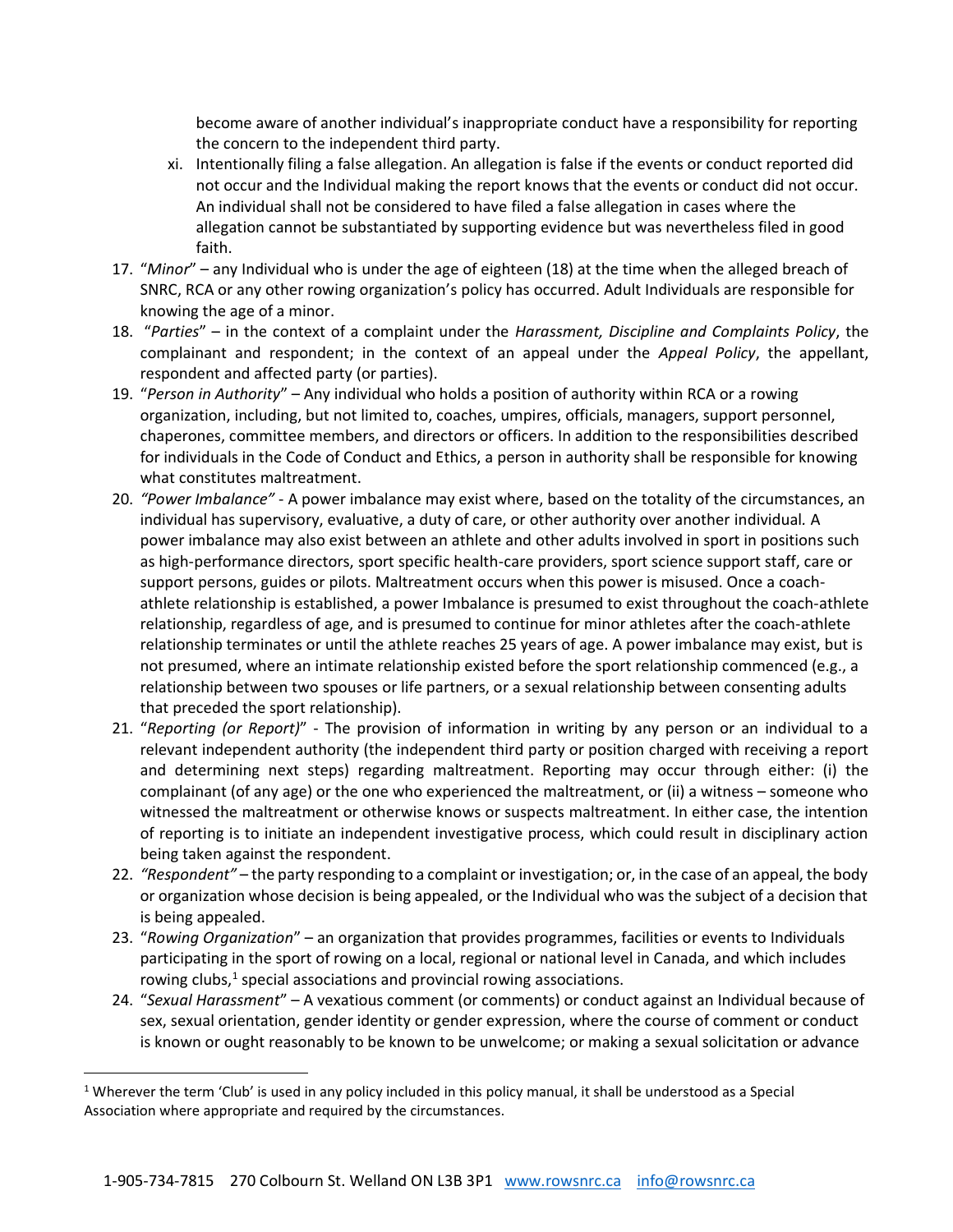where the person making the solicitation or advance is in a position to confer, grant or deny a benefit or advance to the Individual and the person knows or ought reasonably to know that the solicitation or advance is unwelcome. Types of behaviour that constitute sexual harassment include, but are not limited to:

- i. Sexist jokes;
- ii. Threats, punishment, or denial of a benefit for refusing a sexual advance;
- iii. Offering a benefit in exchange for a sexual favour;
- iv. Demanding hugs;
- v. Bragging about sexual ability;
- vi. Leering (persistent sexual staring);
- vii. Sexual assault;
- viii. Display of sexually offensive material;
- ix. Distributing sexually explicit messages or attachments such as pictures or video files;
- x. Sexually degrading words used to describe an Individual;
- xi. Unwelcome inquiries into or comments about an Individual's gender identity or physical appearance;
- xii. Inquiries or comments about an Individual's sex life;
- xiii. Persistent, unwanted attention after a consensual relationship ends;
- xiv. Persistent unwelcome sexual flirtations, advances, comments or propositions; and
- xv. Persistent unwanted contact.
- 25. "*Social Medium (Social Media)"* A form of electronic communication including websites for social networking and microblogging such as blogs, YouTube, Facebook, Instagram, Tumblr, Snapchat, Tik-Tok, and Twitter. Social media is the plural of social medium representing all the platforms broadly.
- 26. "*Vulnerable Individuals*" Includes children / youth (minors) and vulnerable adults (people who, because of age, disability or other circumstance, are in a position of dependence on others or are otherwise at a greater risk than the general population of being harmed by a person in authority);
- 27. "*Vulnerable Sector Check (VSC)*" a detailed check that includes a search of the RCMP Canadian Police Information Centre (CPIC) system, local police information, and the Pardoned Sex Offender Database
- 28. "*Workplace*" Any place where events, business or work-related activities are conducted. Workplaces include but are not limited to, the office or facilities of SNRC, work-related social functions, work assignments outside offices, work-related travel, the training and competition environment (wherever located), and work-related conferences or training sessions
- 29. *"Workplace Harassment"* Vexatious comment(s) or conduct against a worker in a workplace that is known or ought reasonably to be known to be unwelcome. Workplace harassment should not be confused with legitimate, reasonable management actions that are part of the normal work/training function, including measures to correct performance deficiencies, such as placing someone on a performance improvement plan, or imposing discipline for workplace infractions. Types of behaviour that constitute workplace harassment include, but are not limited to:
	- i. Bullying;
	- ii. Workplace pranks, vandalism, bullying or hazing;
	- iii. Repeated offensive or intimidating phone calls, text messages or emails;
	- iv. Inappropriate sexual touching, advances, suggestions or requests;
	- v. Displaying or circulating offensive pictures, photographs or materials in printed or electronic form;
	- vi. Psychological abuse;
	- vii. Excluding or ignoring someone, including persistent exclusion of a person from workrelated social gatherings;
	- viii. Deliberately withholding information that would enable a person to do his or her job,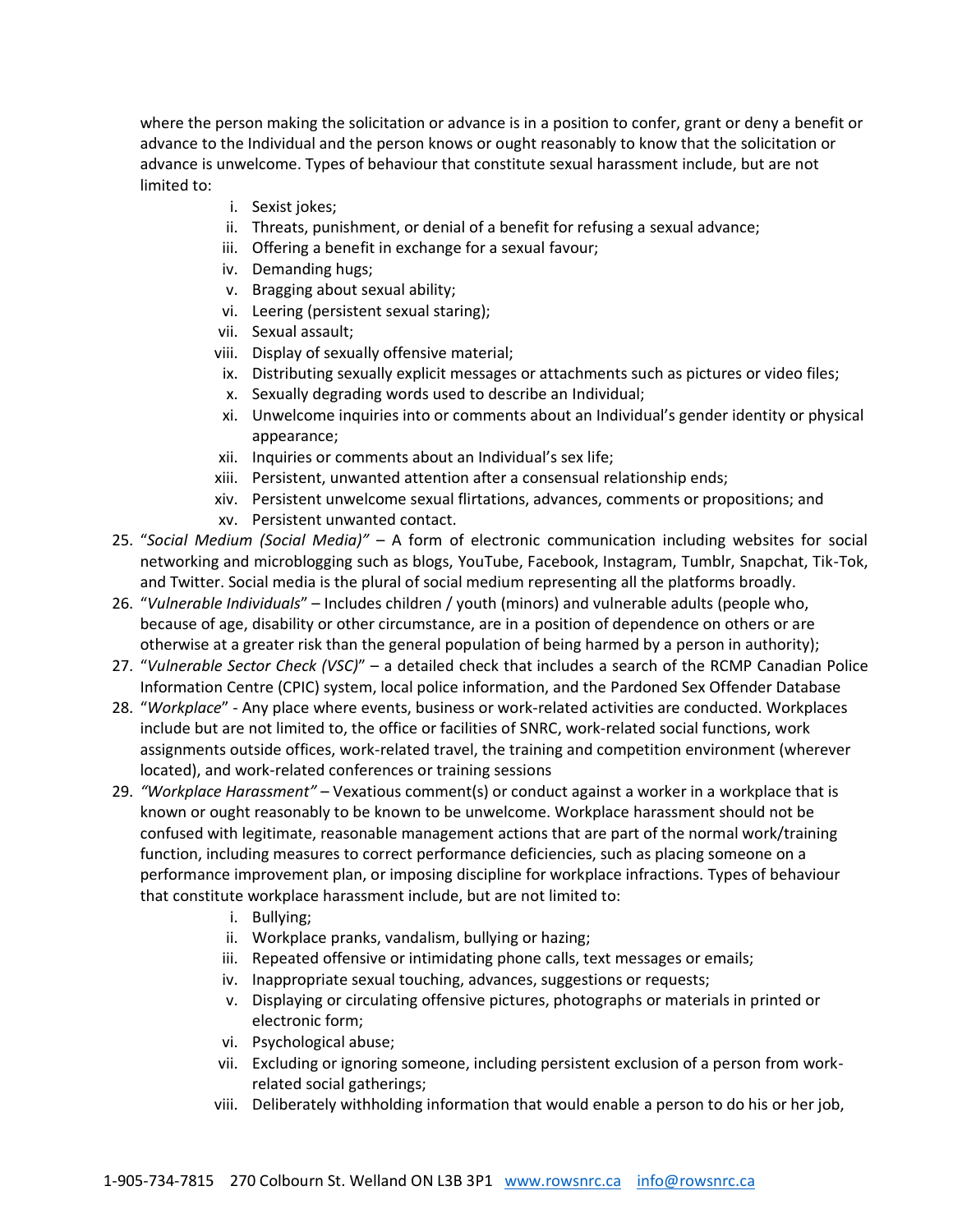perform or train;

- ix. Sabotaging someone else's work or performance;
- x. Gossiping or spreading malicious rumours;
- xi. Intimidating words or conduct (offensive jokes or innuendos); and
- xii. Words or actions which are known or should reasonably be known to be offensive, embarrassing, humiliating, or demeaning.
- 30. "*Workplace Violence*" the use of or threat of physical force by a person against a worker in a workplace that causes or could cause physical injury to the worker; an attempt to exercise physical force against a worker in a workplace that could cause physical injury to the worker; or a statement or behaviour that it is reasonable for a worker to interpret as a threat to exercise physical force against the worker in a workplace that could cause physical injury to the worker. Types of behaviour that constitute workplace violence include, but are not limited to:
	- Verbal or written threats to attack;
	- Sending or leaving threatening notes, text messages or emails;
	- Physically threatening behaviour such as shaking a fist at someone, finger pointing, destroying property, or throwing objects;
	- Wielding a weapon in a workplace;
	- Hitting, pinching or unwanted touching which is not accidental;
	- Dangerous or threatening horseplay;
	- Physical restraint or confinement;
	- Blatant or intentional disregard for the safety or wellbeing of others;
	- Blocking normal movement or physical interference, with or without the use of equipment;
	- Sexual violence; and
	- Any attempt to engage in the type of conduct outlined above.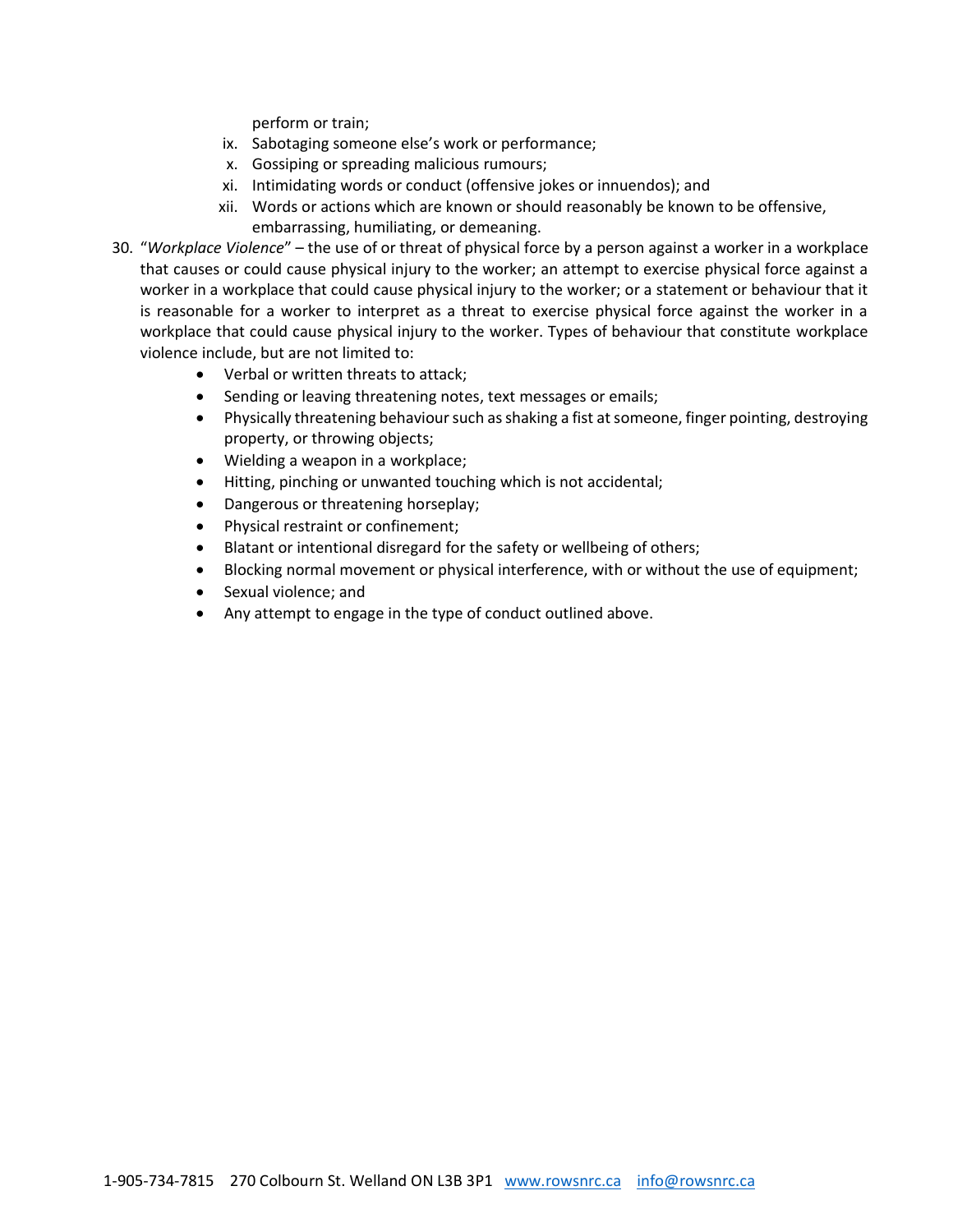1-905-734-7815 270 Colbourn St. Welland ON L3B 3P1 [www.rowsnrc.ca](http://www.rowsnrc.ca/) [info@rowsnrc.ca](mailto:info@rowsnrc.ca)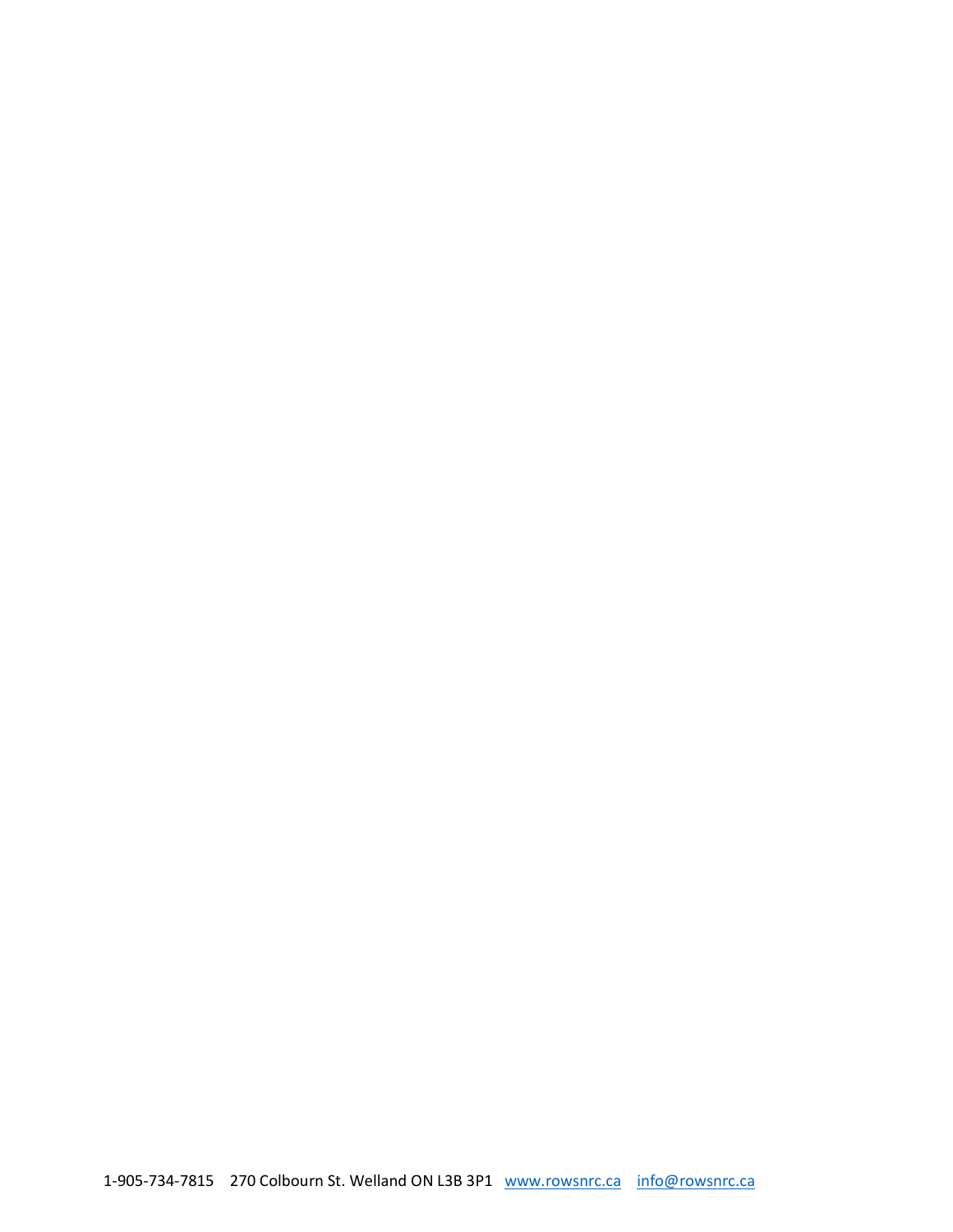## **SOUTH NIAGARA ROWING CLUB (SNRC)**

## <span id="page-10-1"></span>**ATHLETE PROTECTION POLICY**

<span id="page-10-0"></span>

| Effective date                | March 28 2022                                    |
|-------------------------------|--------------------------------------------------|
| Archived date                 |                                                  |
| Date last reviewed            | March 28 2022                                    |
| Scheduled review date         | September 28 2022                                |
| Replaces and/or amends        |                                                  |
| Approved by and date          |                                                  |
| Appendix(-ces) to this Policy | Image Consent Form                               |
|                               | Procedures Reporting Suspected Maltreatment of a |
|                               | Minor                                            |

### **Purpose**

1. This Athlete Protection Policy describe how Persons in Authority shall maintain a safe sport environment for all Athletes.

### **Interactions between Persons in Authority and Athletes – the 'Rule of Two'**

2. SNRC strongly recommends the 'Rule of Two' for all Persons in Authority who interact with Athletes, whether in person or remotely (i.e., in virtual settings). The Coaching Association of Canada describes the intention of the 'Rule of Two' as follows:

A coach must never be alone or out of sight with a minor athlete. Two NCCP trained or certified coaches should always be present with an athlete, especially a minor athlete, when in a potentially vulnerable situation such as in a locker room or meeting room. All one-on-one interactions between a coach and an athlete must take place within earshot and in view of a second coach except for medical emergencies. One of the coaches must also be of the same gender as the athlete. Should there be a circumstance where a second screened and NCCP trained or certified coach is not available, a screened volunteer, parent, or adult can be recruited.

- 3. SNRC recognizes that fully implementing the 'Rule of Two', as described above (and modified accordingly for Persons in Authority), in all circumstances, may not always be possible. Consequently, at a minimum, interactions between Persons in Authority and Athletes must respect the following:
	- i. The training and competition environments should be open to observation so that all interactions between Persons in Authority and Athletes are observable.
	- ii. Private or one-on-one situations must be avoided unless they are open and observable by another adult or Athlete.
	- iii. Persons in Authority shall not invite or have a Vulnerable Individual (or Vulnerable Individuals) in their home without the written permission and contemporaneous knowledge of the Vulnerable Individual's parent or guardian.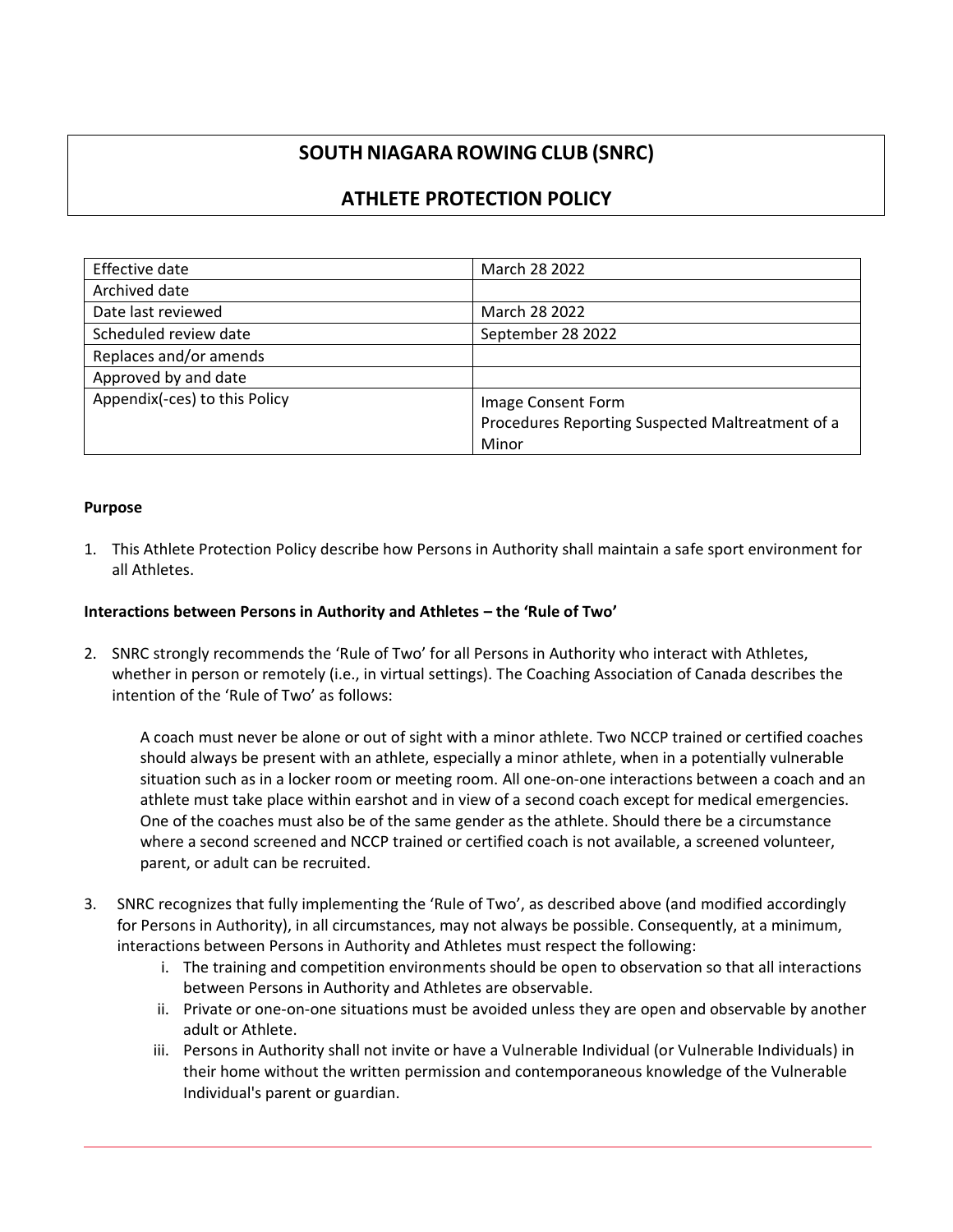iv. Vulnerable Individuals must not be in any situation where they are alone with a Person in Authority without another screened adult or Athlete present unless prior written permission is obtained from the Athlete's parent or guardian

### **Practices and Events**

- 4. As it relates to practices and/or competitions, the following shall be respected:
	- a) A Person in Authority should never be alone with a Vulnerable Individual prior to or following a competition or practice unless the Person in Authority is the Athlete's parent or guardian.
	- b) If the Vulnerable Individual is the first Athlete to arrive, the Athlete's parent should remain until another Athlete or Person in Authority arrives.
	- c) If a Vulnerable Individual would potentially be alone with a Person in Authority following a competition or practice, the Person in Authority should ask another Person in Authority (or a parent or guardian of another Athlete) to stay until all of the Athletes have been picked up. If an adult is unavailable, another Athlete, who is preferably not a Vulnerable Individual, should be present in order to avoid the Person in Authority being alone with a Vulnerable Individual
	- d) Persons in Authority giving instructions, demonstrating skills, or facilitating drills or lessons to an individual Athlete should always do so within earshot and eyesight of another Person in Authority
	- e) If there is a concern with observing the Rule of Two, Persons in Authority and Athletes should take additional steps to achieve transparency and accountability in their interactions.

### **Communications**

- 5. Communications between Persons in Authority and Athletes shall respect the following:
	- a) Group messages, group emails or team pages are to be used as the regular method of communication between Persons in Authority and Athletes
	- b) Persons in Authority may only send personal texts, direct messages on Social Media or emails to individual Athletes when necessary and only for communicating information related to team issues and activities (e.g., non-personal information). Any such texts, messages or emails shall be professional in tone and must be copied to another adult when the Athlete is a Vulnerable Individual.
	- c) No personal texts between Vulnerable Individuals and Persons in Authority may be sent; however, if this is necessary under Section 5(b), it shall include one other adult person on the message (preferably the Vulnerable Person's parent(s)/guardian(s)).
	- d) Parents and guardians may request that their child not be contacted by a Person in Authority using any form of electronic communication and/or to request that certain information about their child may not be distributed in any form of electronic communications
	- e) All communication between a Person in Authority and Athletes must be between the hours of 6:00am and 11:00pm unless extenuating circumstances justify otherwise (e.g., cancelling an early morning practice)
	- f) Communications concerning drugs or alcohol use (unless regarding its prohibition) is not permitted
	- g) No sexually explicit language or imagery or sexually oriented conversation may be communicated by any medium
	- h) Persons in Authority and Athletes are not permitted to offer or ask one another to keep a secret for them

### **Virtual settings**

6. The Rule of Two shall apply to all Minors in a virtual environment. Specifically: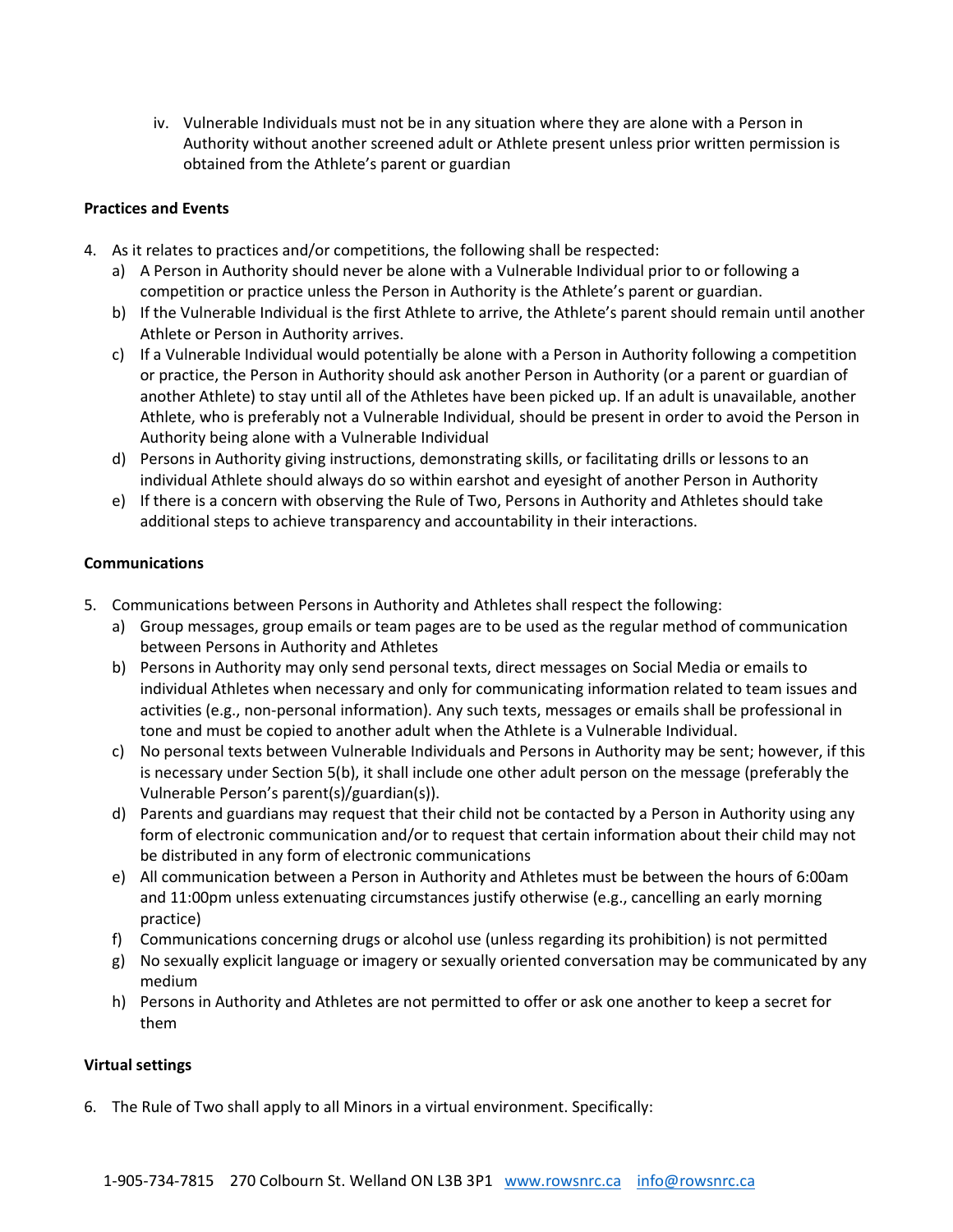- a) For Athletes under the age of 16, where possible, a parent/guardian should be present during any virtual session;
- b) Two adult coaches should be present or one coach and one adult (parent, guardian, volunteer, club administrator). One-on-one virtual sessions are prohibited;
- c) Coaches shall be informed by SNRC, as applicable, of the expected standards of conduct during virtual sessions;
- d) Parents/guardians of Minors shall be informed by SNRC of the activities that will take place during the virtual session, as well as the process of the virtual session;
- e) Parents/guardians of Minors shall provide consent to the Minor participating in the virtual session, if irregularly scheduled, or prior to the first session if the sessions will take place on a regular basis;
- f) Communications during virtual sessions shall take place in an open and observable environment. Sessions must be initiated in appropriate locations (i.e., not in personal or inappropriate locations such as bedrooms);
- g) Virtual sessions should be recorded whenever allowed by the technology being used;
- h) Parents/guardians should debrief with Minors on a weekly basis regarding virtual sessions.

### **Travel**

- 7. Any travel involving Persons in Authority and Athletes shall respect the following:
	- a) Teams or groups of Athlete shall always have at least two Persons in Authority with them
	- b) For mixed gender teams or groups of Athletes, there will be one Person in Authority from each gender
	- c) Screened parents or other volunteers will be available in situations when two Persons in Authority cannot be present
	- d) No Person in Authority may drive a vehicle with an Athlete alone unless the Person in Authority is the Athlete's parent or guardian
	- e) A Person in Authority may not share a room or be alone in a hotel room with an Athlete unless the Person in Authority is the Athlete's parent or guardian
	- f) Room or bed checks during overnight stays must be done by two Persons in Authority
	- g) For overnight travel when Athletes must share a hotel room, roommates will be age-appropriate and, for Minors, shall be within two years of age of one another and of the same gender identity

### **Locker Room / Changing Areas**

- 8. The following shall apply to locker rooms, changing areas, regatta weigh-in area(s), and meeting rooms:
	- a) Interactions (i.e., conversation) between Persons in Authority and Athletes should not occur in any room where there is a reasonable expectation of privacy such as a locker room, regatta weigh-in area(s), restroom or changing area. A second adult should be present for any necessary interaction between an adult and an Athlete in any such room. The Rule of Two must be respected.
	- b) If Persons in Authority are not present in the locker room or changing area, or if they are not permitted to be present, they should still be available outside the locker room or changing area and be able to enter the room or area if required, including but not limited to team communications and/or emergency

### **Photography / Video**

- 9. Any photograph or video involving Athletes shall respect the following:
	- a) Photographs and video may only be taken in public view, must observe generally accepted standards of decency, and be both appropriate for and in the best interest of the Athlete.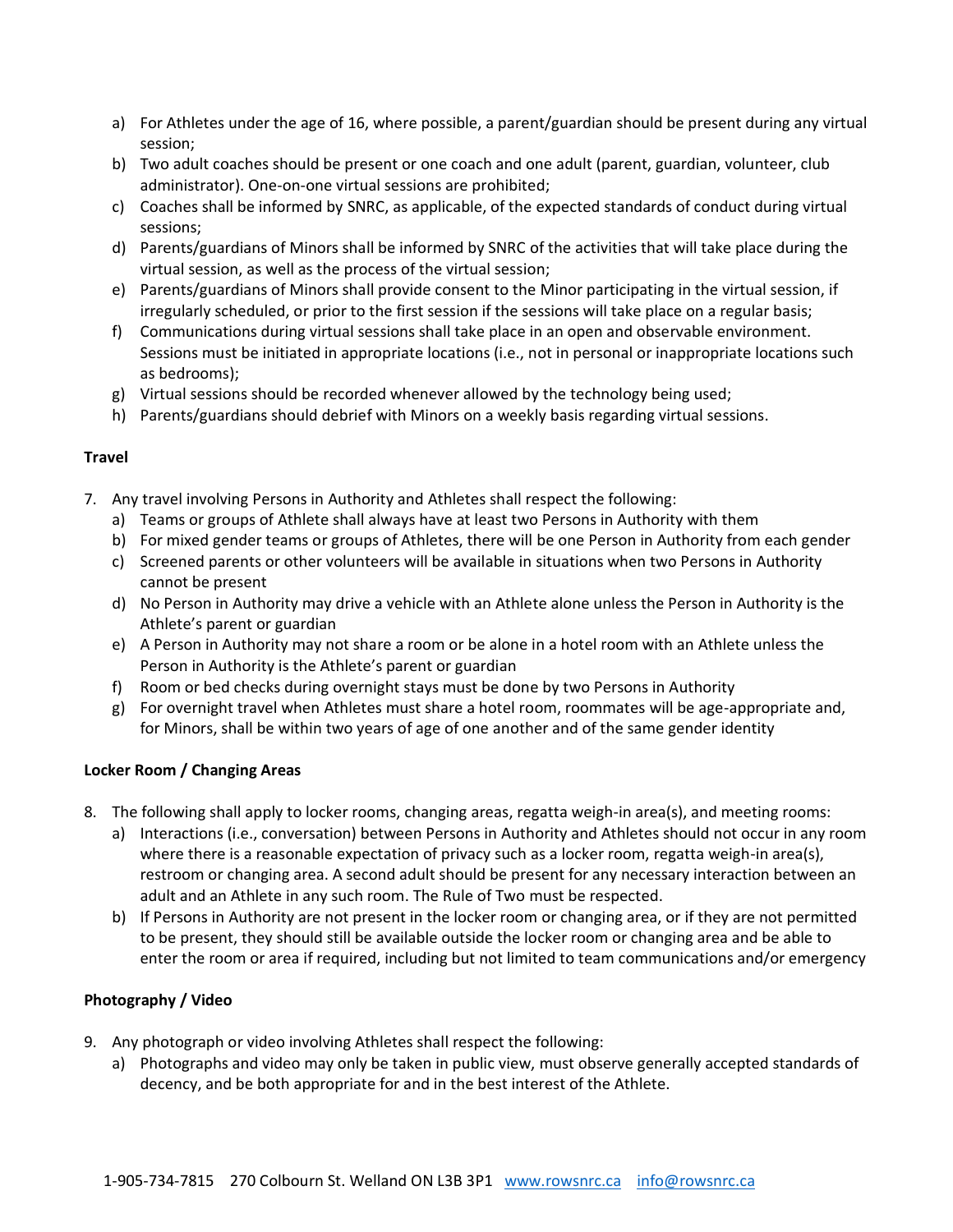- b) The use of recording devices of any kind in rooms where there is a reasonable expectation of privacy is strictly prohibited.
- c) Examples of photos that shall be edited or deleted include:
	- i. Images with misplaced apparel or where undergarments are showing
	- ii. Suggestive or provocative poses
	- iii. Embarrassing images
- d) If any photographs or videos will be used on any form of public media, an Image Consent Form must be completed before any images are taken and used

#### **Physical Contact**

- 10. It is recognized that some physical contact between Persons in Authority and Athletes may be necessary for various reasons including, but not limited to, teaching a skill or tending to an injury. Any physical contact shall respect the following:
	- a) Unless it is otherwise impossible because of serious injury or other justifiable circumstance, a Person in Authority must always clarify with an Athlete where and why any physical contact will occur prior to the contact occurring. The Person in Authority must make clear that he or she is requesting to touch the Athlete and not requiring physical contact
	- b) Infrequent, non-intentional physical contact during a training session is permitted
	- c) Hugs lasting longer than five seconds, cuddling, physical horseplay, and physical contact initiated by the Person in Authority is not permitted. It is recognized that some Athletes may initiate hugging or other physical contact with a Person in Authority for various reasons (e.g., such as crying or celebrating after a performance), but this physical contact may only occur in an open and observable environment.

#### **Enforcement**

11. Any alleged violations of this *Athlete Protection Policy* shall be addressed pursuant to SNRC's *Harassment, Discipline and Complaints Policy*.

#### **Privacy**

12. The collection, use and disclosure of any personal information pursuant to this Policy is subject to SNRC's Privacy Policy.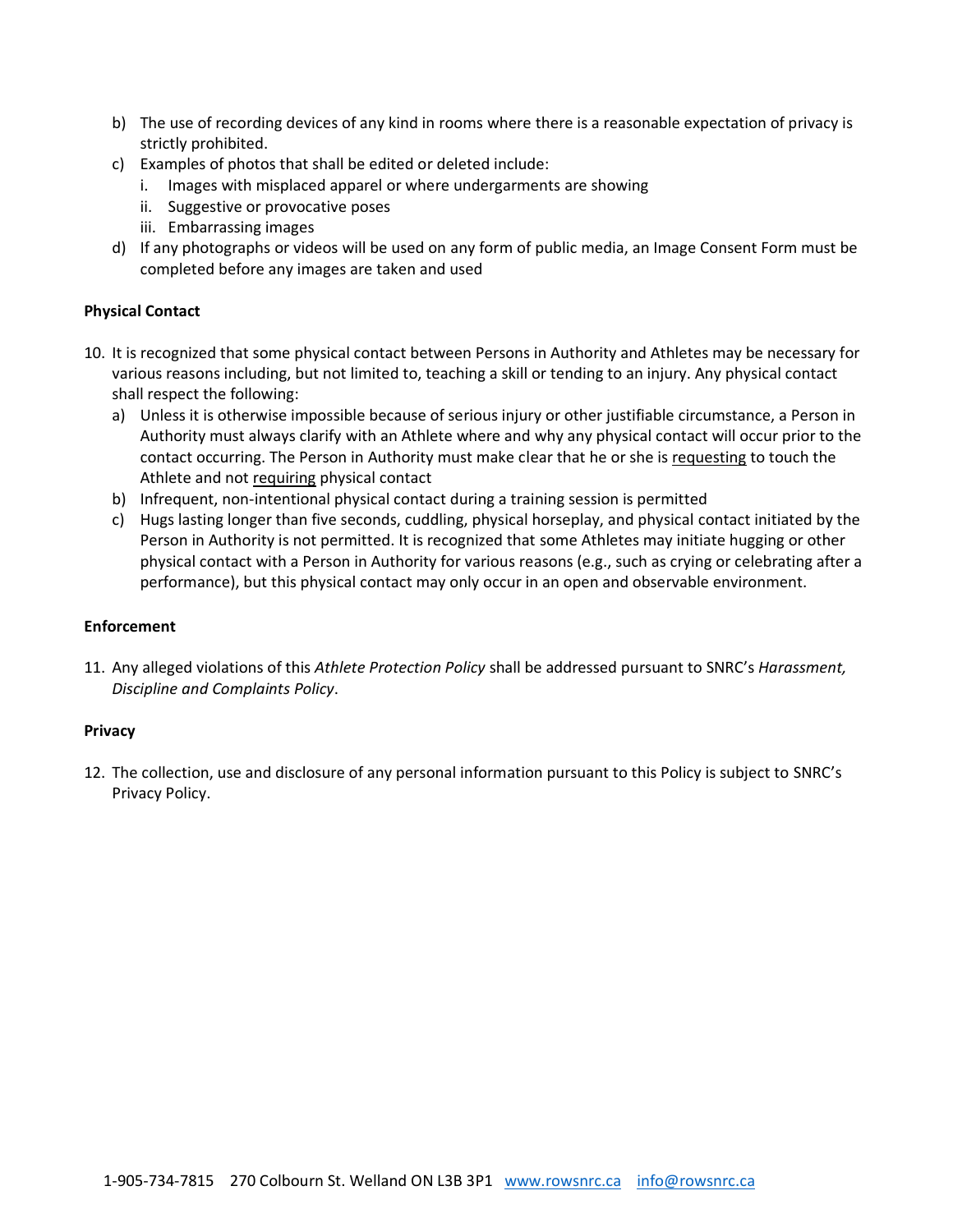## **Appendix A – Image Consent Form**

- <span id="page-14-0"></span>1. I hereby grant to SNRC, RCA and Row Ontario (collectively the "Organizations") on a worldwide basis, the permission to photograph and/or record the Participant's image and/or voice on still or motion picture film and/or audio tape (collectively the "Images"), and to use the Images to promote the sport and/or the Organizations through traditional media such as newsletters, websites, television, film, radio, print and/or display form, and through social media such as Instagram, Facebook, YouTube, and Twitter. I understand that I waive any claim to remuneration for use of audio/visual materials used for these purposes. This consent will remain in effect in perpetuity; however, consent may be withdrawn by the Participant by the Participant notifying SNRC of such withdrawal in writing.
- 2. I hereby fully release, discharge, and agree to save harmless the Organizations, for any and all claims, demands, actions, damages, losses or costs that might arise out of the collection, use or disclosure of the Images or taking, publication, distortion of the Images, negatives, and masters or any other likeness or representation of the Participant that may occur or be produced in the taking of said Images or in any subsequent processing thereof, including without limitation any claims for libel, passing off, misappropriation of personality or invasion of privacy.
- 3. **I UNDERSTAND AND AGREE**, that I have read and understood the terms and conditions of this document. On behalf of me, my heirs and assigns, I agree that I am signing this document voluntarily and to abide by such terms and conditions.

Signed at this\_\_\_\_\_\_ day of \_\_\_\_\_\_\_\_\_\_\_\_\_\_\_, 20\_\_.

Print Name of Participant: \_\_\_\_\_\_\_\_\_\_\_\_\_\_\_\_\_\_\_\_\_\_\_\_\_\_\_\_\_\_\_\_\_\_\_\_\_\_\_\_\_\_\_\_\_\_\_\_\_\_\_\_\_\_

\_\_\_\_\_\_\_\_\_\_\_\_\_\_\_\_\_\_\_\_\_\_\_\_\_\_\_\_\_\_\_\_\_\_\_\_\_\_\_\_\_\_\_\_\_\_\_\_\_\_\_\_\_\_

Signature of Participant: \_\_\_\_\_\_\_\_\_\_\_\_\_\_\_\_\_\_\_\_\_\_\_\_\_\_\_\_\_\_\_\_\_\_\_\_\_\_\_\_\_\_\_\_\_\_\_\_\_\_\_\_\_\_\_

Signature of Parent/Guardian (if Participant is younger than the age of majority):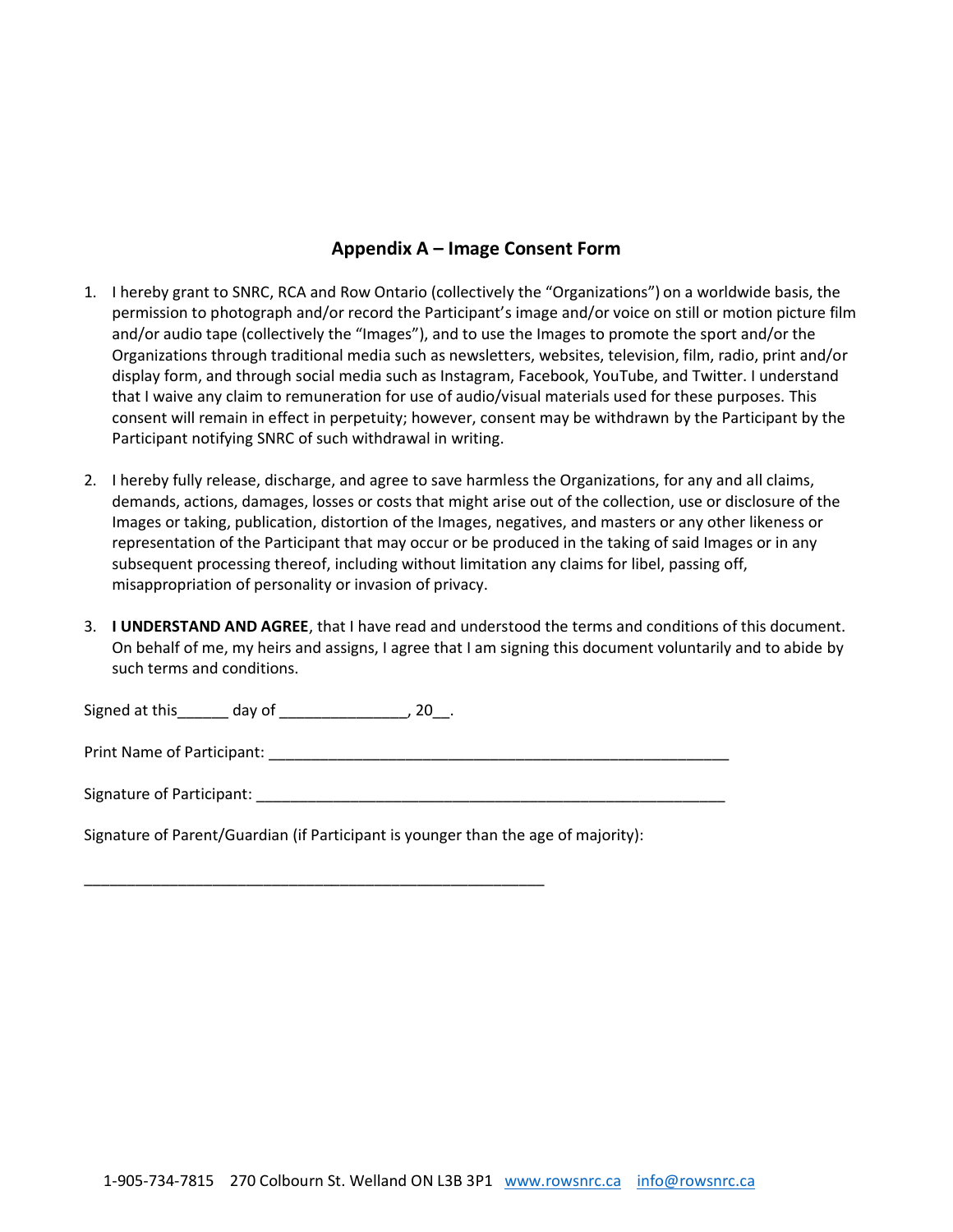## **Appendix B – Procedures Reporting Suspected Maltreatment of a Minor**

<span id="page-15-0"></span>**NOTE**: this Appendix B **only** applies where suspected Maltreatment occurs outside of the business, activities, and Events of SNRC. Such business, activities and Events include, but are not limited to competitions, practices, evaluations (including time trials or any other form of testing), treatment or consultations (i.e., massage therapy), training camps, travel associated with organizational activities, the office environment, and any meetings or social Events.

If the suspected Maltreatment occurs within the business, activities, and Events of SNRC as described above, it shall be reported to the Independent Third Party in accordance with the Harassment, Discipline and Complaints Policy. It is noted that any such behaviour reported to the Independent Third Party may also need to be reported to local Children's Aid Society (CAS).

Notwithstanding the above, where any suspected Maltreatment of a Minor occurs outside of the business, activities, and Events of SNRC, all SNRC staff and volunteers are required by law under the Child, Youth and Family Services Act to report any suspected abuse of a Minor to the local CAS.

Staff must comply with the following protocol in making a report to the CAS:

Note: Utmost discretion must be observed

- If the alleged individual is outside of rowing, report immediately to the President
- do not discuss with other staff
- do not discuss with involved parties
- do not discuss with family
- Staff do not conduct an investigation of suspected Maltreatment. Investigating is the responsibility of the local CAS.
- All staff/volunteers have a personal responsibility to report any suspected case of Maltreatment of a Minor to the local CAS. Reporting a concern to another staff or Board Member is not sufficient. **Any staff/volunteer with a concern must report their concern to the CAS**, even if advised against doing so by a Row Ontario volunteer or staff member.
- The local CAS office in the home city of the individual will be contacted.
- If staff/volunteers are uncertain if a case of suspected Maltreatment is one which must be reported, they can notify the CAS of the details and the CAS will advise if the case is one which should be reported.
- Once a report has been made, SNRC shall follow the instructions given by the CAS as to what action needs to be done to safeguard the Minor concerned.
- Staff must make, and keep in a private secured file, detailed notes of the disclosure or reasons for the report and their actions and notify the President of the Board of Directors (or designate) of any report of a case of suspected abuse to CAS with appropriate details of the concern.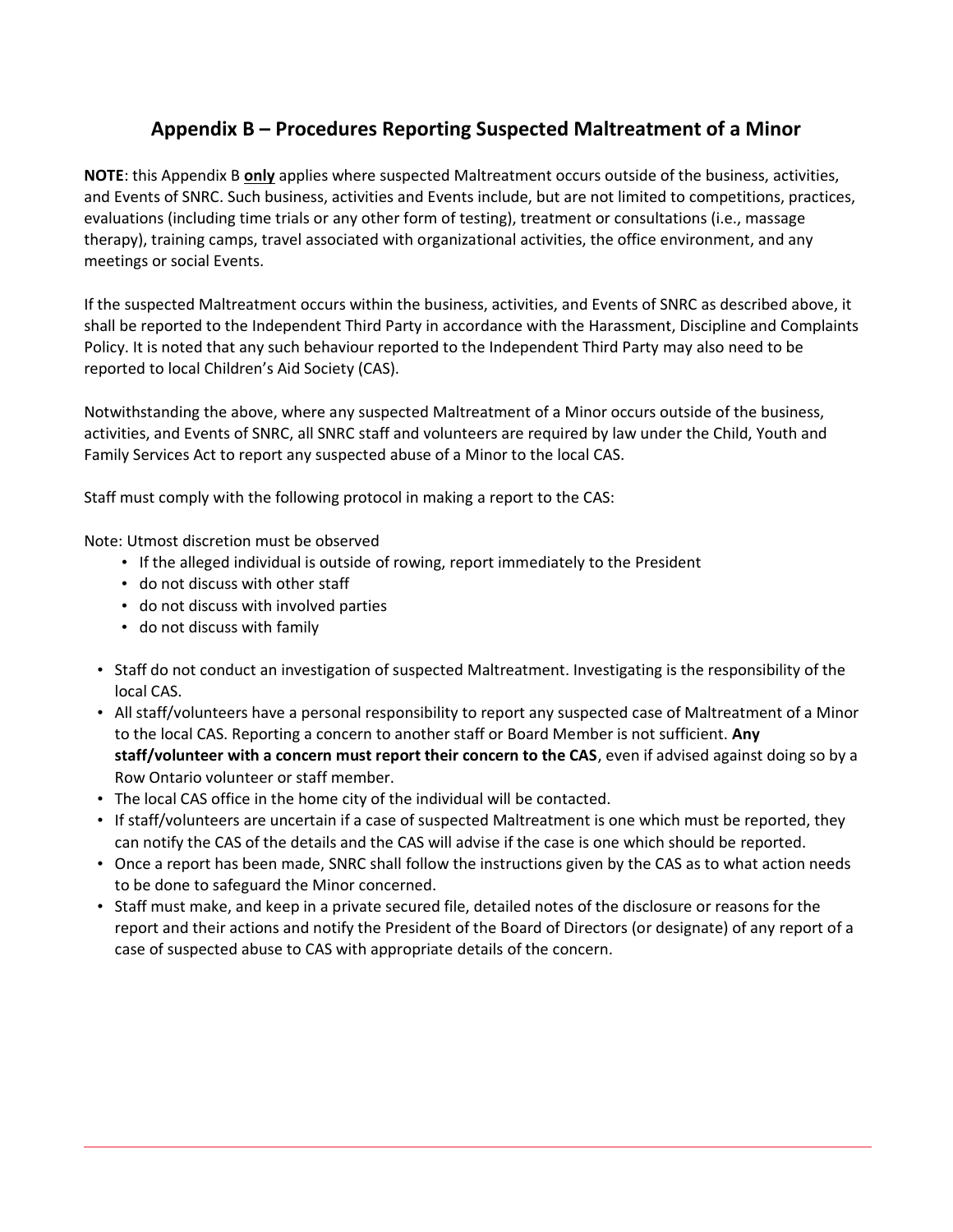## **SOUTH NIAGARA ROWING CLUB (SNRC)**

## **CODE OF CONDUCT AND ETHICS**

<span id="page-16-0"></span>

| Effective date                | March 28, 2022 |
|-------------------------------|----------------|
| Archived date                 |                |
| Date last reviewed            | March 28, 2022 |
| Scheduled review date         |                |
| Replaces and/or amends        |                |
| Approved by and date          |                |
| Appendix(-ces) to this Policy |                |

#### **Purpose**

1. The purpose of this Code is to ensure a safe and positive environment within the programs, activities, and Events of SNRC by making Individuals aware that there is an expectation, at all times, of appropriate behaviour consistent with the applicable organization's core values and policies. SNRC supports equal opportunity, prohibits discriminatory practices, and is committed to providing an environment in which all individuals can safely participate in our sport and are treated with respect and fairness.

#### **Application of this Code**

- 2. This Code applies to any Individual's conduct during the business, activities, and Events of SNRC including, but not limited to, competitions, practices, evaluations (including time trials or any other form of testing), treatment or consultations (i.e., massage therapy), training camps, travel associated with organizational activities, the office environment, and any meetings or social Events.
- 3. This Code also applies to Individuals' conduct outside of the business, activities, and Events of SNRC when such conduct adversely affects the organization's relationships (and the work and sport environment) or is detrimental to the image and reputation of SNRC. Such applicability will be determined by the Independent Third Party at its sole discretion.
- 4. This Code applies to Individuals active in the sport of rowing or who have retired from the sport of rowing where any claim regarding a potential breach of this Code occurred when the Individual was active in the sport.
- 5. In addition, breaches of this Code may occur when the Individuals involved interacted due to their mutual involvement in the sport of rowing or, if the breach occurred outside of the sport environment, if the breach has a serious and detrimental impact on the Individual(s).
- 6. Any Individual who violates this Code may be subject to sanctions pursuant to the *Harassment, Discipline and Complaints Policy*. In addition to facing possible sanctions pursuant to the *Harassment, Discipline and Complaints Policy,* an Individual who violates this Code during a competition may be removed from the competition or training area, and the Individual may be subject to further sanctions.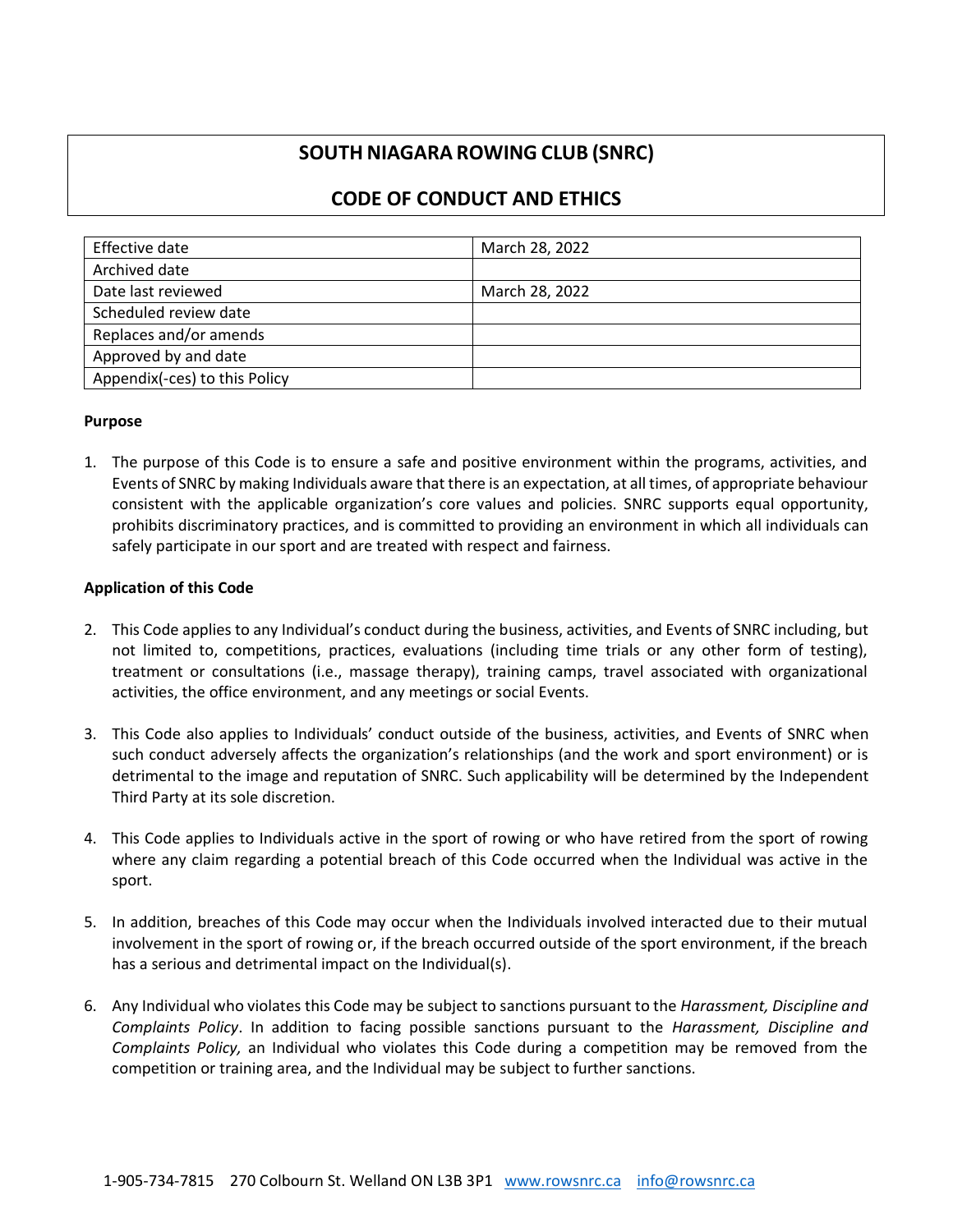#### **Responsibilities**

- 7. Individuals have a responsibility to:
	- a) Maintain and enhance the dignity and self-esteem of other Individuals by:
		- i. Treating each other with the highest standards of respect and integrity;
		- ii. Focusing comments or criticism appropriately and avoiding public criticism of Athletes, coaches, umpires, officials, organizers, volunteers, employees, or other participants;
		- iii. Consistently demonstrating the spirit of sportsmanship, sport leadership, and ethical conduct;
		- iv. Acting to correct or prevent practices that are unjustly discriminatory;
		- v. Consistently treating individuals fairly and reasonably; and
		- vi. Ensuring adherence to the rules of the sport and the spirit of those rules.
	- b) Refrain from any behaviour that constitutes Harassment, Workplace Harassment, Sexual Harassment, Workplace Violence, Discrimination or any form of Maltreatment
	- c) Refrain from the use of power or authority in an attempt to coerce another person to engage in inappropriate activities
	- d) Refrain from consuming tobacco products, cannabis, or recreational drugs while participating in the programs, activities, Events of RCA or a Rowing Organization or representing RCA or a Rowing Organization at any such activities or Events;
	- e) In the case of Minors, not consume alcohol, tobacco, or cannabis at any Event;
	- f) In the case of adults, not consume cannabis in the Workplace or in any situation associated with the Events of RCA or a Rowing Organization (subject to any requirements for accommodation), not consume alcohol during competitions and in situations where Minors are present, and take reasonable steps to manage the responsible consumption of alcohol in adult-oriented social situations
	- g) Respect the property of others and not wilfully cause damage
	- h) Promote sport in the most constructive and positive manner possible
	- i) When driving a vehicle or operating a coach boat or safety launch:
		- i. Not have his or her license suspended;
		- ii. Obey traffic laws at all times;
		- iii. Not be under the influence of alcohol, cannabis or illegal drugs or intoxicating substances;
		- iv. Have valid insurance; and
		- v. Refrain from using a mobile device or engaging in any activity that would constitute distracted driving.
	- j) Adhere to all federal, provincial, municipal and host country laws
	- k) Refrain from engaging in deliberate cheating which is intended to manipulate the outcome of a competition or para-classification, and/or refrain from offering or receiving any bribe which is intended to manipulate the outcome of a competition
	- l) Comply, at all times, with the bylaws, policies, procedures, and rules and regulations of RCA and Rowing Organizations, as applicable and as adopted and amended from time to time
	- m) Report any ongoing criminal or anti-doping investigation, conviction, or existing bail conditions involving an Individual to the Independent Third Party, including, but not limited to, those for violence, child pornography, or possession, use, or sale of any illegal or Prohibited Substance or Method
	- n) As a Person in Authority, not place an Individual in a situation that makes them vulnerable to Maltreatment. This includes, but is not limited to, instructing an Athlete and a coach to share a hotel room when traveling, hiring a coach who the Person in Authority is aware or is made aware has a past history of Athlete Maltreatment, assigning guides and other support staff to a para-Athlete when the guide or support staff has a reputation for Athlete Maltreatment or assigning such a guide or support staff to a para-Athlete in the absence of consultation with the para-Athlete.

### **Directors, Committee Members, and Staff**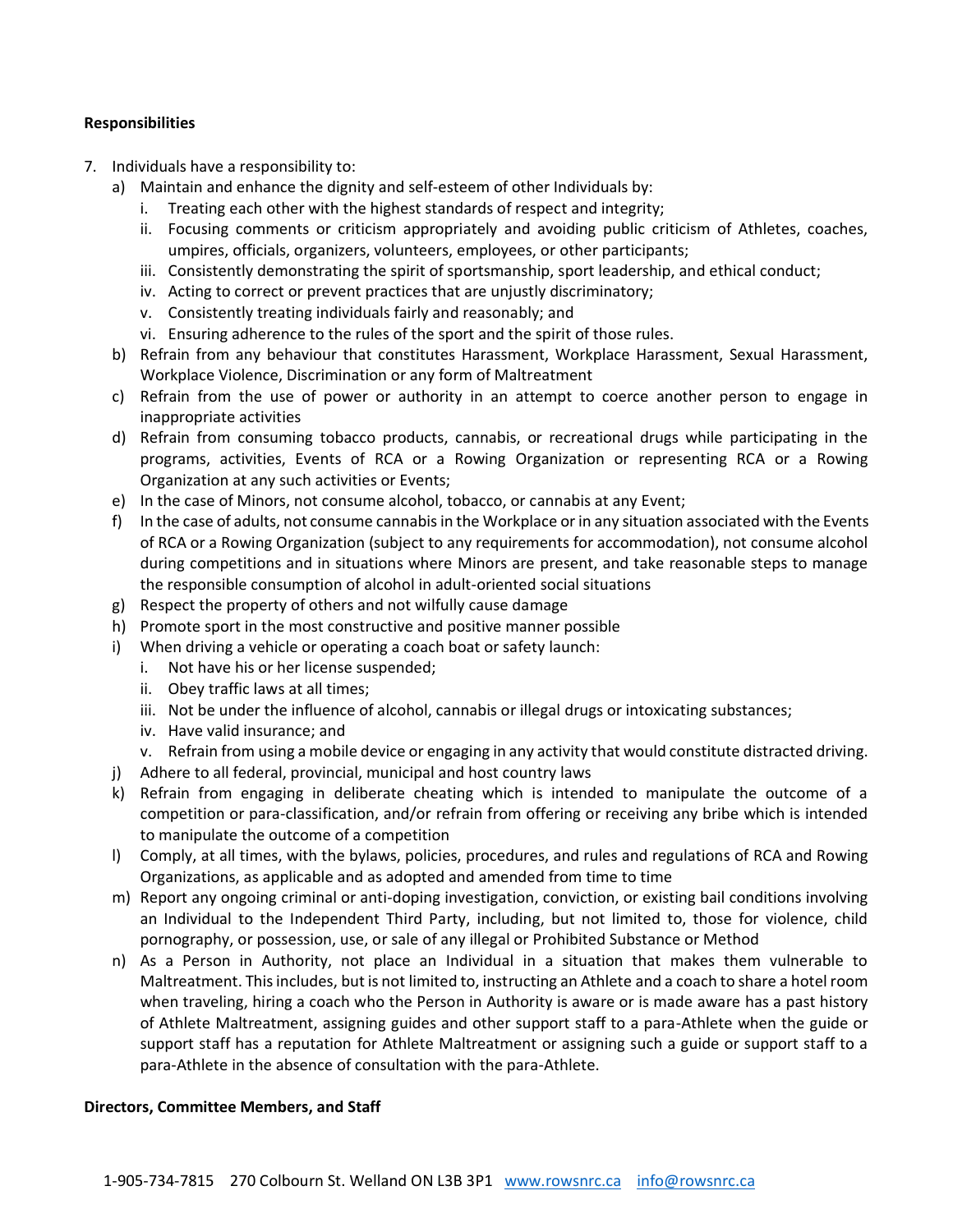- 8. In addition to section 7 (above), directors, committee members, and staff of SNRC will have additional responsibilities to:
	- a) When performing their role as a director or committee member or staff member of SNRC, ensure that they respect their duty of loyalty to and refrain from engaging in any activity or behaviour that could constitute a conflict of interest
	- b) Ensure their loyalty prioritizes the interests of SNRC
	- c) Act with honesty and integrity and conduct themselves in a manner consistent with the nature and responsibilities of the business and the maintenance of Individuals' confidence
	- d) Ensure that financial affairs are conducted in a responsible and transparent manner with due regard for all fiduciary responsibilities
	- e) Comply with the *Screening Policy*
	- f) Conduct themselves openly, professionally, lawfully and in good faith
	- g) Be independent and impartial and not be influenced by self-interest, outside pressure, expectation of reward, or fear of criticism
	- h) Behave with decorum appropriate to both circumstance and position
	- i) Exercise the degree of care, diligence, and skill required in the performance of their duties pursuant to applicable laws
	- j) Respect the confidentiality appropriate to issues of a sensitive nature
	- k) Respect the decisions of the majority and resign if unable to do so
	- l) Commit the time to attend meetings and be diligent in preparation for, and participation in, discussions at such meetings
	- m) Have knowledge and understanding of all relevant policies and procedures

### **Coaches**

- 9. In addition to section 7 (above), coaches have many additional responsibilities. The coach-Athlete relationship is a privileged one and plays a critical role in the personal, sport, and athletic development of the Athlete. Coaches must understand and respect the inherent Power Imbalance that exists in this relationship and must be extremely careful not to abuse it, either consciously or unintentionally. Coaches will:
	- a) Ensure a safe environment by selecting activities and establishing controls that are suitable for the age, experience, ability, and fitness level of the Athletes
	- b) Prepare Athletes systematically and progressively, using appropriate time frames and monitoring physical and psychological adjustments while refraining from using training methods or techniques that may harm Athletes
	- c) Avoid compromising the present and future health of Athletes by communicating and cooperating with sport medicine professionals (where applicable) in the diagnosis, treatment, and management of Athletes' medical and psychological treatments
	- d) Support the coaching staff of a training camp, provincial team, or national team, should an Athlete qualify for participation with one of these programs
	- e) Accept and promote Athletes' personal goals and refer Athletes to other coaches and sport specialists as appropriate
	- f) Provide Athletes (and the parents/guardians of minor Athletes) with the information necessary to be involved in the decisions that affect the Athlete
	- g) Act in the best interest of the Athlete's development as a whole person
	- h) Comply with the *Screening Policy*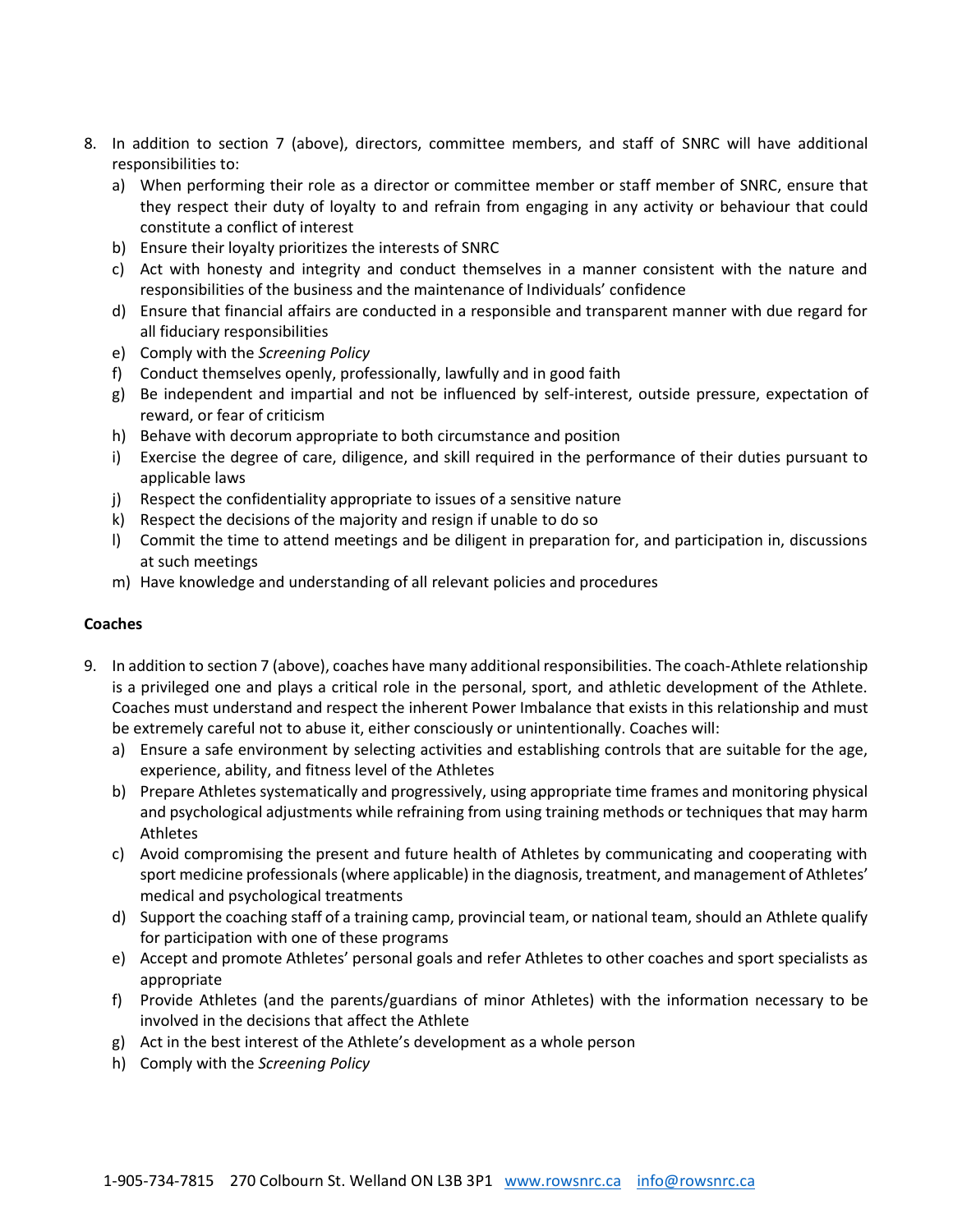- i) Under no circumstances provide, promote, or condone the use of drugs (other than properly prescribed medications) or Prohibited Substances or Prohibited Methods and, in the case of minors, alcohol, cannabis, and/or tobacco
- j) Respect Athletes competing for other clubs, provinces or countries and, in dealings with them, not discuss topics or take actions which are deemed to be within the realm of 'coaching', unless after first receiving approval from the coaches who are responsible for the Athletes
- k) Not engage in a sexual or intimate relationship with an Athlete of any age in which the coach is in a position of trust or authority
- l) Recognize the power inherent in the position of coach and respect and promote the rights of all participants in sport. This is accomplished by establishing and following procedures for confidentiality (right to privacy), informed participation, and fair and reasonable treatment. Coaches have a special responsibility to respect and promote the rights of participants who are in a vulnerable or dependent position and less able to protect their own rights
- m) Dress appropriately
- n) Use inoffensive language, and take the audience being addressed into account (e.g., the age/maturity of the participants)

### **Athletes**

- 10. In addition to section 7 (above), Athletes will have additional responsibilities to:
	- a) Adhere to their Athlete Agreement (if applicable)
	- b) Report any medical problems in a timely fashion, when such problems may limit their ability to travel, practice, or compete
	- c) Participate and appear on-time and prepared to participate to their best abilities in all competitions, practices, training sessions, and evaluations (including time controls or any other form of testing)
	- d) Properly represent themselves and not attempt to participate in a competition for which they are not eligible by reason of age, classification, or other reason
	- e) Adhere to any rules and requirements regarding clothing and equipment
	- f) Dress to represent the sport and themselves appropriately
	- g) Act in accordance with applicable policies and procedures and, when applicable, additional rules as outlined by coaches or managers

### **Umpires**

- 11. In addition to section 7 (above) and section 11.5 in the RCA Rules of Racing, umpires will have additional responsibilities to:
	- a) Maintain and update their knowledge of the Rules of Racing and any rule changes
	- b) Not publicly criticize any Individual
	- c) Place the safety and welfare of competitors, and the fairness of the competition above all else
	- d) Strive to provide a fair sporting environment, and at no time engage in Maltreatment of any person on the field of play
	- e) Work within the boundaries of their position's description while supporting the work of other umpires and follow the direction of Chief Umpires
	- f) Act as an ambassador of the sport of rowing by agreeing to enforce and abide by national and provincial rules and regulations
	- g) Take ownership of actions and decisions made while umpiring
	- h) Respect the rights, dignity, and worth of all Individuals
	- i) Act openly, impartially, professionally, lawfully, and in good faith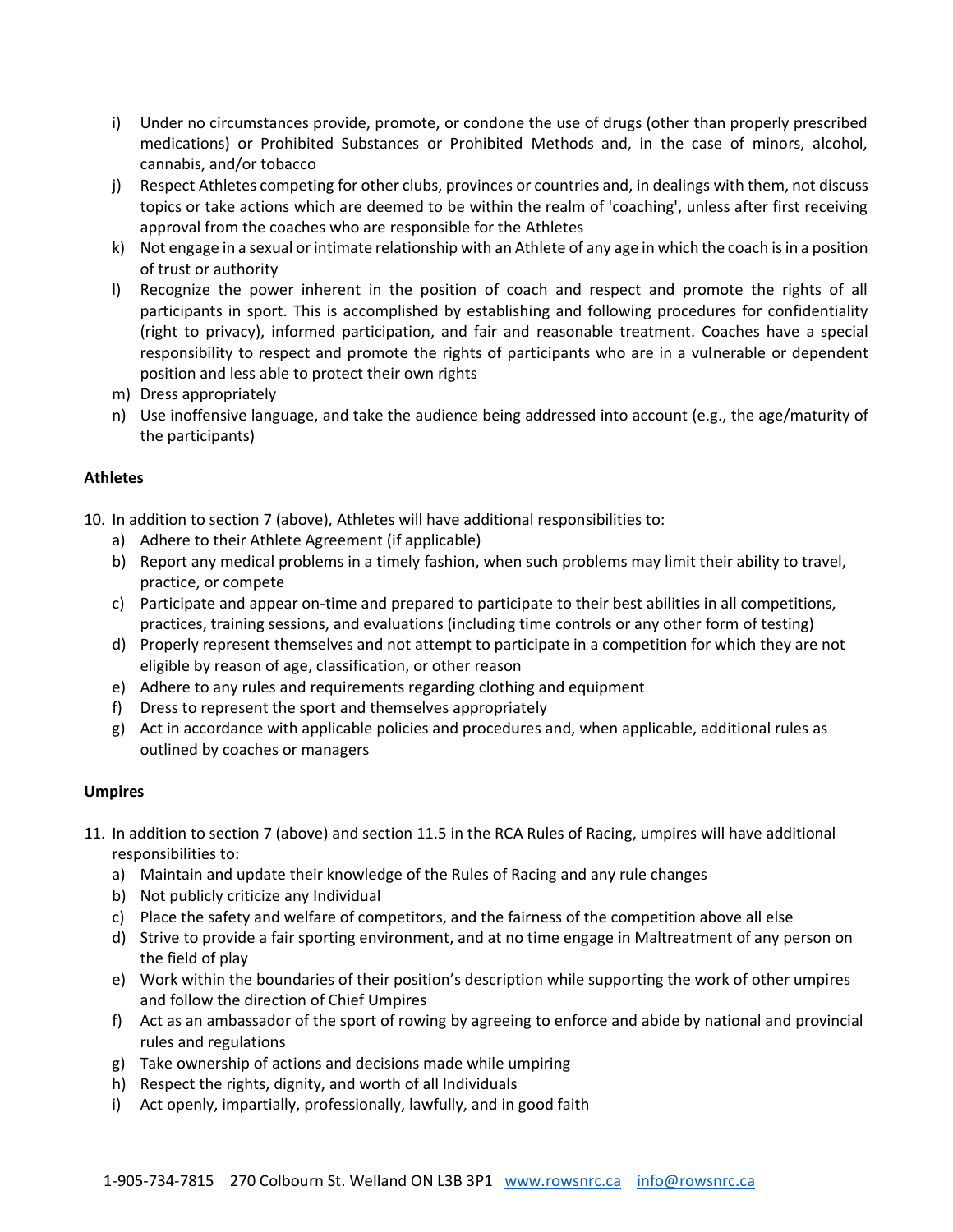- j) Be fair, equitable, considerate, independent, honest, and impartial in all dealings with others
- k) Respect the confidentiality required by issues of a sensitive nature, which may include discipline processes, appeals, and specific information or data about Individuals
- l) Comply with the *Screening Policy*
- m) Honour all assignments unless unable to do so by virtue of illness or personal emergency, in which case they must communicate their situation to the individual(s) responsible for assignments as soon as possible, including, if already at a regatta, the Chief Umpire
- n) When writing reports, set out the actual facts to the best of their knowledge and recollection
- o) Dress in appropriate attire for umpiring
- p) Never umpire at a Canadian regatta that is not sanctioned by RCA

#### **Parents/Guardians and Spectators**

- 12. In addition to section 7 (above), parents/guardians and spectators at Events will, at all times:
	- a) Encourage Athletes to compete within the rules and to resolve conflicts without resorting to hostility or violence
	- b) Condemn the use of violence in any form
	- c) Never ridicule a participant during a competition or practice
	- d) Respect the decisions and judgments of umpires and officials, and encourage Athletes to do the same
	- e) Support all efforts to eliminate verbal and physical abuse, coercion, intimidation, and sarcasm
	- f) Respect all competitors, coaches, umpires, officials and other volunteers
	- g) Never harass competitors, coaches, umpires, officials, parents/guardians, or other spectators

#### **Anti-Doping<sup>1</sup>**

- 13. All Individuals shall:
	- a) Abstain from the non-medical use of medications or drugs or the use of Prohibited Substances or Prohibited Methods as listed on the version of the World Anti-Doping Agency's Prohibited List currently in force. More specifically, SNRC adheres to the Canadian Anti-Doping Program. SNRC will respect any sanction imposed on an Individual as a result of a breach of the [Canadian Anti-Doping Program](https://cces.ca/sites/default/files/content/docs/pdf/2021-cces-policy-cadp-2021-final-draft-e.pdf) or any other applicable Anti-Doping Rules
	- b) Refrain from associating with any person for the purpose of coaching, training, competition, instruction, administration, management, athletic development, or supervision, who has been found to have committed an anti-doping rule violation and is serving a period of ineligibility imposed pursuant to the Canadian Anti-Doping Program or any other applicable anti-doping rules
	- c) Cooperate with any Anti-Doping Organization that is conducting an investigation into any anti-doping rule violation(s)
	- d) Refrain from any offensive conduct toward a Doping Control official or other individual involved in Doping Control, whether or not such conduct constitutes Tampering as defined in the Canadian Anti-Doping Program
- 14. All Athlete Support Personnel or other Persons who are Using a Prohibited Substance or Prohibited Method without a valid and acceptable justification shall refrain from providing support to Athletes that fall under SNRC's jurisdiction.

<sup>&</sup>lt;sup>1</sup> Any capitalized terms used in this Anti-Doping section shall, unless the context requires otherwise, have the meanings ascribed to them in the Definitions section of the Canadian Anti-Doping Program.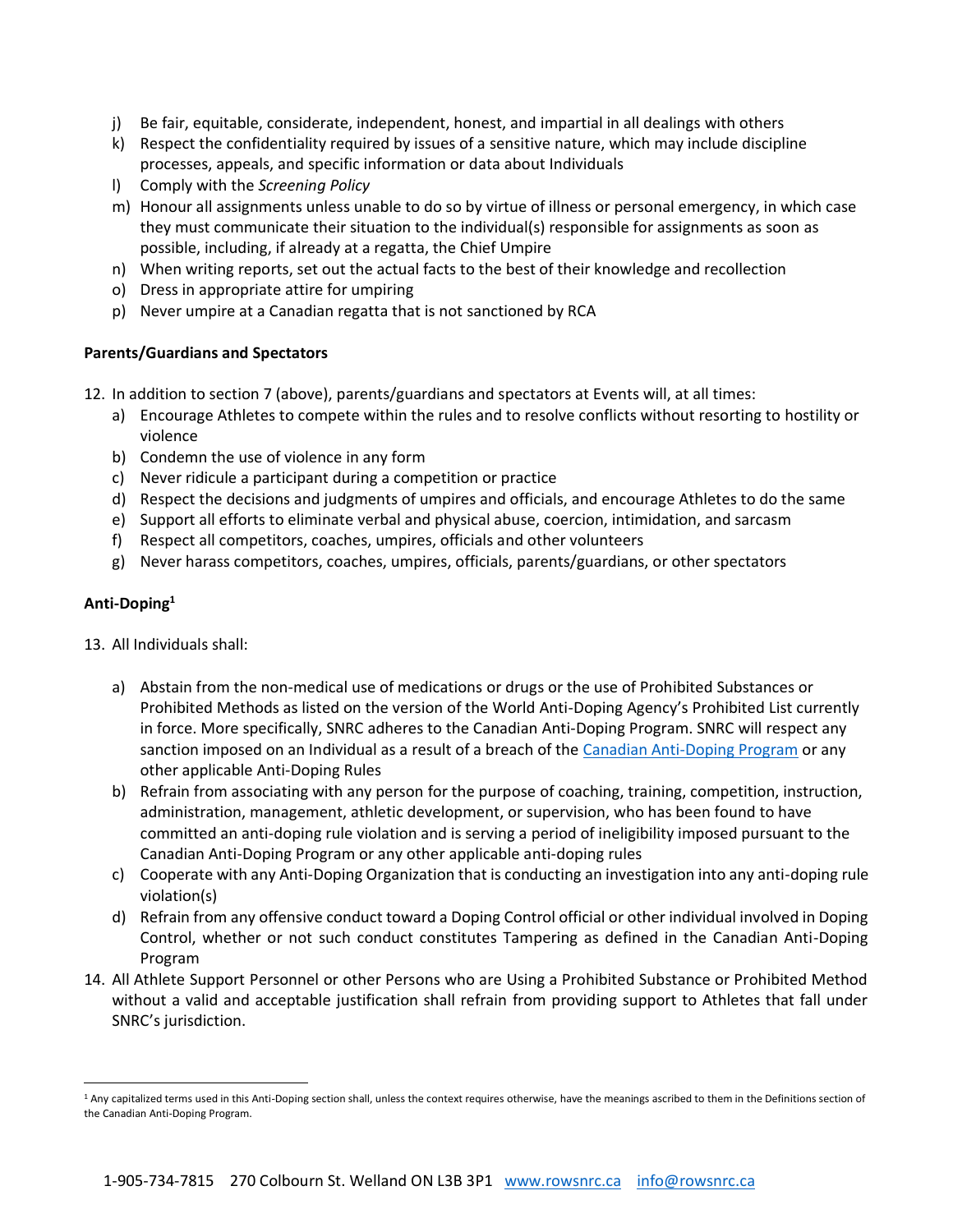#### **Retaliation, Retribution or Reprisal**

15. It is a breach of this *Code of Conduct and Ethics* for any Individual to engage in any act that threatens or seeks to intimidate another individual with the intent of discouraging that Individual from filing, in good faith, a Report pursuant to any SNRC policy. It is also a breach of this *Code of Conduct and Ethics* for an Individual to file a Report for the purpose of retaliation, retribution or reprisal against any other Individual. Any Individual found to be in breach of this section shall be liable for the costs related to the disciplinary process required to establish such a breach.

#### **Privacy**

16. The collection, use and disclosure of any personal information pursuant to this Policy is subject to SNRC's Privacy Policy.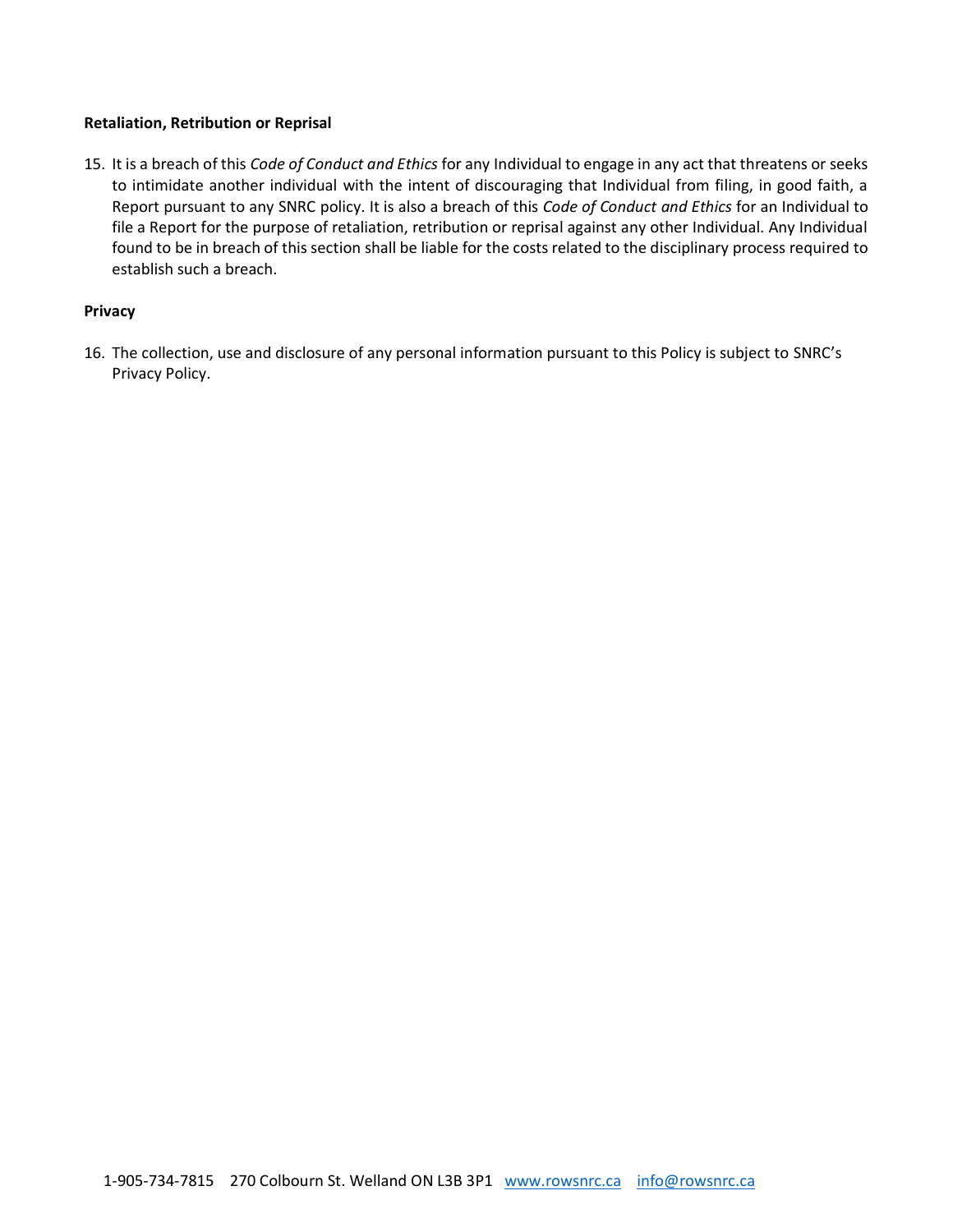## **SOUTH NIAGARA ROWING CLUB (SNRC)**

## **HARASSMENT, DISCIPLINE AND COMPLAINTS POLICY**

<span id="page-22-0"></span>

| Effective date                | March 28, 2022     |
|-------------------------------|--------------------|
| Archived date                 |                    |
| Date last reviewed            | March 28, 2022     |
| Scheduled review date         | September 28, 2022 |
| Replaces and/or amends        |                    |
| Approved by and date          |                    |
| Appendix(-ces) to this Policy |                    |

### **Purpose**

1. Individuals are expected to fulfill certain responsibilities and obligations including, but not limited to, complying with the policies, Bylaws, rules and regulations of SNRC. Non-compliance may result in the imposition of sanctions pursuant to this Policy.

### **Application of this Policy**

- 2. This Policy applies to all Individuals and any alleged breaches of the Code of Conduct and Ethics or any policy within the Safe Sport Policy Manual.
- 3. This Policy applies to matters that may arise during the business, activities, and Events of SNRC including, but not limited to, competitions, on and off water training, evaluations (including time trials or any other form of testing), treatment or consultations (i.e., massage therapy), training camps, travel associated with SNRC activities, and any meetings.
- 4. This Policy also applies to Individuals' conduct outside of the business, activities, and Events of SNRC when such conduct adversely affects SNRC's relationships (and the work and sport environment) or is detrimental to the image and reputation of SNRC or upon the acceptance of SNRC.
- 5. Without limiting the generality of the foregoing, this Policy applies to alleged breaches of the *Code of Conduct and Ethics* by Individuals who have retired from the sport of rowing where any claim regarding a potential breach of the *Code of Conduct and Ethics* occurred when the Individual was active in the sport. In addition, this Policy will apply to breaches of the *Code of Conduct and Ethics* that occurred when the Individuals involved interacted due to their mutual involvement in the sport of rowing or, if the breach occurred outside of the sport environment, if the breach has a serious and detrimental impact on the Individual(s).

If an Individual makes a complaint or Reports an incident that occurred at a time during which a different SNRC policy was in force (i.e., Code of Conduct and Ethics, Harassment, Discipline and Complaints Policy), the matter will be governed by the substantive rules in the policy in force at the time that the incident occurred to determine whether an offense or breach of the policy has occurred, unless the panel hearing the matter determines that the principle of lex mitior applies to the circumstances of the case; however, for such cases,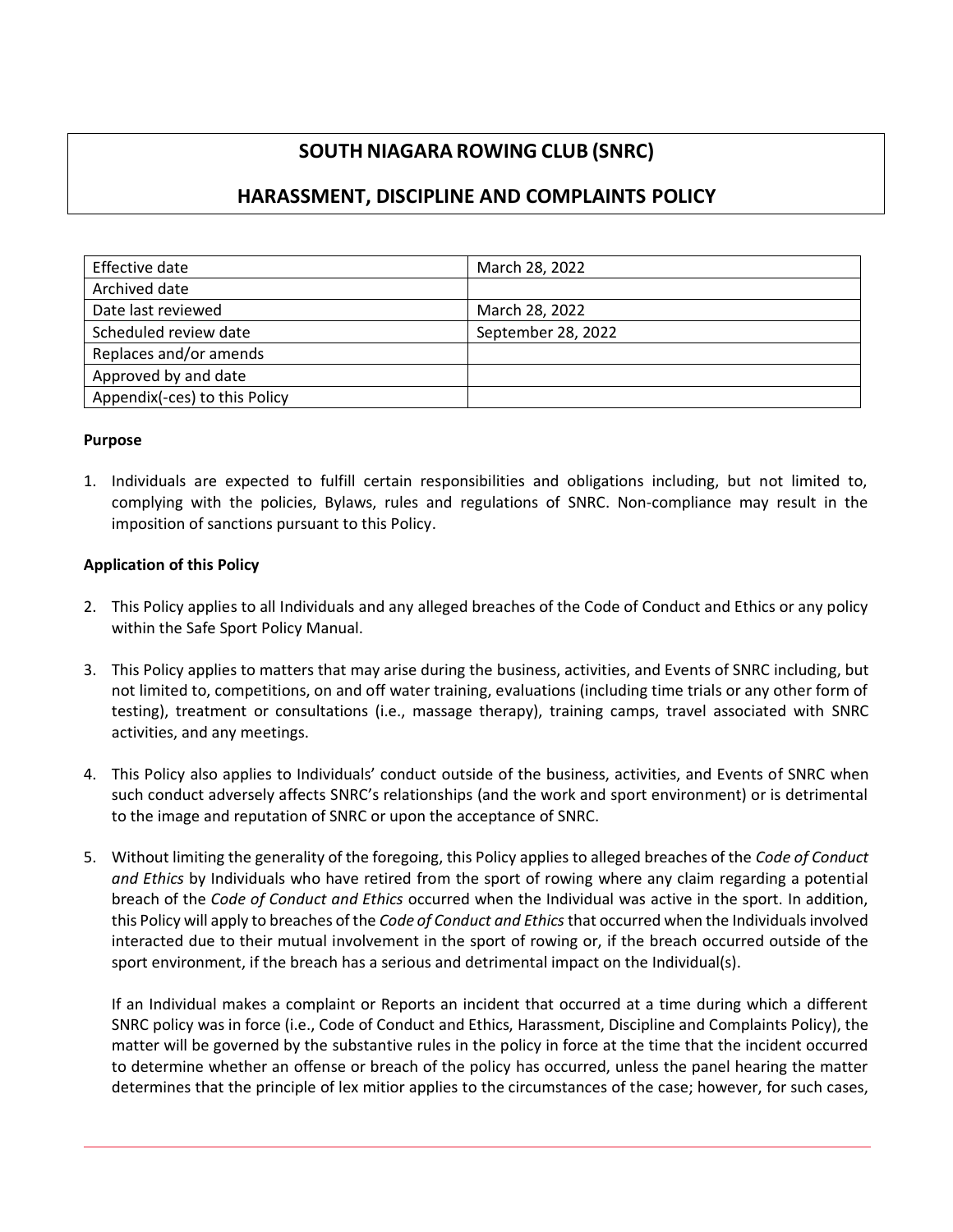this *Harassment, Discipline and Complaints Policy* will apply retroactively, prior to its approval date, as it relates to procedural matters.

Applicability of this Policy will be determined by the Independent Third Party at their sole discretion and shall not be subject to appeal.

- 6. In the event that it is considered appropriate or necessary on the basis of the circumstances, immediate discipline or the imposition of an interim suspension or sanction may be applied by SNRC's President (or designate), after which further discipline or sanctions may be applied according to this Policy. In any workplace related situations, any involved employee will be accommodated, if necessary, in a reassignment or similar accommodation. Any infractions occurring within competition will be dealt with by the procedures specific to the competition, if applicable. In such situations, disciplinary sanctions may be for the duration of the competition, training, activity, or Event only.
- 7. In addition to being subject to disciplinary action pursuant to this *Harassment, Discipline and Complaints Policy*, an employee of SNRC who is a Respondent to a Report may also be subject to consequences in accordance with the employee's employment agreement, if applicable, or SNRC's Human Resources or other applicable policies. Violations may result in a warning, reprimand, restrictions, suspensions, or other disciplinary actions up to and including termination of employment.
- 8. SNRC will adhere to all disclosure and reporting responsibilities required by any government entity, local police force, or child protection agency.

#### **Minors**

- 9. Complaints may be brought for or against an Individual who is a Minor. Minors must have a parent/guardian or other adult serve as their representative during this process. If the Minor's representative is not their parent/guardian, the representative must have written permission to act in such a capacity from the Minor's parent/guardian.
- 10. Any Individual who Reports or brings a complaint involving known or suspected abuse, neglect, or Maltreatment of a Minor on behalf of the Minor must Report this to local child welfare services, the applicable provincial social service ministries or departments, or local police.
- 11. Communication from the Independent Third Party, Case Manager, Complaint Resolution Officer, or discipline panel, as applicable, must be directed to the Minor's representative, or Parent/Guardian until such a time as a representative is identified.
- 12. A Minor is not required to attend an oral hearing, if held.

### **Reporting a Complaint**

13. All complaints must be Reported in writing by an Individual (or Individuals) to RCA's identified Independent Third Party within fourteen (14) days of the occurrence of the incident. This timeline may be waived at the Independent Third Party's sole discretion if they consider that there were extenuating circumstances that prevented the Individual from Reporting their complaint within fourteen (14) days of the occurrence of the incident.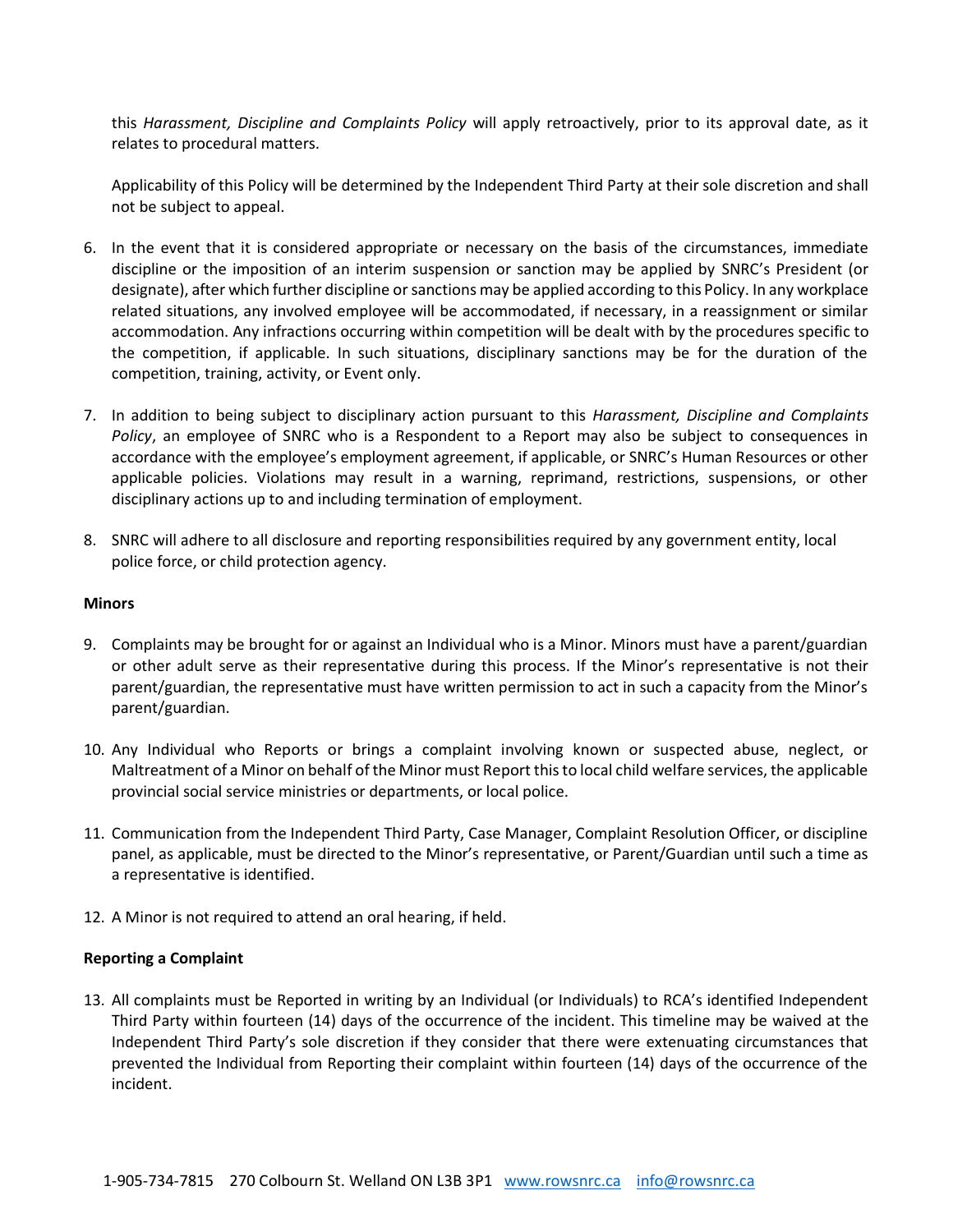- 14. A Complainant who fears retribution or reprisal or who otherwise considers that their identity must remain confidential may Report a complaint to the Independent Third Party and request that their identity be kept confidential. If the Independent Third Party considers that the Complainant's identity must remain confidential, the Independent Third Party may ask that the relevant Provincial Rowing Association take carriage of the complaint and act as the Complainant as laid out below.
- 15. If the Independent Third Party considers that it is unnecessary to keep the Complainant's identity confidential, they shall inform the Complainant, who may decide whether or not to pursue the Reported complaint. However, the Independent Third Party may not reveal the identity of the Complainant unless the Complainant expressly informs them of their desire to pursue the complaint and has indicated, in writing, their approval to have their identity divulged.

#### **Independent Third Party Responsibilities**

- 16. Upon receipt of a Reported complaint from an Individual (or Individuals), the Independent Third Party shall:
	- determine whether the complaint falls within the jurisdiction of this Policy;
	- if it can be accepted pursuant to procedures for reporting a complaint above; and
	- whether it is either a frivolous or vexatious complaint, or if it has been made in bad faith.<sup>1</sup>

If the Reported complaint is not accepted by the Independent Third Party for any of the aforementioned reasons, the Independent Third Party shall inform the Complainant and provide the reasons for which the complaint was not accepted. If the Reported complaint is accepted by the Independent Third Party, the Independent Third Party shall proceed to make the determinations indicated below and notify the Parties accordingly that the Reported complaint has been accepted.

- 17. In cases where the Independent Third Party receives a complaint or Report involving known or suspected abuse, neglect or Maltreatment of a Minor, they shall Report this to local child welfare services, the applicable provincial or territorial social service ministries or departments, or local police. The Independent Third Party shall not be responsible for fulfilling the aforementioned obligation if the Individual making the complaint or filing the Report confirms in writing that they have already Reported to any such authorities.
- 18. If a Reported complaint has been accepted by the Independent Third Party, the Independent Third Party shall determine whether the Reported incident has occurred within SNRC, Row Ontario or RCA's business, activities or Events. If the incident has occurred outside of the business, activities or Events of any of these organizations, the Independent Third Party will determine which organization's relationships are adversely affected or which organization's image or reputation will be detrimentally affected by the incident, or if the breach has had a serious and detrimental impact on the Individual(s).
- 19. SNRC will only handle Reported complaints in relation to incidents that fall within their business, activities or Events, or, if the incident has occurred outside of the business, activities or Events of SNRC but will adversely affect its relationships or detrimentally affect its image or reputation, if the Reported complaint alleges any of the incidents listed in Section 20 below. SNRC may inform the Independent Third Party that it is unwilling and/or unable to handle a Reported complaint and the Independent Third Party will direct the complaint to be handled by Row Ontario. In these cases, Row Ontario will work with the Member Organization to consider

<sup>&</sup>lt;sup>1</sup> As indicated in the Sport Dispute Resolution Centre of Canada's Investigation Guidelines, a Reported complaint shall not be characterized as vexatious if the evidence demonstrates that there was a reasonable basis for filing and pursuing it. For a complaint to be considered to have been made in bad faith, the Independent Third Party must consider that it was filed consciously for a dishonest purpose or due to the moral underhandedness of the Complainant and that there was an intention to mislead.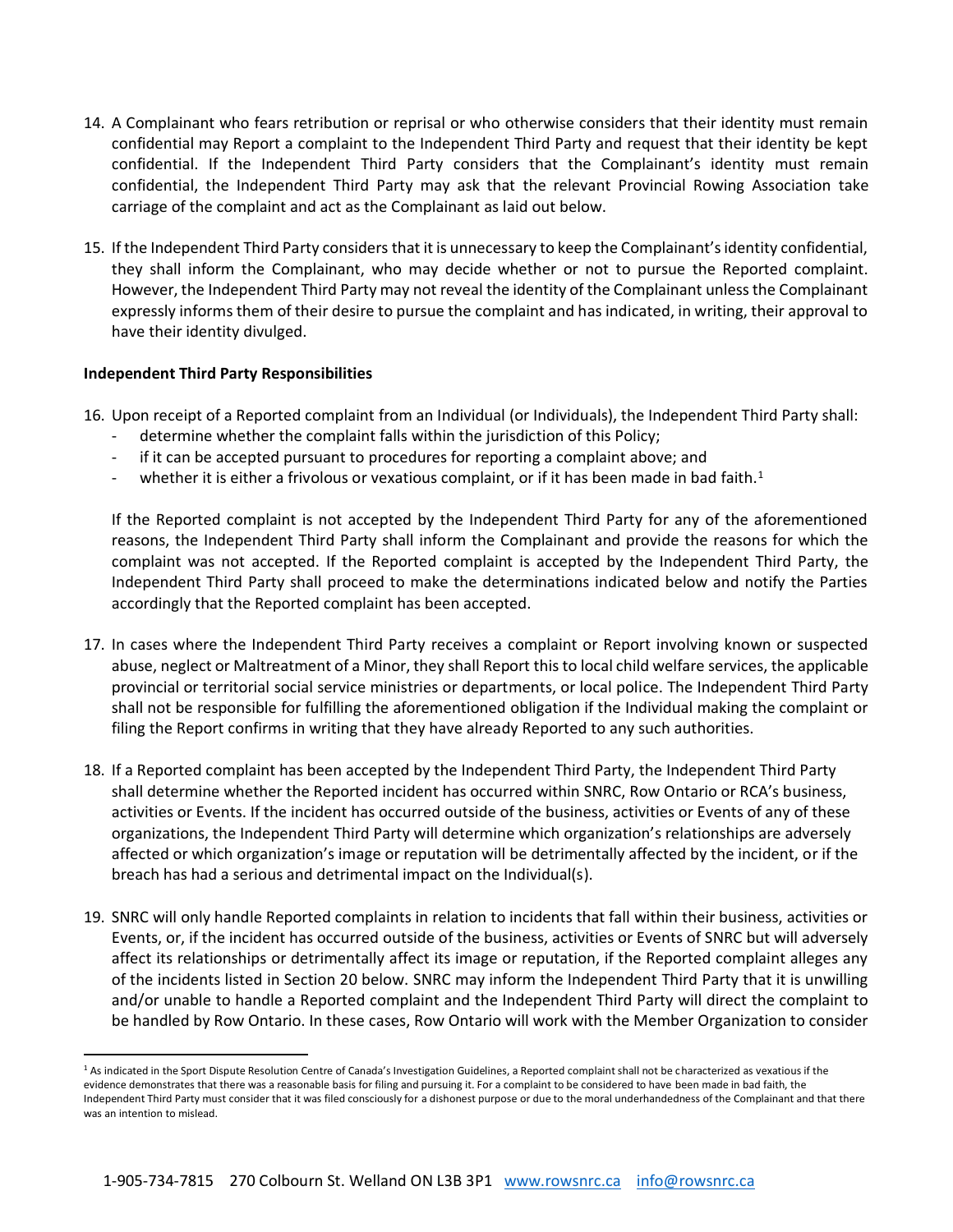how best to address the costs associated with handling the complaint.

Any complaints involving incidents that fall within SNRC's business, activities or Events, or outside SNRC's business, activities or Events but that adversely affect its relationships or detrimentally affect its image or reputation and that fall within Section 21 below will be handled by Row Ontario.

- 20. The Independent Third Party shall direct a Reported complaint to be managed by the Complaint Resolution Officer of SNRC if the Complainant alleges that any of the following incidents have occurred:
	- i. Disrespectful conduct or behaviour
	- ii. Minor acts of physical violence, unless the physical violence is between a Person in Authority and a Vulnerable Individual, in which case the matter will fall under Section 21 below
	- iii. Conduct contrary to the values of SNRC
	- iv. Non-compliance with SNRC's policies, procedures, rules, or regulations
	- v. Minor violations of the *Code of Conduct and Ethics, Social Media Policy, Athlete Protection Policy* or RCA's Rules of Racing
- 21. The Independent Third Party shall direct a Reported complaint to be managed by the Case Manager appointed by the relevant Provincial Rowing Association or RCA if the Complainant alleges that any of the following incidents have occurred:
	- i. Repeated incidents pursuant to Section 20
	- ii. Abusive, racist, or sexist comments, conduct or behaviour
	- iii. Any incident of hazing
	- iv. Behaviour that constitutes abuse, Maltreatment, Harassment, Sexual Harassment, or Sexual Misconduct
	- v. Major incidents of physical violence (e.g., fighting, attacking)
	- vi. Pranks, jokes, or other activities that endanger the safety of others
	- vii. Conduct that intentionally interferes with a competition or with any Athlete's preparation for a competition
	- viii. Conduct that intentionally damages SNRC's image, credibility, or reputation
	- ix. Consistent disregard for SNRC's bylaws, policies, rules, and regulations
	- x. Major or repeated violations of the *Code of Conduct and Ethics, Social Media Policy, Athlete Protection Policy* or RCA's Rules of Racing
	- xi. Intentionally damaging SNRC's property or improperly handling the organization's monies
	- xii. Abusive use of alcohol or any other intoxicating substance, any use or possession of alcohol or any other intoxicating substance by Minors, or use or possession of illicit drugs and narcotics
	- xiii. A conviction for any *Criminal Code* offense
- 22. In exceptional circumstances, the Independent Third Party may direct a Reported complaint to be managed by RCA if SNRC or Row Ontario is otherwise unable to manage the complaint for valid and justifiable reasons, such as a conflict of interest or due to a lack of capacity.
- 23. Notwithstanding any provision in this Policy, Row Ontario as the SNRC's Provincial Rowing Association may, at their discretion, or upon request by the Independent Third Party, act as the Complainant and initiate the complaint Reporting process under the terms of this Policy for matters that fall within Section 21 above. In such cases, Row Ontario will identify an individual to represent the organization, unless Row Ontario is acting as the Complainant.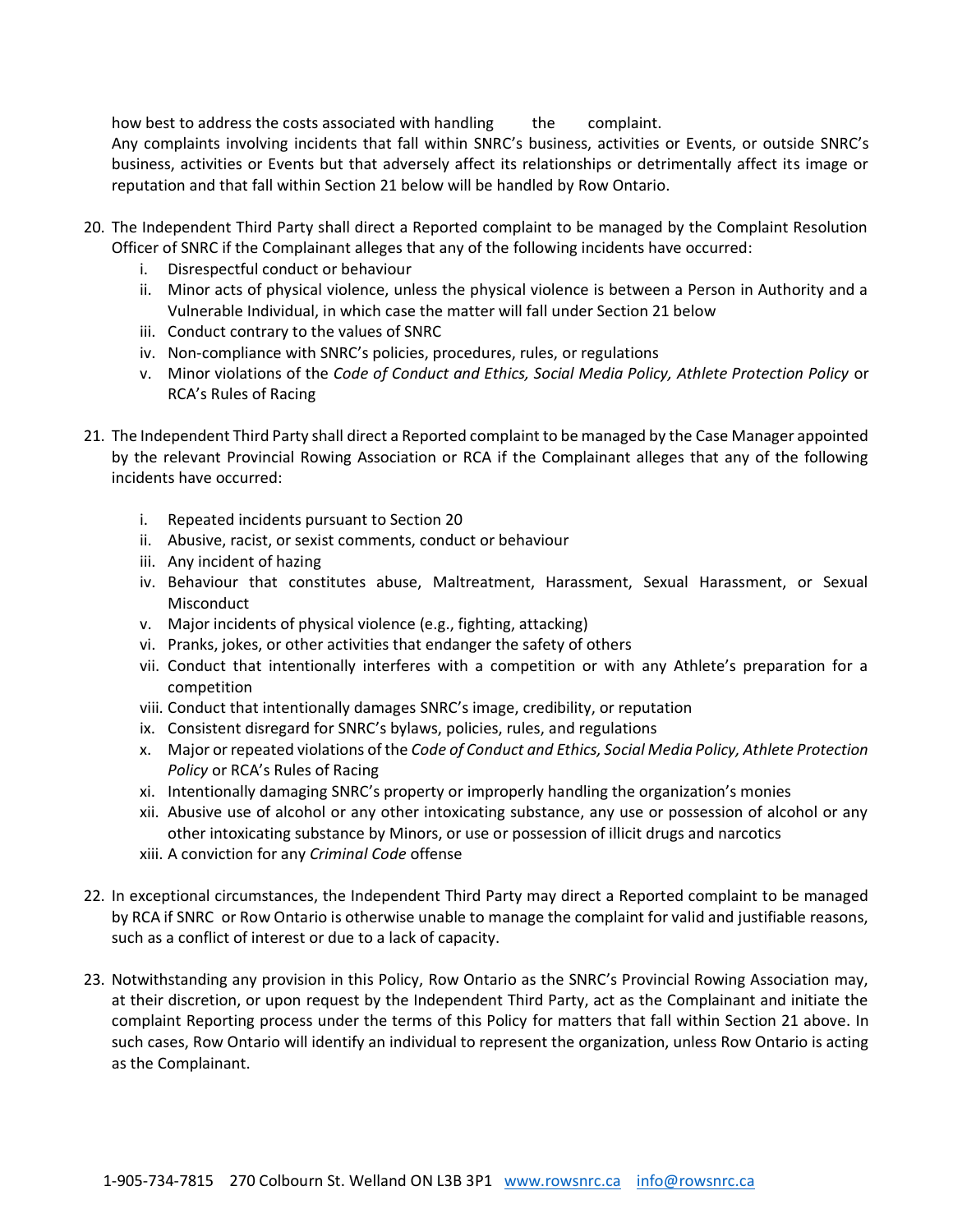24. Complainants that allege incidents that could be considered Workplace Violence or Workplace Harassment will be directed to submit that complaint pursuant to SNRC's (or as applicable the Rowing Organization's) Workplace Violence and Workplace Harassment Policy.

#### **Investigations**

- 25. In exceptional circumstances, and only when the Independent Third Party considers that the conditions indicated in this section have been satisfied, the Independent Third Party may determine that a Reported incident requires further investigation by an independent third-party investigator. Any such investigations will be conducted by the relevant Provincial Rowing Association or RCA, as applicable. The Independent Third Party will direct that an investigation be conducted:
	- Only if the Reported incident falls within Section 21 above;
	- In accordance with and by an independent investigator appointed pursuant to the *Row Ontario Investigations Policy – Discrimination, Harassment and Maltreatment*;
	- Where the Independent Third Party considers that there is a need for an independent assessment to determine whether an allegation or, where there are several allegations which allegations, should be heard by a discipline panel pursuant to this Policy because they constitute a likely breach of the *Code of Conduct and Ethics*, the *Social Media Policy*, the *Athlete Protection Policy*, or any other relevant and applicable SNRC policy, or whether the allegations are frivolous, vexatious or made in bad faith; and
	- For the purpose of making non-binding recommendations to the Independent Third Party so that they may discharge their responsibilities pursuant to this Policy.

If the Independent Third Party considers that an independent investigation must be conducted for the reasons mentioned above, the investigation shall be conducted by RCA or Row Ontario before any disciplinary procedures are commenced pursuant to this Policy; however, when an investigation is conducted and where it is necessary in the circumstances, interim measures may be imposed in accordance with Section 6 above.

Upon receipt of the investigator's report, the Independent Third Party shall determine whether the matter will proceed pursuant to Sections 37 and below and shall inform the Parties and RCA or Row Ontario (as applicable).

If the Independent Third Party does not consider that an independent investigation is necessary and the Reported complaint has been accepted pursuant to Section 16, the matter shall proceed pursuant to Sections 37 and following below.

#### **Complaint Handled by Complaints Resolution Officer**

- 26. Following the Independent Third Party's determination that the Reported complaint or incident shall be managed by a Complaint Resolution Officer pursuant to Section 20 above, SNRC will appoint a Complaint Resolution Officer. The Complaint Resolution Officer appointed to handle a Reported complaint or incident must be unbiased and not in a conflict of interest situation.
- 27. The Complaint Resolution Officer will ask the Complainant and the Respondent for either written or oral submissions regarding the Reported complaint or incident. Both Parties shall also have the right to submit to the Complaint Resolution Officer any relevant evidence, including, but not limited to witness statements, documentary evidence or evidence from other media (i.e., photos, screenshots, videos or other recordings).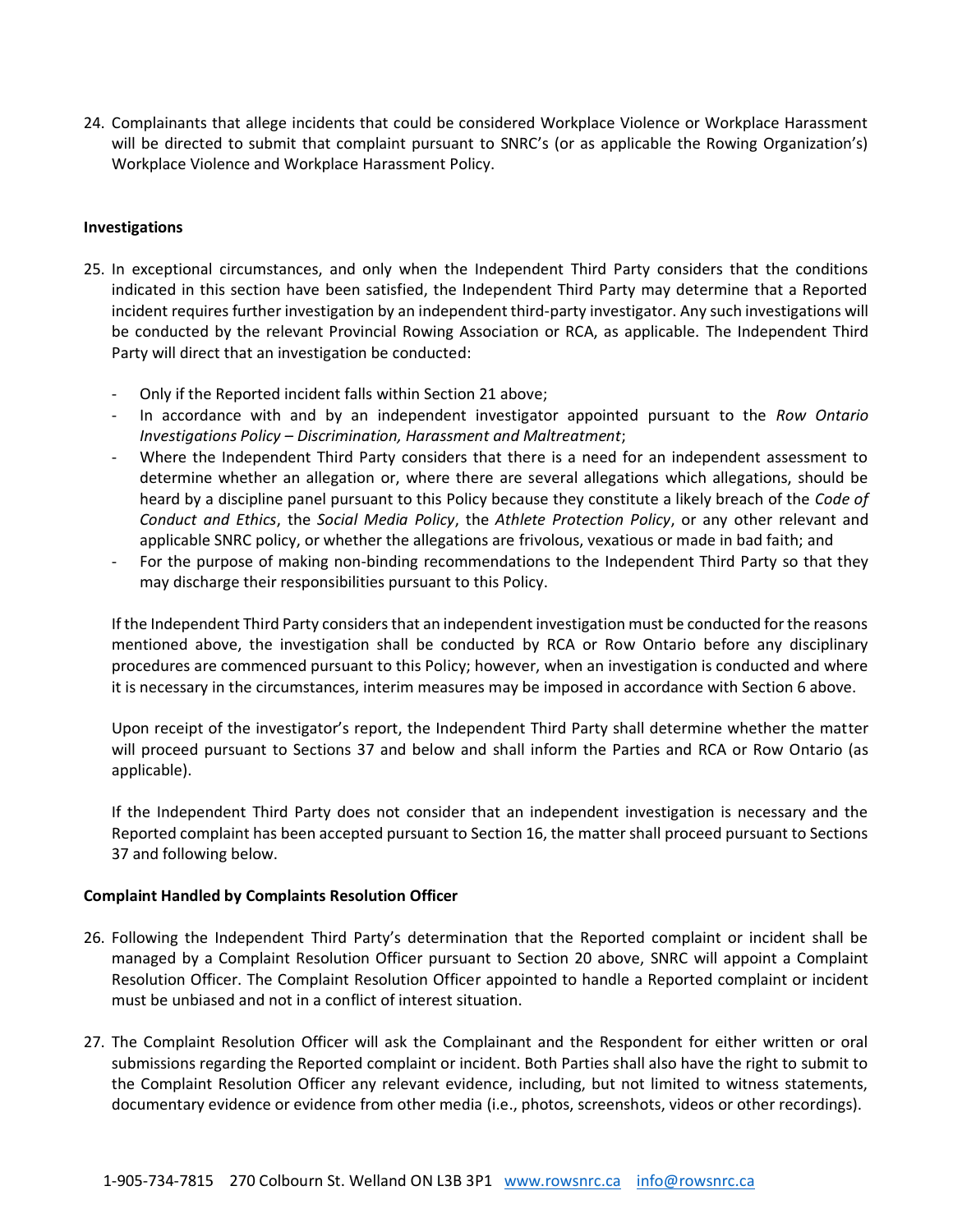- 28. Each Party shall have the right to receive the other Party's submissions and evidence, including the Complainant's complaint. In the case of oral submissions, each Party shall be present when such submissions are made.
- 29. Following receipt of the Parties' submissions, the Complaint Resolution Officer may convene the Parties to a meeting, either in person or by way of video or teleconference in order to ask the Parties questions and to allow the Parties to ask questions of one another.
- 30. Following their review of the submissions and evidence related to the Reported complaint or incident, the Complaint Resolution Officer shall determine if any of the incidents listed in Section 20 above have occurred and, if so, if one or more of the following sanctions should be applied:
	- a) Verbal or written reprimand
	- b) Verbal or written apology
	- c) Service or other contribution to SNRC
	- d) Removal of certain privileges
	- e) Suspension from certain teams, Events, and/or activities
	- f) Suspension from certain activities for a designated period
	- g) Any other sanction considered appropriate for the offense
	- h) Education or training opportunities

If, after hearing the Parties and reviewing their submissions, the Complaint Resolution Officer considers that none of the incidents listed in Section 20 above have occurred, they shall dismiss the Reported complaint.

- 31. The Complaint Resolution Officer will inform the Parties of their decision, in writing and with reasons. Any sanction imposed shall take effect upon the Parties' receipt of the decision. Should the circumstances require a decision to be rendered immediately or within a short timeline, the Complaint Resolution Officer may render a short, written decision, either orally or in writing, followed by a written reasoned decision.
- 32. Any decision rendered by the Complaint Resolution Officer shall be provided to and maintained in the records of SNRC, Row Ontario and RCA. Decisions will be kept confidential by the parties and the aforementioned organizations and shall be retained and discarded in accordance with the relevant and applicable privacy legislation.

### **Request for Reconsideration**

- 33. If the Complaint Resolution Officer decides not to impose a sanction on the Respondent, the Complainant may request a reconsideration from the Complaint Resolution Officer by informing them in writing, within four days of receiving the decision, that they are not satisfied with the decision and explain why.
- 34. If the Complaint Resolution Officer imposes a sanction, the Respondent may request, in writing, a reconsideration from the Complaint Resolution Officer by informing them, within seven (7) days of receiving the decision, that they are not satisfied with the decision. In their request for reconsideration, the Respondent must indicate:
	- a) Why the sanction is inappropriate;
	- b) Any evidence to support the Respondent's position; and
	- c) What penalty or sanction (if any) would be appropriate.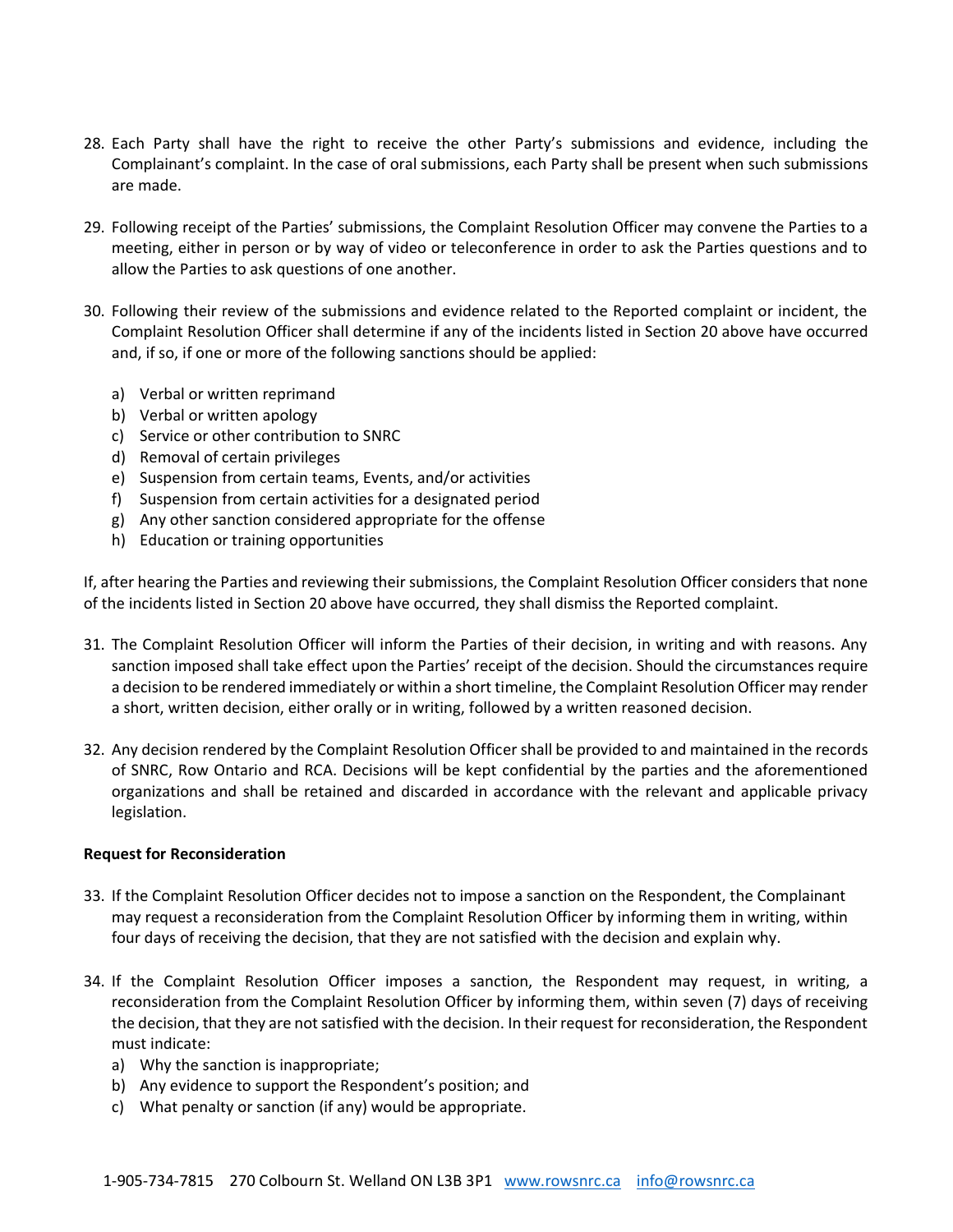- 35. Upon receiving a request for reconsideration, the Complaint Resolution Officer shall render a decision within seven (7) days explaining whether they have accepted the request for reconsideration and, if so, their new decision.
- 36. The Complaint Resolution Officer's new decision may be appealed in accordance with the *Appeal Policy*; however, no party shall have a right to appeal unless they have exhausted their right to request a reconsideration.

#### **Handled by Discipline Panel** and **Case Manager**

- 37. If the RCA Independent Third Party determines that the Reported complaint or incident should be handled by the relevant Provincial Rowing Association pursuant to Section 21 above, that Provincial Rowing Association shall appoint a Case Manager to fulfil the responsibilities listed in the Provincial Rowing Association's *Harassment, Discipline and Complaints Policy*.
- 38. If the RCA Independent Third Party determines that the Reported complaint or incident should be handled by RCA pursuant to Section 21 above, RCA shall appoint a Case Manager to fulfil the responsibilities listed in RCA's *Harassment, Discipline and Complaints Policy*.
- 39. Following the Independent Third Party's determination that the Reported complaint or incident should be handled by the relevant Provincial Rowing Association or RCA (as applicable) pursuant to Section 21 above, the appointed Case Manager will have the responsibility to:
	- a) Propose the use of the Provincial Rowing Association's *Dispute Resolution Policy* (if considered appropriate in the circumstances)
	- b) Appoint the discipline panel, if necessary
	- c) Coordinate all administrative aspects and set timelines
	- d) Provide administrative assistance and logistical support to the discipline panel as required, including providing the discipline panel with any information related to previously established infractions committed by the Respondent(s) of the policies of SNRC, RCA, any Rowing Organization or any other sport organization that had authority over the Respondent
	- e) Provide any other service or support that may be necessary to ensure a fair and timely proceeding

### **Procedures**

- 40. The Case Manager will establish and adhere to timelines that ensure procedural fairness and that the matter is heard in a timely fashion.
- 41. If appropriate in the circumstances, the Case Manager will propose that the Parties use the *Dispute Resolution Policy* with the objective of resolving the dispute. If applicable, and if the dispute is not resolved, or if the Parties refuse to use the *Dispute Resolution Policy*, the Case Manager will appoint a discipline panel, which shall consist of a single Arbitrator, to hear the Reported complaint. In extraordinary circumstances, and at the discretion of the Case Manager, a discipline panel of three persons may be appointed to hear the complaint. In this event, the Case Manager will appoint one of the discipline panel's members to serve as the Chair.
- 42. The Case Manager, in cooperation with the discipline panel, will then decide the format under which the Reported complaint will be heard. This decision may not be appealed.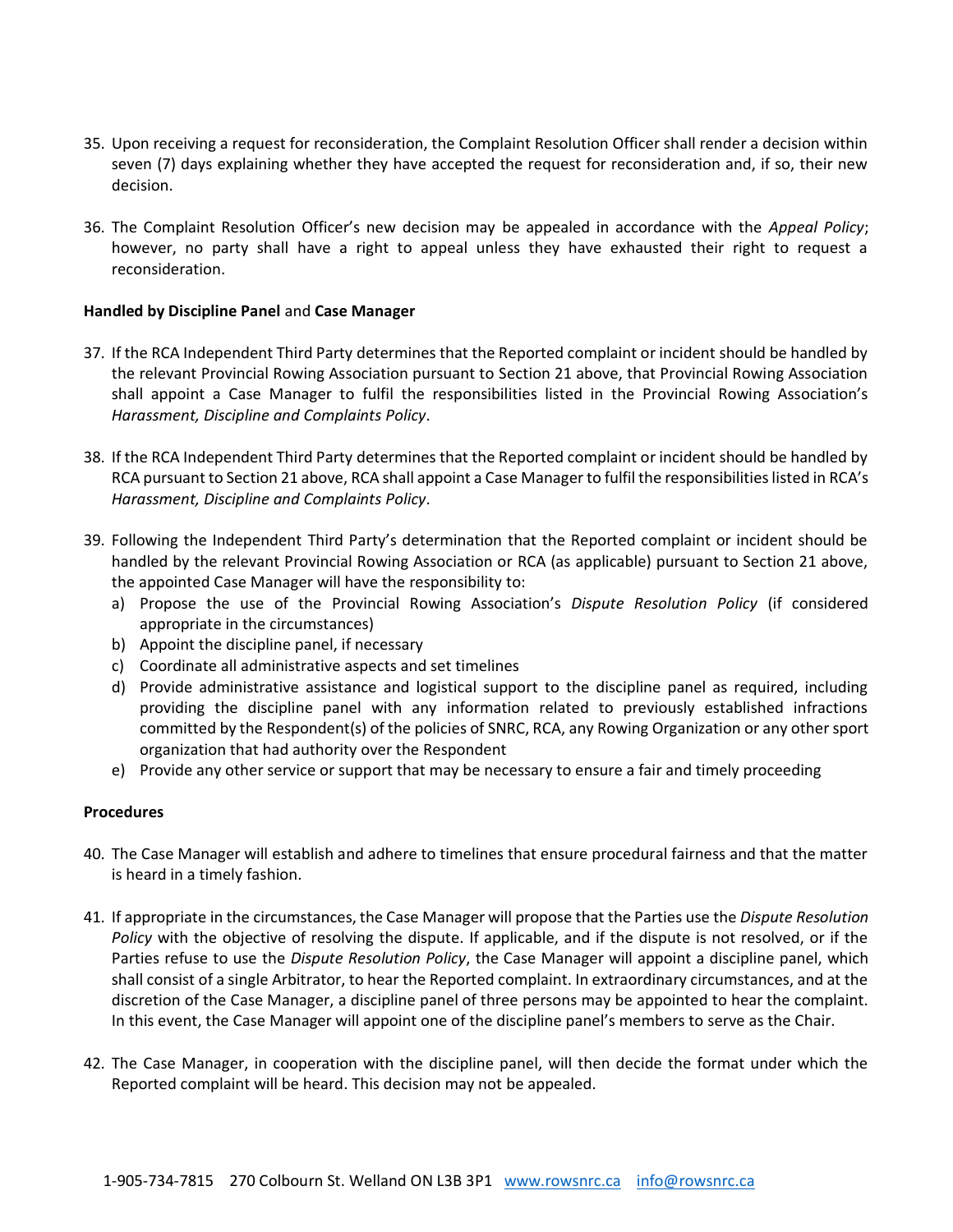- 43. The format of the hearing may be an oral in-person hearing, an oral hearing by telephone or other communication medium, a hearing based on a review of documentary evidence submitted in advance of the hearing, or a combination of these methods. The hearing will be governed by the procedures that the Case Manager and the discipline panel deem appropriate in the circumstances, provided that:
	- a) The discipline panel determines procedures and timelines, as well as a hearing duration, that is as expedient and cost-efficient as possible in order to ensure that costs to the Parties and RCA and/or the Rowing Organization are reasonable
	- b) The Parties will be given appropriate notice of the day, time, and place of the hearing, in the case of an oral in-person hearing or an oral hearing by telephone or other communication medium
	- c) Copies of any written documents which the Parties wish to have the discipline panel consider will be provided to all Parties, through the Case Manager, in advance of the hearing
	- d) The Parties may engage a representative, advisor, translator, transcription services, or legal counsel at their own expense
	- e) The discipline panel may request that any other individual participate and give evidence at the hearing
	- f) If not a Party, SNRC shall be allowed to attend the hearing as an observer and will be provided with access to any documents submitted. With the permission of the discipline panel, SNRC may make submissions at the hearing or may provide the discipline panel with clarifying information that may be required for the panel to render its decision<sup>2</sup>
	- g) The discipline panel may allow as evidence at the hearing any oral evidence and document or item relevant to the subject matter of the Reported complaint, but may exclude such evidence that is unduly repetitious, and shall place such weight on the evidence as it deems appropriate
	- h) Where a discipline panel composed of three members is appointed, the decision will be by a majority vote
- 44. If the Respondent acknowledges the facts of the incident, the Respondent may waive the hearing, in which case the discipline panel will determine the appropriate sanction. The discipline panel may still hold a hearing for the purpose of determining an appropriate sanction.
- 45. The hearing may proceed even if a Party chooses not to participate in the hearing.
- 46. If a decision may affect another Party to the extent that the other Party would have recourse to a complaint or an appeal in their own right, that Party will become an Affected Party to the complaint and will be bound by the decision.
- 47. In fulfilling its duties, the discipline panel may obtain independent advice.

#### **Decision**

- 48. After hearing and/or reviewing the matter, the discipline panel will determine whether an infraction has occurred and, if so, the sanctions to be imposed. If the discipline panel considers that an infraction has not occurred, the Reported complaint will be dismissed.
- 49. Within fourteen (14) days of the hearing's conclusion, the discipline panel's written decision, with reasons, will be distributed to all Parties, the Case Manager, to RCA, the Complainant and Respondent's Club(s) and the Complainant and Respondent's Provincial Rowing Association. In extraordinary circumstances, the

<sup>&</sup>lt;sup>2</sup> The purpose of this provision is not to provide [SOUTH NIAGARA ROWING CLUB] with the possibility to try to influence whether a sanction is imposed and, if so, the duration or nature of the sanction. Instead, this provision is intended to provide [SOUTH NIAGARA ROWING CLUB] with the possibility to provide the discipline panel with clarifying information when the parties have sought a particular sanction against an Individual, but they have misunderstood or misrepresented fundamental elements of the programming or membership structure (or other similar issues) and, if left unaddressed, could result in the discipline panel imposing a sanction that is unenforceable.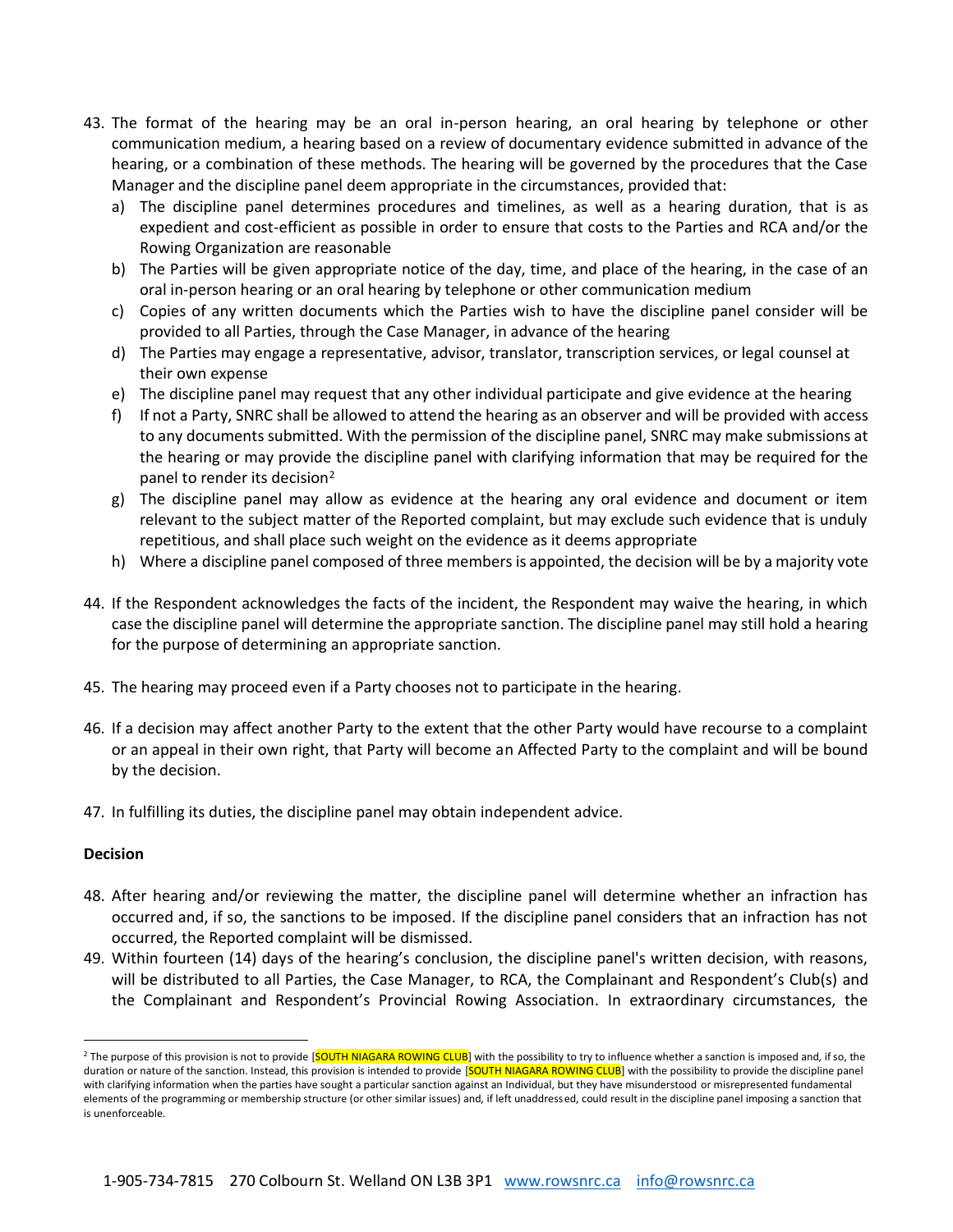discipline panel may first issue a verbal or summary decision soon after the hearing's conclusion, with the full written decision to be issued before the end of the fourteen (14) day period.

- 50. Subject to the confidentiality provisions below, the discipline panel's decision will be considered a matter of public record unless decided otherwise by the discipline panel. However, the Parties may request that the discipline panel redact all or part of the decision. This decision shall be at the discipline panel's sole discretion and may not be appealed.
- 51. If the discipline panel dismisses the Reported complaint, its decision may only be published with the Respondent's consent. If the Respondent does not provide such consent, the decision will be kept confidential by the Parties, the Case Manager, RCA and the Rowing Organization (including the Respondent's Club) and shall be retained and discarded in accordance with the relevant and applicable privacy legislation.

### **Sanctions**

- 52. The discipline panel may apply the following disciplinary sanctions, singularly or in combination:
	- a) Verbal or written reprimand
	- b) Verbal or written apology
	- c) Service or other contribution to SNRC
	- d) Removal of certain privileges
	- e) Suspension from certain teams, Events, and/or activities
	- f) Payment of the cost of repairs for property damage
	- g) Suspension of funding from the organization or from other sources
	- h) Expulsion from SNRC
	- i) Any other sanction considered appropriate for the offense

Where the discipline panel imposes a sanction, its order shall include, at a minimum, the following details:

- which Party is responsible for the costs of implementing any sanction;
- which organization is responsible for monitoring that the sanctioned Individual respects the terms of the sanction imposed against them;
- if applicable, any reinstatement conditions that the sanctioned Individual must satisfy and which organization is responsible for ensuring that the conditions have been satisfied; and
- any other guidance that will assist the Parties to implement the panel's decision.

If necessary, a Party – or the organization that is responsible for implementing or monitoring a sanction – may seek clarifications from the panel regarding the order so that it can be implemented or monitored appropriately.

- 53. The following sanctions are presumed to be fair and appropriate for the Maltreatment listed below, although the Respondent may rebut these presumptions:
	- a) Sexual Maltreatment involving a Minor shall carry a presumptive sanction of a lifetime suspension;
	- b) Sexual Maltreatment, Physical Maltreatment with contact and Maltreatment related to Process shall carry a presumptive sanction of either a suspension or eligibility restrictions;
	- c) While a Respondent has pending charges or dispositions in violation of criminal law, the presumptive sanction shall be a period of suspension.
- 54. When determining an appropriate sanction in cases of Maltreatment, the discipline panel may consider the following factors: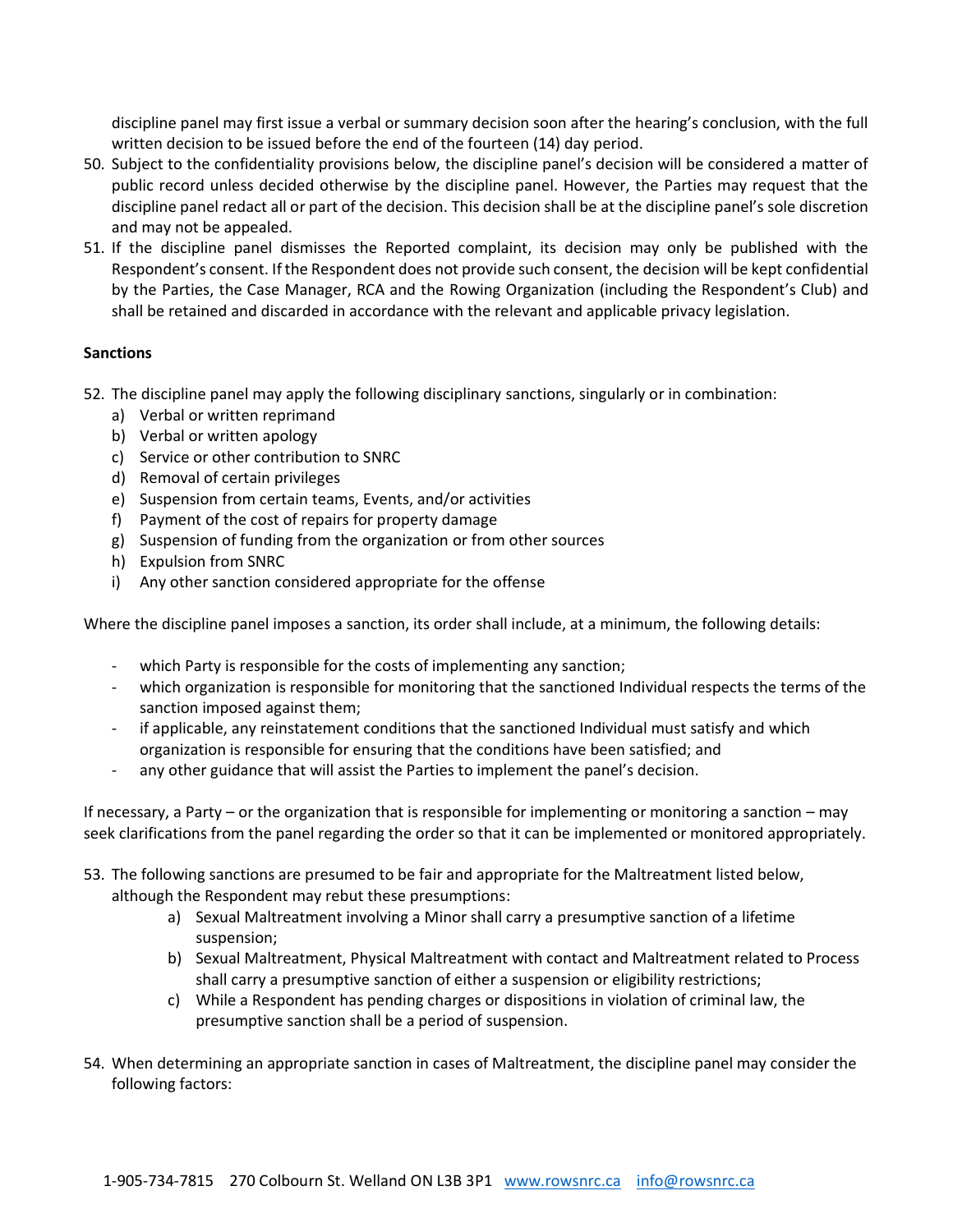- a) The nature and duration of the Respondent's relationship with the Complainant, including whether there is a Power Imbalance;
- b) The Respondent's prior history and any pattern of inappropriate behaviour or Maltreatment;
- c) The ages of the individuals involved;
- d) Whether the Respondent poses an ongoing and/or potential threat to the safety of others;
- e) The Respondent's voluntary admission of the offense(s), acceptance of responsibility for the Maltreatment and/or cooperation in the investigation and disciplinary process;
- f) Real or perceived impact of the incident on the Complainant, SNRC or the rowing community;
- g) Circumstances specific to the Respondent being sanctioned (i.e., lack of appropriate knowledge or training regarding the requirements in SNRC's policies, addiction, illness, disability);
- h) Whether, given the facts and circumstances that have been established, continued participation in the sport community is appropriate;
- i) A Respondent who is in a position of trust, intimate contact or high-impact decision-making may face more serious sanctions;
- j) Other mitigating or aggravating circumstances.

Any single factor, if severe enough, may be sufficient to justify the sanction(s) imposed. A combination of several factors may justify elevated or combined sanctions.

- 55. When imposing sanctions under this Policy, the discipline panel may take into account any previously established infractions committed by the Respondent(s) of the disciplinary policies of RCA, any Rowing Organization or any other sport organization that had authority over the Respondent.
- 56. Unless the discipline panel decides otherwise, any disciplinary sanctions will begin immediately, notwithstanding an appeal. Failure to comply with a sanction as determined by the Discipline Panel will result in an automatic suspension from participation in the activities of SNRC until such time as compliance occurs.
- 57. Records of all decisions will be maintained by Row Ontario. Row Ontario will submit all records to RCA and to the relevant club. Such records shall be retained and discarded in accordance with the relevant and applicable privacy legislation.

### **Appeals**

58. The decision of the discipline panel may be appealed in accordance with Row Ontario's *Appeal Policy*.

### **Suspension Pending a Hearing**

59. SNRC (or Row Ontario for matters that it is handling) may determine that an alleged incident is of such seriousness as to warrant suspension of an Individual pending completion of an investigation, criminal process, the hearing, or a decision of the discipline panel.

### **Criminal Convictions**

60. An Individual's conviction for a *Criminal Code* offense will be deemed an infraction under this Policy and may, if justified by the seriousness of the criminal conviction, result in a suspension from the sport of rowing at all levels in Canada.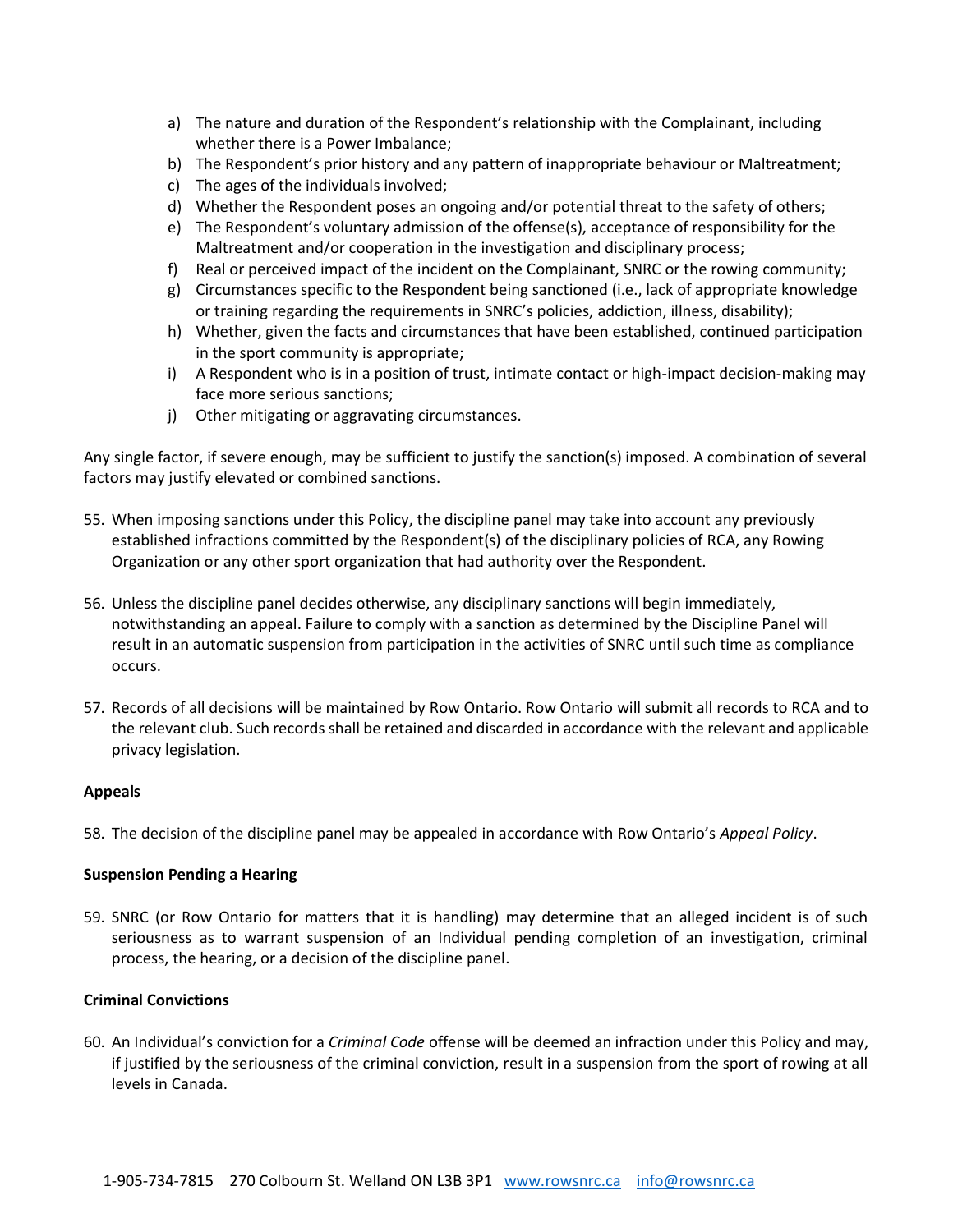### **Confidentiality**

- 61. The Harassment, Discipline and Complaints process is confidential and involves only SNRC (President and relevant staff as determined by the President), the Provincial Rowing Association(s) of the Complainant(s) and Respondent(s), the Parties, the Case Manager, the Complaint Resolution Officer, the discipline panel, and any independent advisors to the discipline panel. Once initiated and until a decision is rendered, none of the Parties will disclose confidential information relating to the discipline or Reported complaint to any person not involved in the proceedings.
- 62. Any failure to respect the aforementioned confidentiality requirement may result in further sanctions or discipline by the Complaint Resolution Officer or discipline panel (as applicable) against the Party(ies) in breach.

### **Timelines**

63. If the circumstances of the Reported complaint are such that adhering to the timelines outlined by this Policy will not allow a timely resolution to the complaint, the discipline panel may direct that these timelines be revised.

#### **Records and Distribution of Decisions**

64. Other individuals or organizations, including but not limited to, national sport organizations, Provincial/Territorial sport organizations, local sport organizations, etc., may be advised by SNRC of any decisions rendered in accordance with this Policy.

#### **Privacy**

- 65. The collection, use and disclosure of any personal information pursuant to this Policy is subject to SNRC's Privacy Policy.
- 66. SNRC or any of its delegates pursuant to this Policy (i.e., Independent Third Party, Complaints Resolution Officer), shall comply with SNRC's Privacy Policy in the performance of their services under this Policy.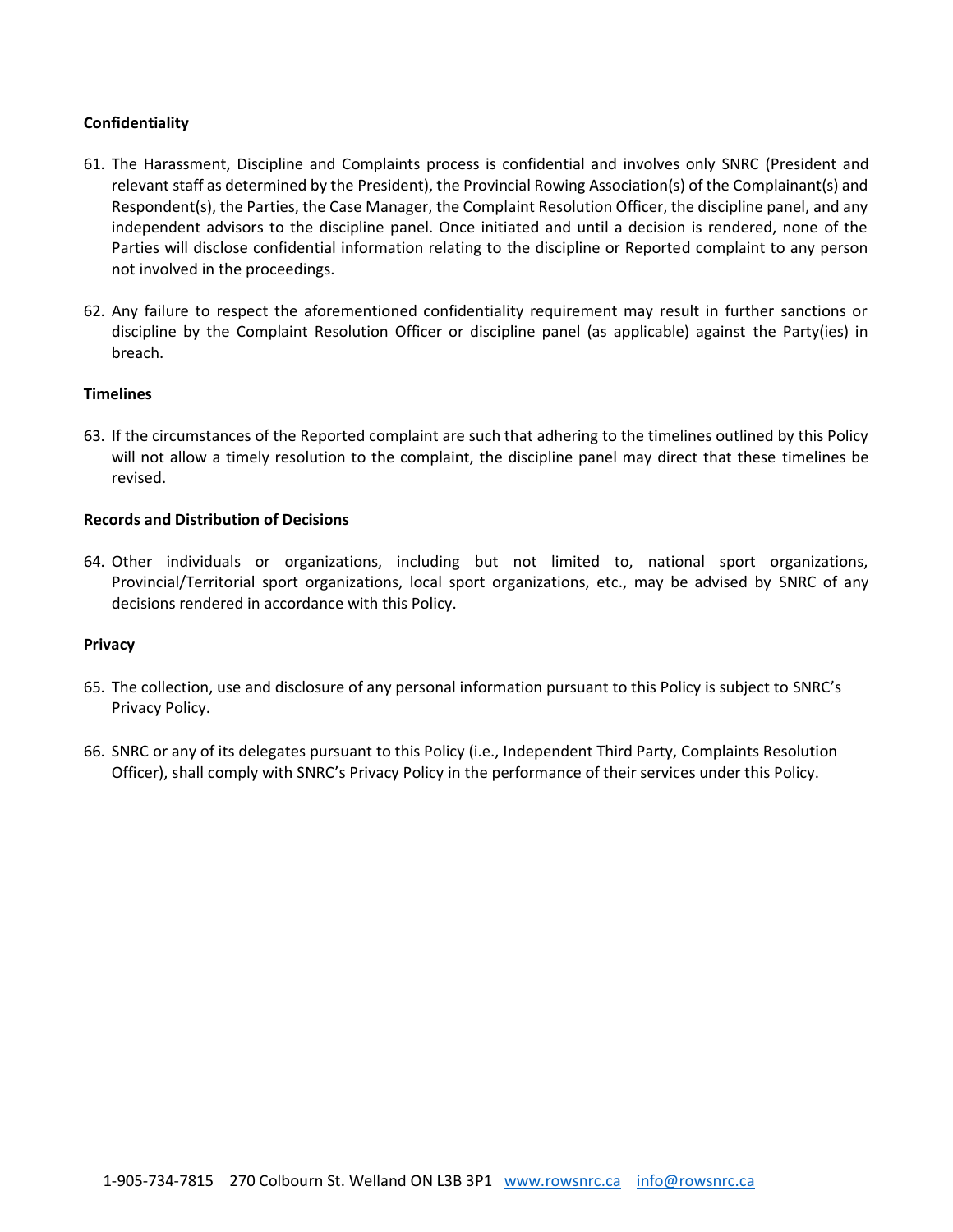## **SOUTH NIAGARA ROWING CLUB (SNRC)**

## **APPEAL POLICY**

<span id="page-33-0"></span>

| Effective date                | March 28, 2022     |
|-------------------------------|--------------------|
| Archived date                 |                    |
| Date last reviewed            | March 28,2022      |
| Scheduled review date         | September 28, 2022 |
| Replaces and/or amends        |                    |
| Approved by and date          |                    |
| Appendix(-ces) to this Policy |                    |

### **Purpose**

1. This *Appeal Policy* provides Individuals with a fair, affordable, and expedient appeal process.

### **Scope and Application of this Policy**

- 2. This Policy applies to all Individuals.
- 3. Any Individual who is affected by a decision taken by SNRC
- 4. specifically with regard to that Individual by the Board, by any Committee of the Board or by any body or individual within SNRC who has been delegated authority to make decisions in accordance with SNRC's Bylaws and governance policies (as applicable), shall have the right to appeal that decision provided that it is a decision that is subject to appeal pursuant to this Policy, that the conditions indicated in this Policy (as applicable) have been satisfied, and provided that there are sufficient grounds for the appeal as described within this Policy.
- 5. This Policy **will apply** to decisions relating to:
	- a) conflict of interest
	- b) disciplinary decisions made pursuant to SNRC or (where applicable) Row Ontario's relevant and applicable policies
	- c) membership
- 6. This Policy **will not apply** to the following decisions relating to:
	- a) Selection and eligibility
	- b) Matters of general application such as amendments to SNRC's By-laws;
	- c) SNRC's operational structure and committee appointments;
	- d) Issues of budgets and budget implementation;
	- e) Employment matters or matters of operational structure or staffing or volunteer leadership opportunities;
	- f) Except as otherwise provided for in this Appeal Policy, decisions made by RCA, Rowing Organizations (other than those specified above made by SNRC, the Canadian Olympic Committee (COC), the Canadian Paralympic Committee (CPC), U Sports, the International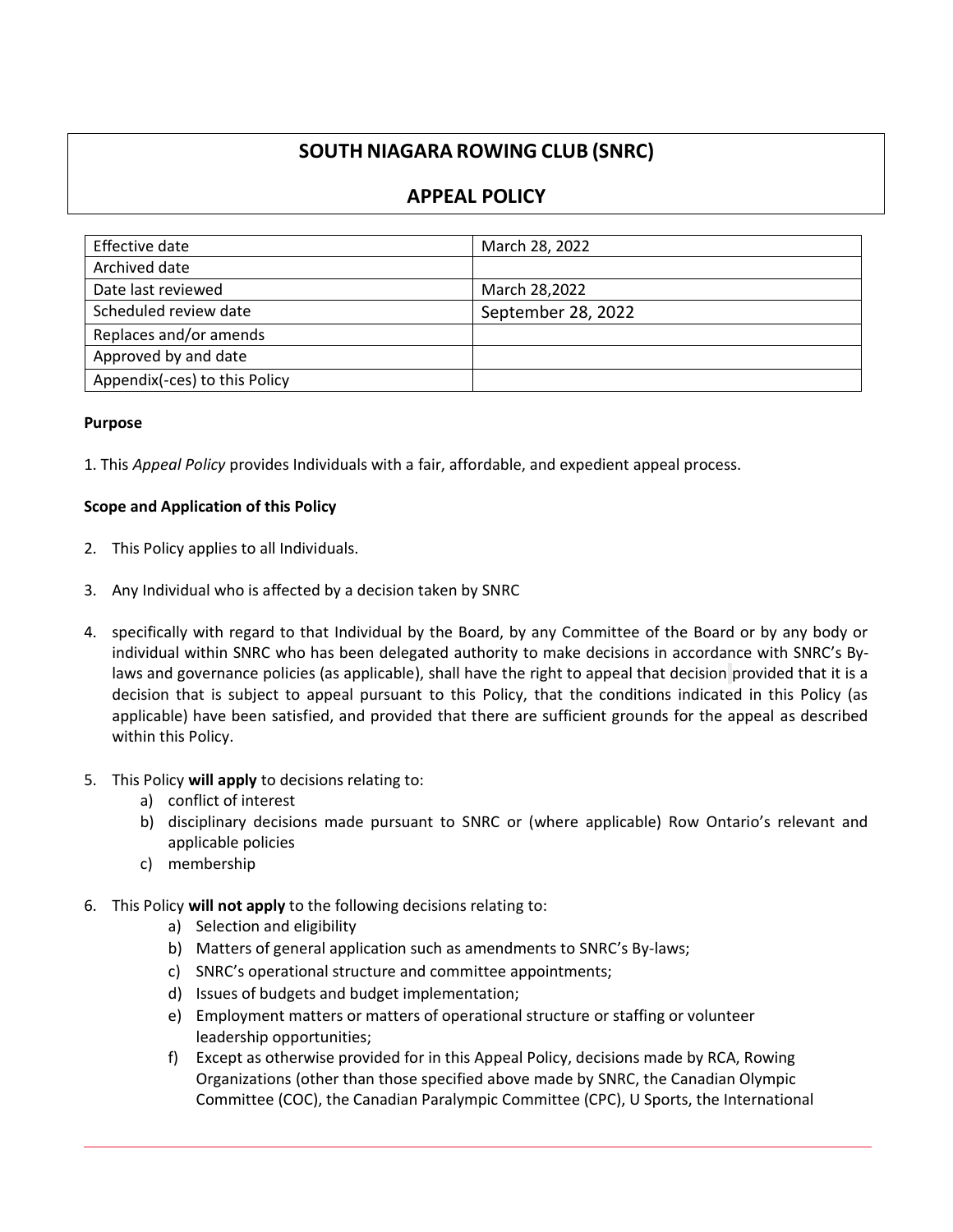Olympic Committee (IOC), the International Paralympic Committee (IPC), World Rowing or the Fédération Internationale du Sport Universitaire (FISU) or any other governing body, whether at the municipal or provincial level;

- g) Selection criteria, quotas, policies and procedures established by entities other than SNRC;
- h) Substance, content and establishment of club selection criteria;
- i) The Athlete Assistance Program (AAP) policies and procedures established by Sport Canada;
- j) Policy and procedures established by any other agency, association or organization external to SNRC;
- k) Infractions for doping offences, which are dealt with pursuant to the Canadian Anti-Doping Program, by the Canadian Centre for Ethics in Sport and World Rowing;
- l) Protests and appeals made under the RCA Rules of Racing;
- m) Contractual and employment matters between SNRC for which another dispute resolution process exists under the provisions of the applicable contract; or
- n) Settlements negotiated pursuant to the Row Ontario's *Dispute Resolution Policy*.

### **Timing of Appeal**

- 7. Individuals who wish to appeal a decision have ten (10) days from the date on which they received notice of the decision to submit to SNRC's President (or designate) the following:
	- a) Notice of the intention to appeal
	- b) Their contact information
	- c) Name of the Respondent and any Affected Parties, when known to the Appellant
	- d) Date the Appellant was advised of the decision being appealed
	- e) A copy of the decision being appealed, or description of the decision if a written document is not available
	- f) Grounds and detailed reasons for the appeal
	- g) All evidence that supports these grounds
	- h) Requested remedy or remedies
	- i) An administration fee of five hundred dollars (\$500), which will be refunded if the appeal is upheld
- 8. An Individual who wishes to initiate an appeal beyond the ten (10) day period may only do so if exceptional circumstances prevented them from filing their appeal within the deadline indicated in Section 6 above. Any such Individual must provide a written request stating the reasons for which they are seeking an exemption. The decision to allow, or not allow, an appeal outside of the ten (10) day period will be at the sole discretion of the Appeal Manager appointed by Row Ontario.

### **Grounds for Appeal**

- 9. A decision cannot be appealed on its merits alone or because an Individual (or Individuals) do not like or agree with a decision. An appeal may only be heard if there are sufficient grounds for appeal. Sufficient grounds include the Respondent:
	- a) Made a decision that it did not have the authority or jurisdiction (as set out in the Respondent's governing documents) to make;
	- b) Failed to follow its own procedures (as set out in the Respondent's governing documents);
	- c) Made a decision that was influenced by bias (where bias is defined as a lack of neutrality to such an extent that the decision-maker appears not to have considered other views); or
	- d) Made a decision that was grossly unreasonable or unfair.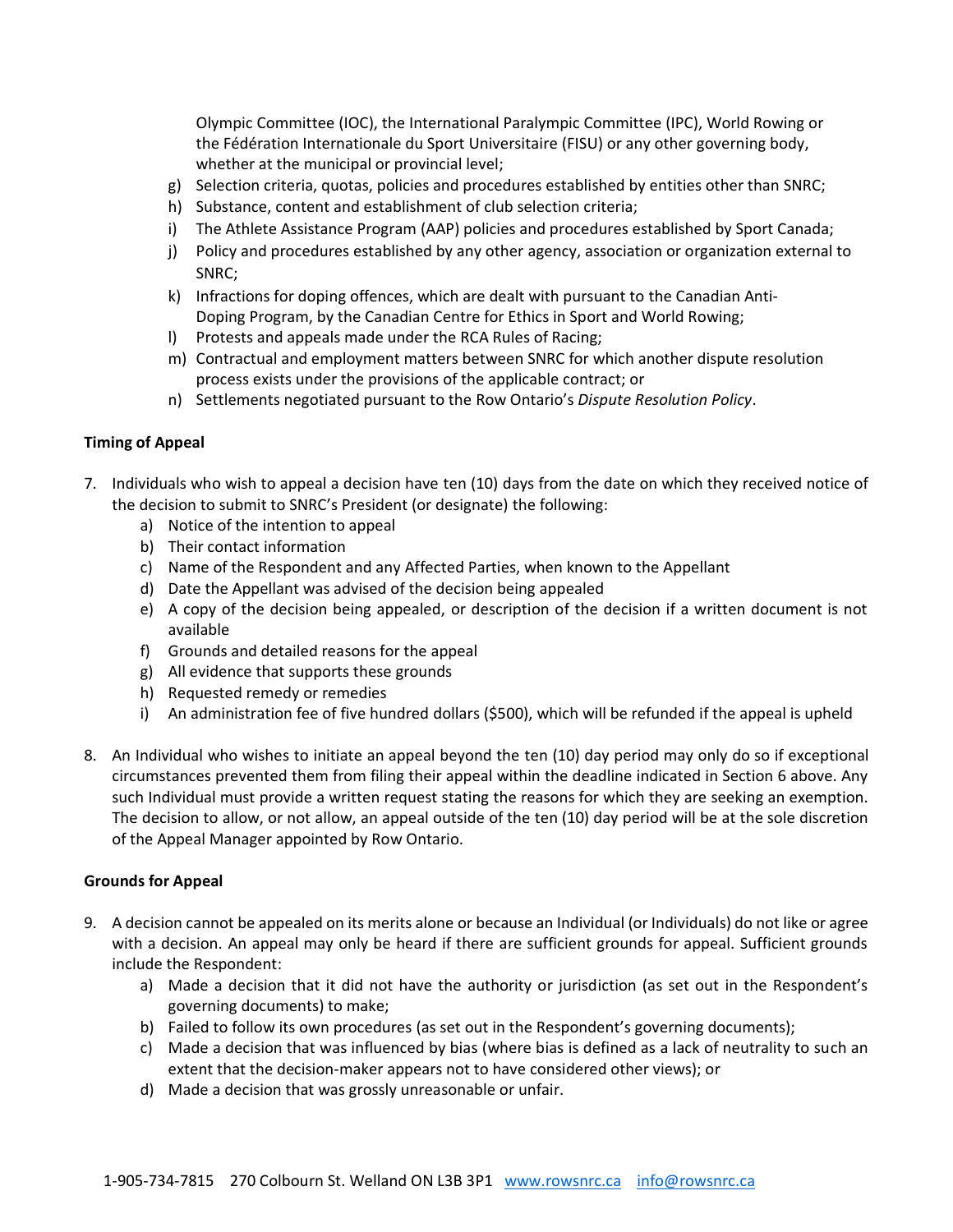10. The Appellant must demonstrate, on a balance of probabilities, that the Respondent has made a procedural error as described in Section 8 of this Policy and that this error had, or may reasonably have had, a material effect on the decision or decision-maker.

#### **Submitting an Appeal**

#### **Complaint Resolution Officer Decision – Clubs**

- 11. A decision made by a Club Complaint Resolution Officer following a request for reconsideration by one of the Parties pursuant to the *Harassment, Discipline and Complaints Policy* may be appealed to Row Ontario in accordance with this *Appeal Policy*, applied and modified according to the circumstances.
- 12. Row Ontario shall appoint an Appeal Manager and shall follow the process outlined below, applied and modified according to the circumstances.
- 13. Notwithstanding the aforementioned or any provision that says otherwise in this *Appeal Policy*, the Appeal Manager may only appoint a single member Appeal Panel and, unless Row Ontario agrees otherwise, any fees (for example, the mediator's fees) related to the use of the *Dispute Resolution Policy* shall be the responsibility of the Parties to the appeal and not the Club or Row Ontario.

#### **Discipline Panel Decision – Provincial Rowing Associations**

- 14. A decision made by a Row Ontario's discipline panel in relation to a matter heard pursuant to the *Harassment, Discipline and Complaints Policy* may be appealed before the Row Ontario's Appeal Panel in accordance with the terms of Row Ontario's *Appeal Policy*.
- 15. Row Ontario shall appoint an Appeal Manager and shall follow the process outlined in its *Appeal Policy*
- 16. Any decision by Row Ontario's Appeal Panel in relation to an appeal filed pursuant to the above shall be final and shall not be subject to any further appeal before the Sport Dispute Resolution Centre of Canada (SDRCC), unless the original Parties to the appeal seize the SDRCC on a fee-for-service basis.

#### **Other decisions**

17. Any other SNRC decision relating to the matters that fall within this policy as listed above may be appealed in accordance with this Policy.

#### **Screening of Appeal**

- 18. For appeals filed pursuant to Section 13 above, Row Ontario will appoint an independent Appeal Manager (who must not be in a conflict of interest or have any direct relationship with the Parties) who has the following responsibilities:
	- a) To determine if the appeal falls under the scope of this Policy
	- b) To determine if the appeal was submitted in a timely manner
	- c) To decide whether there are sufficient grounds for the appeal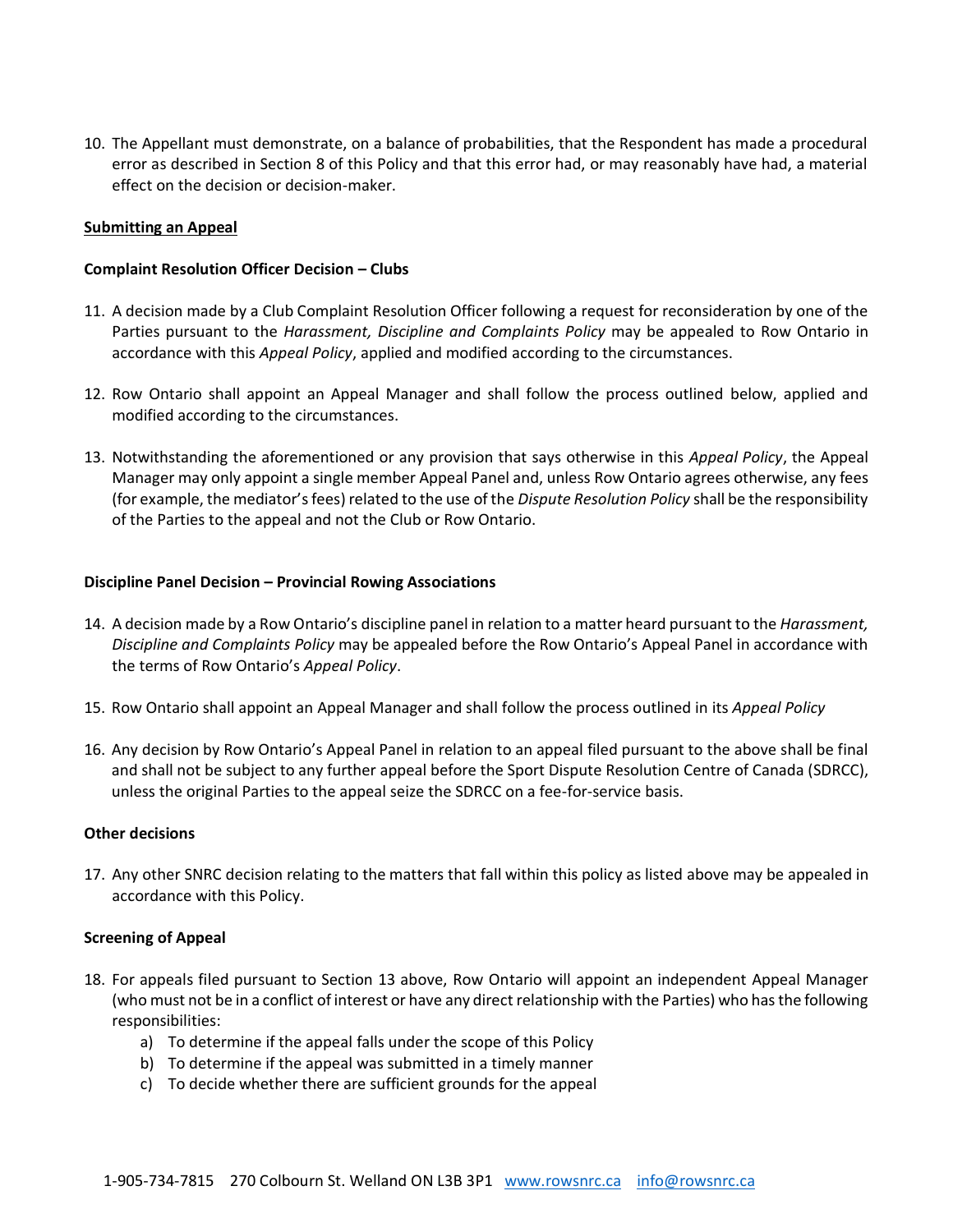- 19. If the Appeal Manager denies the appeal on the basis of insufficient grounds, because it was not submitted in a timely manner, or because it did not fall under the scope of this Policy, the Appellant will be notified, in writing, of the reasons for this decision.
- 20. If the Appeal Manager accepts an appeal because it falls under the scope of this Policy, there are sufficient grounds and it was submitted in a timely manner, the Appeal Manager will notify the Parties of their decision in writing and will follow the steps described hereunder.

#### **Appointment of Appeal Panel**

- 21. If an appeal is accepted, the Appeal Manager will appoint an appeal panel which shall consist of a single member to hear the appeal. However, at the discretion of the Appeal Manager, an appeal panel composed of three members may be appointed to hear the appeal. In this event, the Appeal Manager will appoint one of the panel's members to serve as the chair.
- 22. When appointing the appeal panel, the Appeal Manager must select individuals who are impartial, free from any real or perceived conflict of interest (and who shall remain so until a final decision has been rendered or the proceedings have otherwise finally terminated), and who do not have any direct relationship with any of the Parties. Although not a strict requirement, the Appeal Manager should attempt to appoint individuals to the appeal panel who have a legal background and who understand the sport of rowing. When justified by the circumstances, the Appeal Manager may appoint individuals to the appeal panel who have specific areas of expertise that would assist in resolving the matter.

#### **Determination of Affected Parties**

23. In order to confirm the identification of any Affected Parties, the Appeal Manager will engage SNRC. The Appeal Manager may determine whether a party is an Affected Party in their sole discretion.

#### **Procedure for Appeal Hearing**

- 24. The Appeal Manager shall notify the Parties that the appeal will be heard. The Appeal Manager, in collaboration with the appeal panel, shall then decide the format under which the appeal will be heard. This decision is at the sole discretion of the Appeal Manager and may not be appealed.
- 25. If a Party chooses not to participate in the hearing, the hearing will proceed in any event.
- 26. The format of the hearing may involve an oral in-person hearing, an oral hearing by telephone or other electronic means, a hearing based on a review of documentary evidence submitted in advance of the hearing, a hearing based on documentary submissions alone, or a combination of these methods. The hearing will be governed by the procedures that the Appeal Manager and the appeal panel deem appropriate in the circumstances, provided that:
	- a) The hearing will be held in a timely manner within a timeline determined by the Appeal Manager
	- b) The Parties will be given reasonable notice of the day, time and place of an oral in-person hearing or oral hearing by telephone or electronic communications.
	- c) Copies of any written documents which the Parties wish to have the appeal panel consider will be provided to all Parties in advance of the hearing
	- d) The Parties may be accompanied by a representative, advisor, or legal counsel at their own expense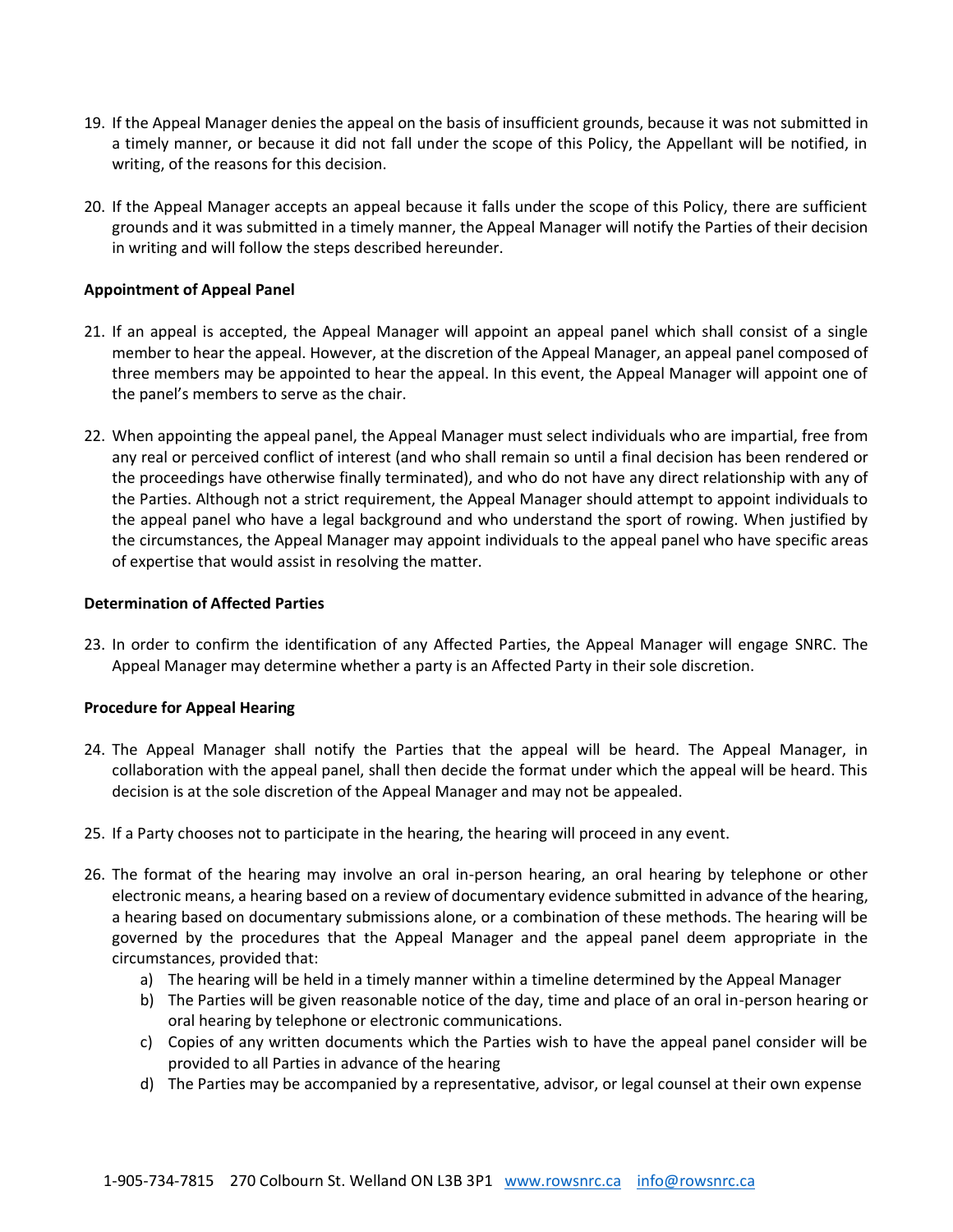- e) The appeal panel may request that any other individual participate and give evidence at an oral inperson hearing or oral hearing by telephone or electronic communications.
- f) The appeal panel may allow as evidence at the hearing any oral evidence and document or thing relevant to the subject matter of the appeal, but may exclude such evidence that is unduly repetitious and shall place such weight on the evidence as it deems appropriate
- g) Any Affected Party shall be permitted to make submissions and file evidence before the appeal panel. The appeal panel's decision is binding on any Affected Party The decision to uphold or reject the appeal will be by a majority vote of the appeal panel members, except in cases where the panel consists of a single member
- 27. In fulfilling its duties, the appeal panel may obtain independent advice.

### **Appeal Decision**

- 28. The appeal panel shall issue its decision, in writing and with reasons, within fourteen (14) days after the hearing's conclusion. In making its decision, the appeal panel will have no greater authority than that of the original decision-maker. The appeal panel may decide to:
	- a) Reject the appeal and confirm the decision being appealed
	- b) Uphold the appeal, in whole or in part, and refer the matter back to the initial decision-maker for a new decision
	- c) Uphold the appeal, in whole or in part, and vary the decision
	- d) Determine whether costs of the appeal, excluding legal fees and legal disbursements of any Parties, may be assessed against any Party. In assessing costs, the appeal panel will take into account the nature and amount of the costs, the outcome of the appeal, the conduct of the Parties, and the Parties' respective financial resources
- 29. The appeal panel's written decision, with reasons, will be distributed to all Parties, the Appeal Manager, SNRC, Row Ontario and RCA. In extraordinary circumstances, the appeal panel may first issue a verbal or summary decision soon after the hearing's conclusion, with the full written decision to be issued thereafter. The decision will be considered a matter of public record unless a Party otherwise makes a request to the appeal panel and the panel orders that the decision, in whole or in part, remain confidential.
- 30. The appeal panel's decision is final and binding on the Parties, subject to their right to appeal the decision before the SDRCC in accordance with the Canadian Sport Dispute Resolution Code and Section 15 above.

### **Timelines**

31. If the circumstances of the appeal are such that adhering to the timelines outlined by this Policy will not allow a timely resolution to the appeal, the Appeal Manager and/or Panel may direct that these timelines be revised.

### **Confidentiality**

32. The appeals process is confidential and involves only the Parties, the Appeal Manager, the panel, any independent advisors to the panel, and, if permitted by the panel to attend as an observer (if not a Party), SNRC. Once initiated and until a decision is released, none of the Parties will disclose confidential information to any person not involved in the proceedings.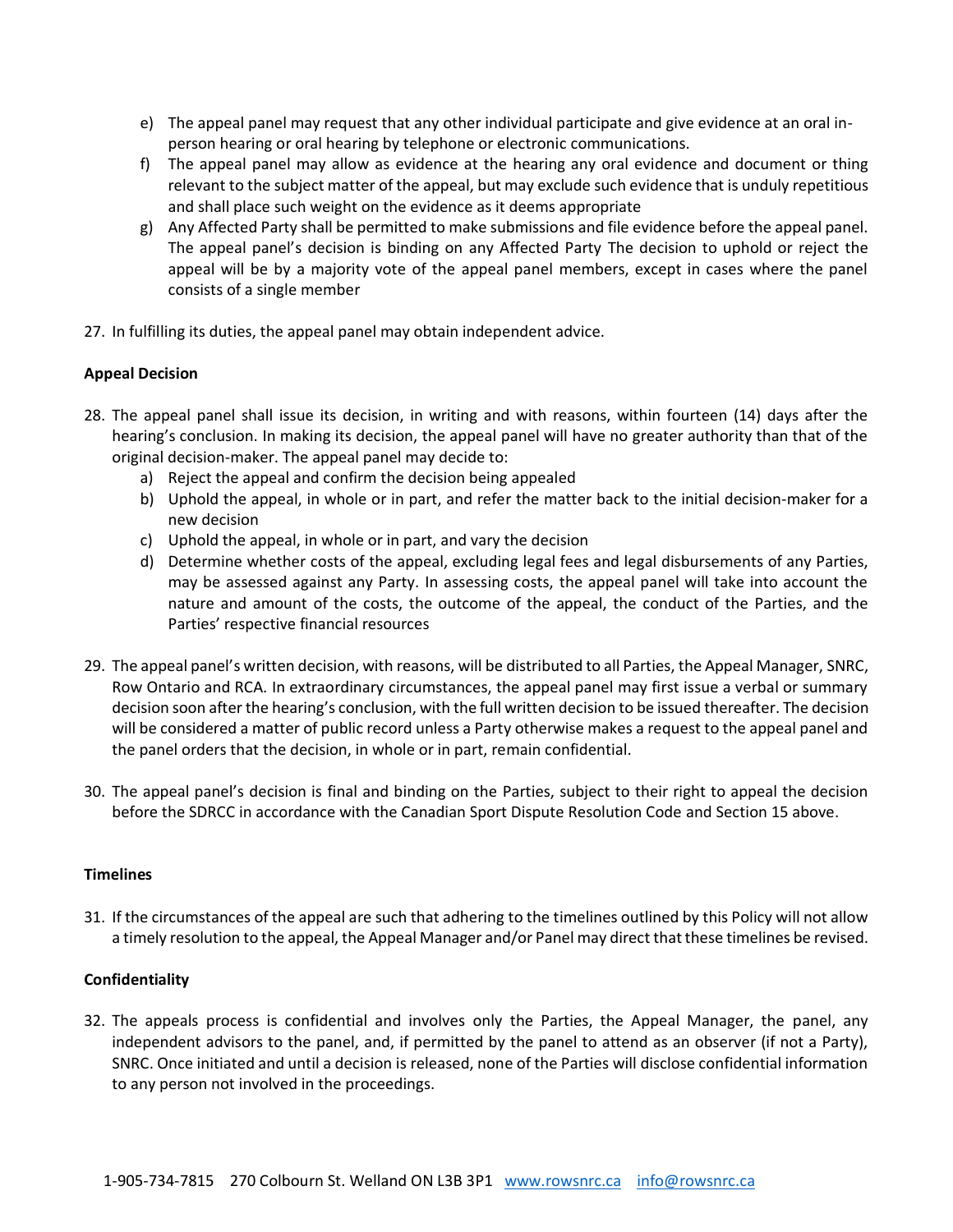33. Any failure to respect the aforementioned confidentiality requirement may result in disciplinary action being taken against the Individual(s) in accordance with SNRC's relevant and applicable policies.

#### **Final and Binding**

34. No action or legal proceeding will be commenced against SNRC or Individuals in respect of a dispute, unless SNRC has refused or failed to provide or abide by the dispute resolution process and/or appeal process as set out in governing documents.

#### **Privacy**

- 35. The collection, use and disclosure of any personal information pursuant to this Policy is subject to SNRC's Privacy Policy.
- 36. SNRC, Row Ontario or any of their delegates pursuant to this Policy (i.e., Appeal Manager, appeal panel), shall comply with SNRC's Privacy Policy in the performance of their services under this Policy.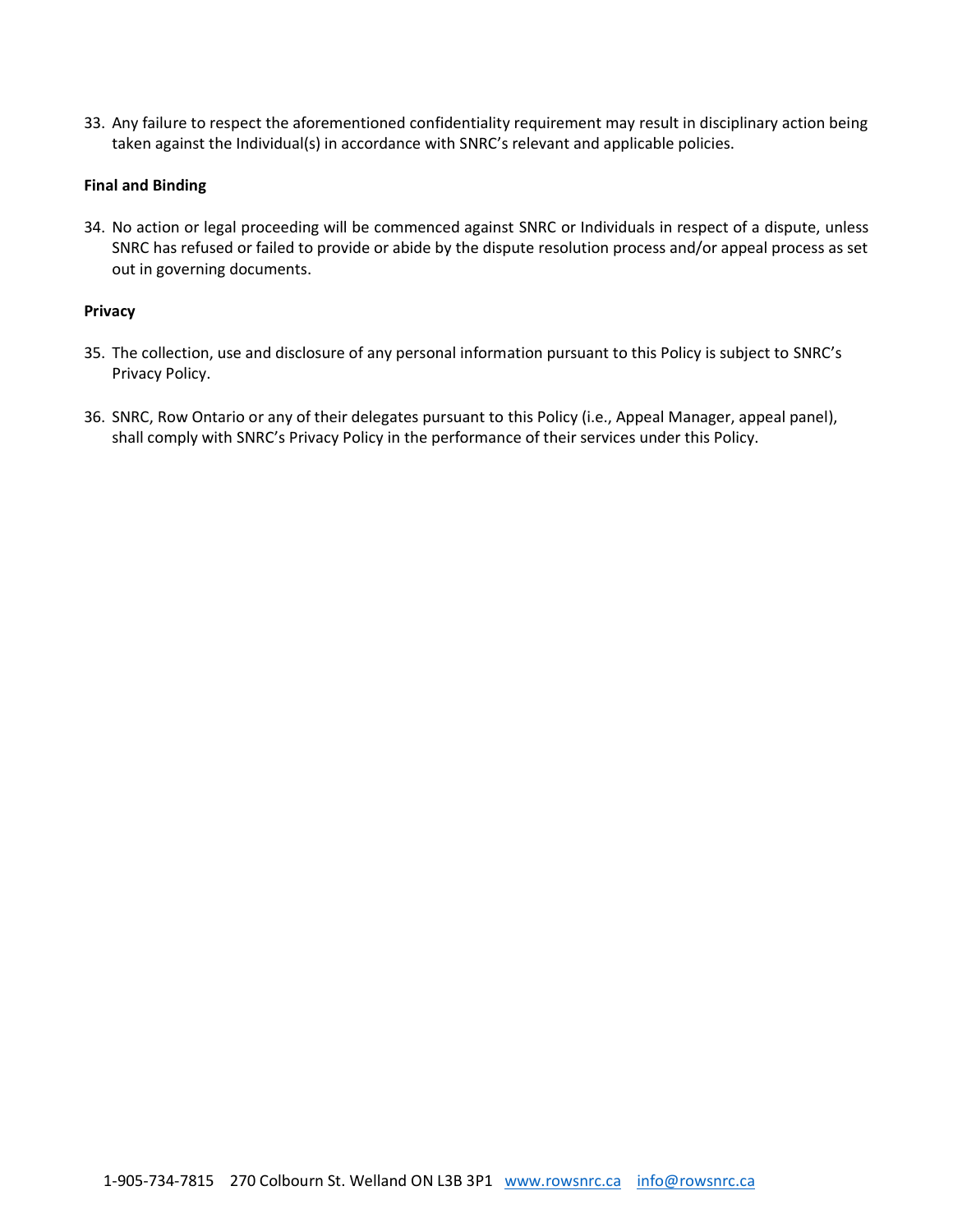## **SOUTH NIAGARA ROWING CLUB (SNRC)**

## **SOCIAL MEDIA POLICY**

<span id="page-39-0"></span>

| Effective date                | March 28, 2022     |
|-------------------------------|--------------------|
| Archived date                 |                    |
| Date last reviewed            | March 28, 2022     |
| Scheduled review date         | September 28, 2022 |
| Replaces and/or amends        |                    |
| Approved by and date          |                    |
| Appendix(-ces) to this Policy |                    |

### **Preamble**

1. SNRC is aware that Individual interaction and communication occurs frequently on Social Media. SNRC cautions Individuals that any conduct falling short of the standard of behaviour required by this *Social Media Policy* and the *Code of Conduct and Ethics* may be subject to the disciplinary sanctions identified within the *Harassment, Discipline and Complaints Policy*.

### **Application of this Policy**

2. This Policy applies to all Individuals and SNRC.

### **Conduct and Behaviour**

- 3. For the avoidance of doubt, the following Social Media conduct may be subject to disciplinary action in accordance with the *Harassment, Discipline and Complaints Policy*:
	- a) Posting a disrespectful, hateful, harmful, disparaging, insulting, or otherwise negative comment on a Social Medium that is directed at an Individual, at SNRC, RCA, at other Rowing Organizations, or at other individuals connected with SNRC, RCA or other Rowing Organizations
	- b) Posting a picture, altered picture, or video on a Social Medium that is harmful, disrespectful, insulting, or otherwise offensive, and that is directed at an Individual, at SNRC, RCA, at another Rowing Organization, or at other individuals connected with SNRC, RCA or other Rowing Organizations
	- c) Creating or contributing to a Facebook group, webpage, Instagram account, Twitter feed, blog, or online forum devoted solely or in part to promoting negative or disparaging remarks or commentary about SNRC, RCA or other Rowing Organizations, their stakeholders, or their reputation
	- d) Inappropriate personal or sexual relationships over a Social Medium between Individuals who have a Power Imbalance in their interactions, such as between Athletes and coaches, Directors and Officers, Committee members and staff, umpires, officials and Athletes, etc.
	- e) Any instance of cyber-bullying or cyber-harassment between one Individual and another Individual, where incidents of cyber-bullying and cyber-harassment can include but are not limited to the following conduct on any Social Medium, via text-message, or via email: regular insults, negative comments, vexatious or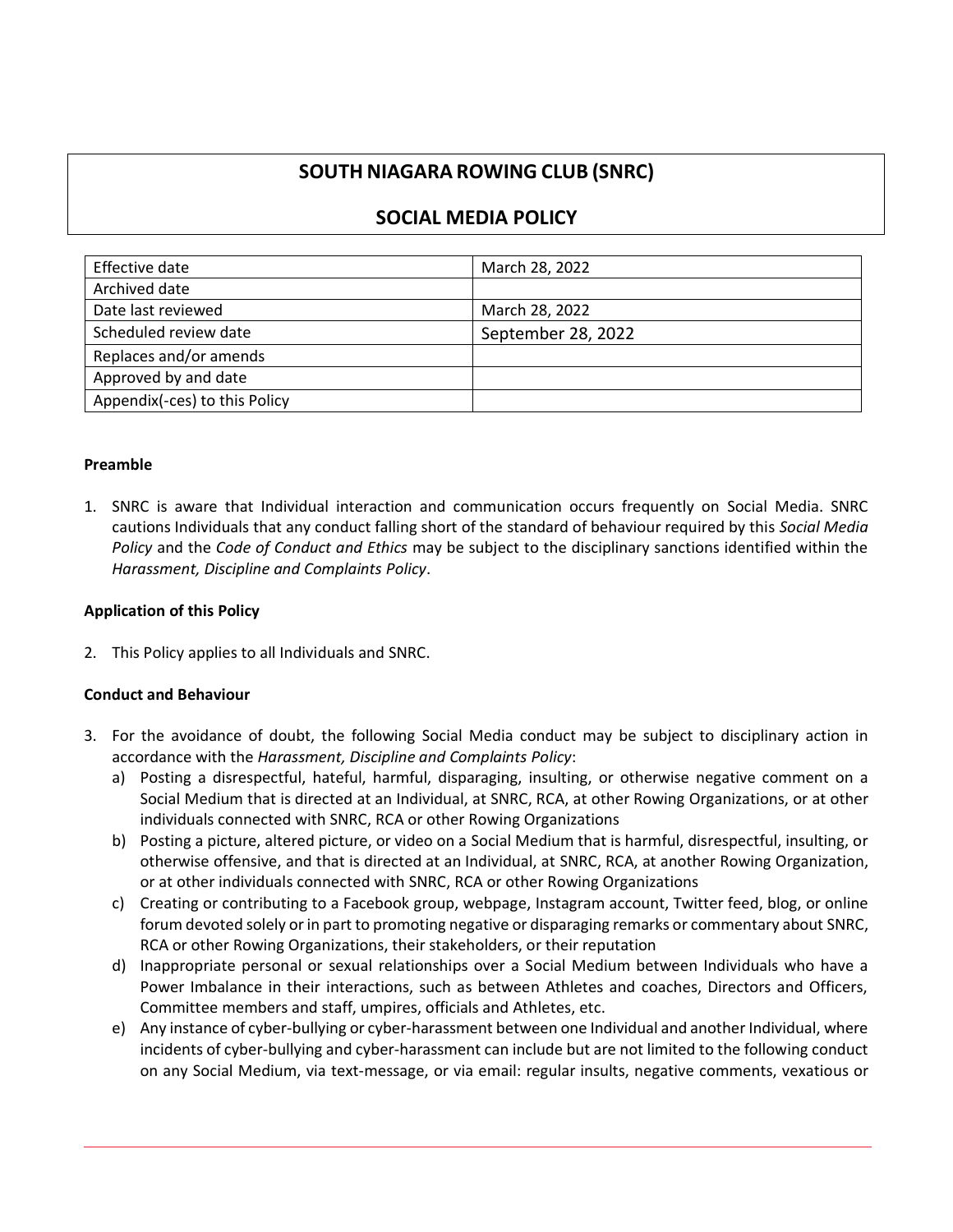unwelcome behaviour, pranks or jokes, threats, posing as another person, spreading rumours or lies, or other harmful behaviour.

4. All conduct and behaviour occurring on Social Media may be Reported pursuant to the *Harassment, Discipline and Complaints Policy*.

#### **Individuals' Responsibilities**

- 5. Individuals acknowledge that their Social Media activity may be viewable and viewed by anyone, including SNRC, RCA, other Rowing Organizations or other Individuals.
- 6. If SNRC, RCA or another Rowing Organization unofficially engages with an Individual in Social Media (such as by retweeting a tweet or sharing a photo on Facebook) the Individual may, at any time, ask SNRC, RCA or the Rowing Organization to cease this engagement.
- 7. When using Social Media, an Individual must model appropriate behaviour befitting the Individual's role and status in connection with SNRC, RCA or a Rowing Organization.
- 8. Removing content from Social Media after it has been posted (either publicly or privately) does not excuse the Individual from being subject to the *Harassment, Discipline and Complaints Policy.*
- 9. An Individual who believes that another Individual's Social Media activity is inappropriate or may violate the policies and procedures of SNRC should Report the matter in the manner outlined by the *Harassment, Discipline and Complaints Policy*.

#### **Privacy**

10. The collection, use and disclosure of any personal information pursuant to this Policy is subject to SNRC's Privacy Policy.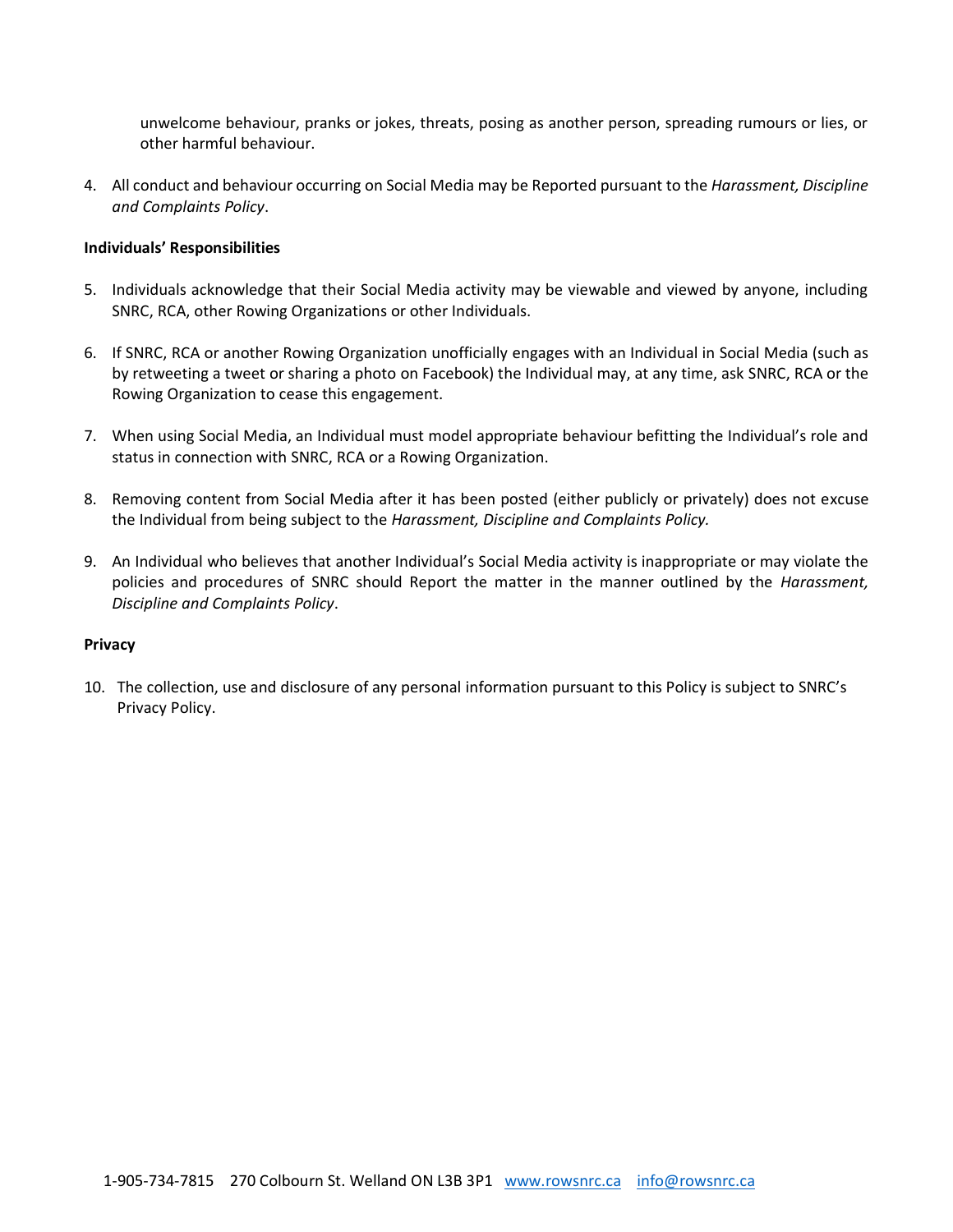## **SOUTH NIAGARA ROWING CLUB (SNRC)**

## **SCREENING POLICY**

<span id="page-41-0"></span>

| Effective date                | March 28, 2022                             |  |
|-------------------------------|--------------------------------------------|--|
| Archived date                 |                                            |  |
| Date last reviewed            | March 28, 2022                             |  |
| Scheduled review date         | September 28, 2022                         |  |
| Replaces and/or amends        |                                            |  |
| Approved by and date          |                                            |  |
| Appendix(-ces) to this Policy | Appendix A – Screening Requirements Matrix |  |

### **Preamble**

1. Rowing Canada Aviron (RCA) and Rowing Organizations understand that screening personnel and volunteers is a vital part of providing a safe sporting environment and has become a common practice amongst sport organizations that provide programs and services to the Canadian sport community, and specifically within rowing clubs and associations.

### **Application of this Policy**

- 2. This Policy applies to all individuals whose position with SNRC is one of trust or authority which may relate to, at a minimum, finances, supervision, or Vulnerable Individuals.
- 3. Not all individuals associated with SNRC will be required to obtain a criminal record check or submit screening documents because not all positions pose a risk of harm to SNRC, RCA, Rowing Organizations, or participants. Individuals will be subject to the screening requirements described in the Screening Requirements Matrix found in **Appendix A** of this Policy and shall comply with the screening application requirements as detailed therein. Regardless of previous involvement with SNRC should an Individual look to take on a new role at any time that falls in a different category within Appendix A, they will be required to ensure SNRC is provided with any new screening documents associated with that new role. For any information on how to obtain a Police Record Check, please consult the Row Ontario Safe Sport webpage.

### **Screening Committee**

- 4. The implementation of this Policy is the responsibility of a Screening Committee appointed by SNRC for all screening applications received pursuant to this Policy. The Screening Committee will possess the requisite skills, knowledge, and abilities to accurately assess screening documents and to render decisions under this Policy.
- 5. The Screening Committee will carry out its duties in accordance with the terms of this Policy.
- 6. The Screening Committee is responsible for reviewing all documents submitted with a screening application and based on the review, making decisions regarding the related appropriateness of individuals filling positions within SNRC. In carrying out its duties, the Screening Committee may consult with independent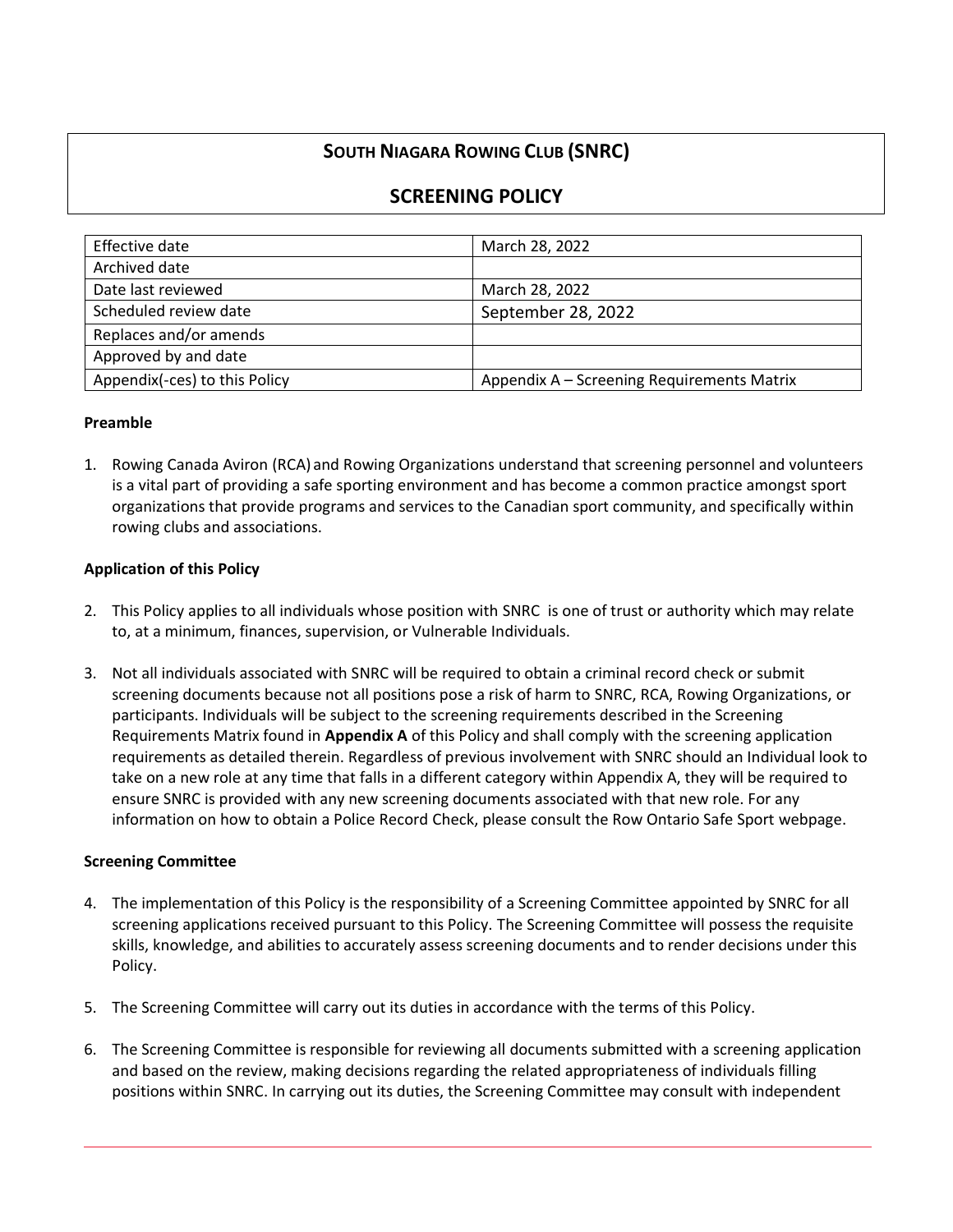experts including Row Ontario's Screening Committee, lawyers, police, risk management consultants, volunteer screening specialists, or any other person, provided that all documents are maintained strictly confidential.

#### **Screening Requirements**

- 7. A Screening Requirements Matrix is provided as **Appendix A**. All individuals must comply with the requirements detailed therein when first engaged by SNRC and shall respect the renewal requirements indicated below. Upon this policy becoming effective all current Individuals will be reviewed, and any gaps in SNRC's screening records will be addressed within a six-month period.
- 8. If an individual subsequently receives a charge, conviction for, or is found guilty of an offense they will report this circumstance immediately to SNRC. Additionally, the individual will inform the relevant organization of any changes in their circumstance that would alter their original responses in their Screening Disclosure Form as part of their original Screening Disclosure Form agreement.
- 9. If SNRC learns that an individual has provided false, inaccurate, or misleading information, the individual will immediately be removed from their position and may be subject to further discipline in accordance with the *Harassment, Discipline and Complaints Policy.* For any individual employed by SNRC providing false or inaccurate information is considered willful misconduct and disobedience that is not trivial which has not been condoned by SNRC and may result in termination without notice.

### **Procedure**

- 10. Individuals must submit the screening documents indicated in Appendix A, according to the category in which they fall, as designated by the President (or designate) to the Screening Committee. Note for the sake of this policy, current is defined as within six months of the date of submission. For those Individuals requiring Vulnerable Sector Checks, SNRC will provide a letter to be able to access a Vulnerable Sector Check for the position sought as required. Any information submitted shall be subject to SNRC's Privacy Policy, as applicable, will only be viewed on a need-to-know basis, and will be protected in accordance with the relevant and applicable privacy legislation.
- 11. All positions are conditional on both the completion of the indicated screening activities in Appendix A as well as an acceptance of the results of those activities. An Individual who refuses or fails to provide the necessary screening documents, or makes an incomplete application, will be ineligible for the position sought. The Individual will be informed by the Screening Committee that their application and/or position will not proceed until such time as the screening documents are submitted.
- 12. SNRC understands that there may be delays in receiving the results of Police Record Check. At its discretion, SNRC may permit the individual to participate in the role during the delay, provided that the individual demonstrates that they have initiated the Police Record Check process. This permission may be withdrawn at any time and for any reason.
- 13. SNRC recognizes that different information will be available depending on the type of screening document that the individual has submitted. For example, some reports may show details of a specific offense, or not, and/or others may be returned with specific information or simply a notification indicating 'cleared' or 'not cleared'. The Screening Committee will use its expertise and discretion when making decisions based on the screening documents that have been submitted.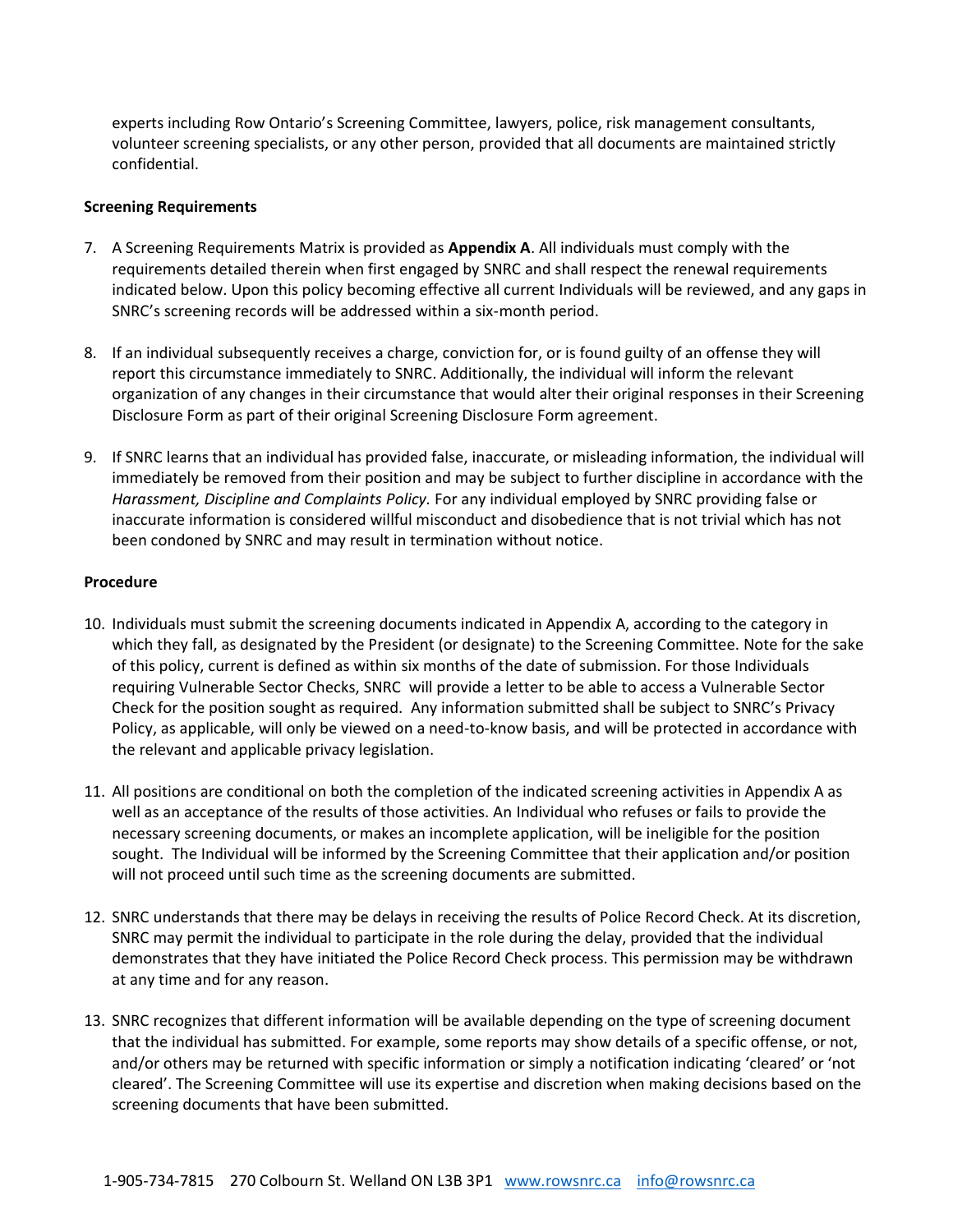- 14. The Screening Committee will review all screening documents for all Level 1 and Level 2 candidates, including supporting documents and shall make a decision as indicated below. For Level 3 screening applications, the Screening Committee will only review cases where the individual has made a declaration in their declaration form that may impact whether they can participate in the desired position.
- 15. Following the review of any Level 1 and Level 2 screening applications, the Screening Committee will decide whether:
	- a) The individual has passed screening and may participate in the desired position;
	- b) The individual has passed screening and may participate in the desired position with conditions;
	- c) The individual has not passed screening and may not participate in the desired position; or
	- d) More information is required from the individual.
- 16. In making its decision, and where relevant, the Screening Committee will consider all the relevant information from all documents including the type of offense, date of offense, and relevance of the offense to the position sought.
- 17. The Screening Committee must decide that an individual has not passed screening if the screening documentation reveals any of the following:
	- a) If imposed in the last three years:
		- i. Any offense involving the use of a motor vehicle (including speeding tickets for excessive speeding), including, but not limited to, impaired driving (unless the individual's role does not involve driving)
		- ii. Any offense for trafficking and/or possession of drugs and/or narcotics
		- iii. Any offense involving conduct against public morals
	- b) If imposed in the last ten years:
		- i. Any crime of violence including but not limited to, all forms of assault
		- ii. Any offense involving a minor or minors
		- iii. Any offense involving theft or fraud
	- c) If imposed at any time:
		- i. An individual's conviction for any of the following *Criminal Code* offenses:
			- a. Any offense of physical or psychological violence
			- b. Any crime of violence including but not limited to, all forms of assault
			- c. Any offense involving trafficking of illegal drugs
			- d. Any offense involving the possession, distribution, or sale of any child-related pornography
			- e. Any sexual offense

### **Conditions and Monitoring**

18. Excluding the incidents above which, if revealed, would cause the individual to not pass screening, the Screening Committee may determine that incidents revealed on an individual's screening documents may allow the individual to pass the screening process and participate in a desired position with *conditions* imposed. The Screening Committee may apply and remove conditions at its discretion and will determine the means by which adherence to conditions may be monitored.

### **Young People**

- 19. When screening Minors, SNRC will:
	- a) Not require the Minor to obtain Police Record Check; and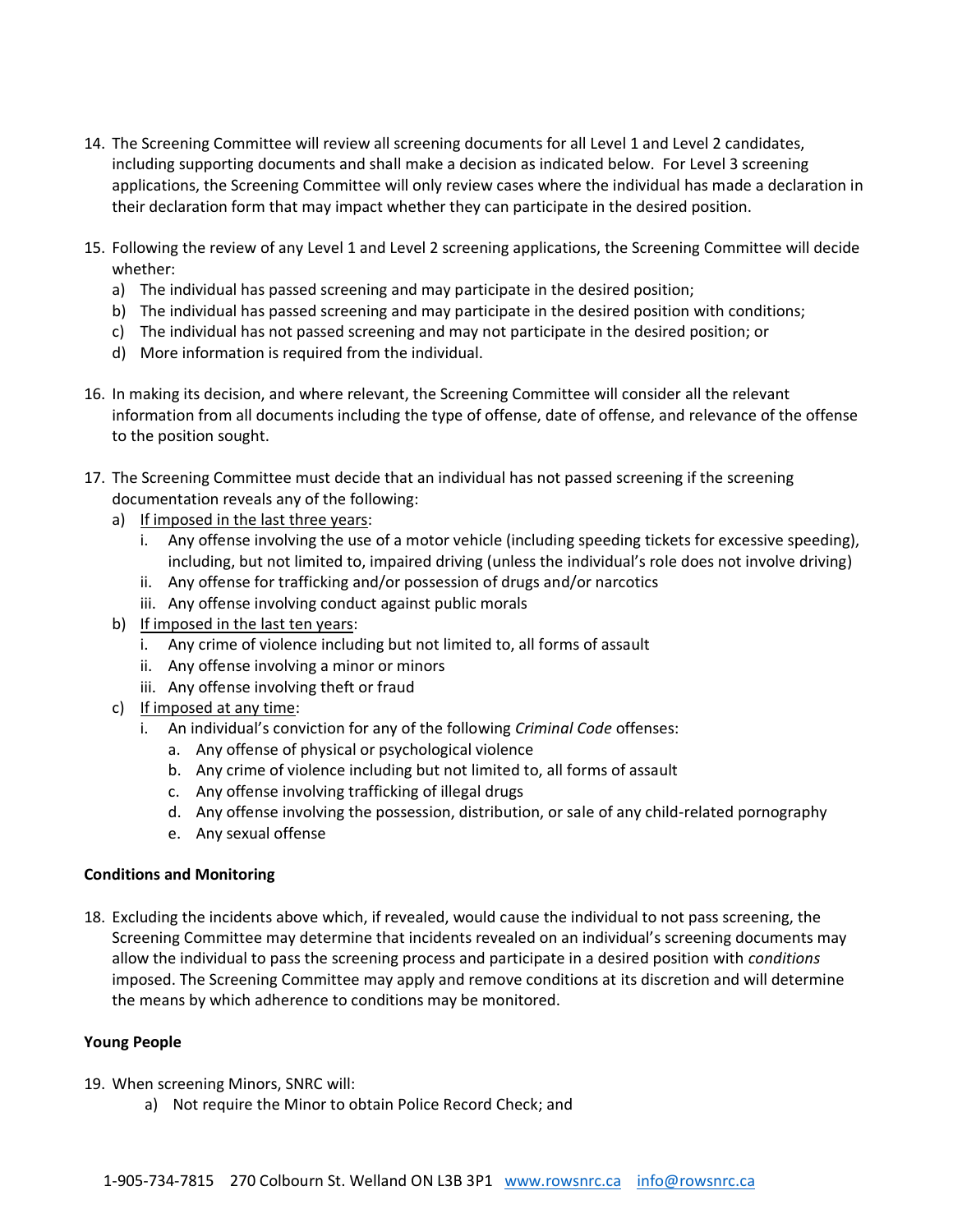- b) In lieu of obtaining a Police Record Check, require the Minor to submit up to two (2) additional references.
- 20. Notwithstanding the above, SNRC may ask a Minor to obtain a Police Record Check if the organization suspects the Minor has an adult conviction and therefore has a criminal record. In these circumstances, the organization will be clear in its request that it is not asking for the Minor's youth record. SNRC understands that they may not request to see a Minor's youth record.

#### **Renewal**

- 21. Unless the Screening Committee determines, on a case-by-case basis, to modify the submission requirements, individuals who are required to submit a Police Record Check, Screening Disclosure Form, or Screening Renewal Form, are required to submit the documents as follows:
	- a) A Criminal Record and Judicial Matters Check every three years
	- b) A Screening Disclosure Form every three years
	- c) A Screening Renewal Form every year
	- d) A Vulnerable Sector Check once
- 22. The Screening Committee may request that an individual provide any of the above documents at any time. Such request will be in writing and reasons will be provided for the request.

#### **Records**

- 23. All records will be maintained in a confidential manner and will not be disclosed to others except as required by law, or for use in legal, quasi-legal, or disciplinary proceedings. This includes protecting all records in accordance with the relevant and applicable privacy legislation.
- 24. The records kept as part of the screening process include but are not limited to:
	- a) Documentation that the Individual's Criminal Record Check was seen
	- b) An individual's Screening Disclosure Form (for a period of three years)
	- c) An individual's Screening Renewal Form (for a period of one year)
	- d) Records of any conditions attached to an individual's registration by the Screening Committee
	- e) Records of any discipline applied to any individual by RCA, by a Rowing Organization, or by another sport organization

#### **Privacy**

- 25. The collection, use and disclosure of any personal information pursuant to this Policy is subject to SNRC's Privacy Policy.
- 26. SNRC or any of its delegates pursuant to this Policy (i.e., Screening Committee), shall comply with SNRC's Privacy Policy in the performance of their services under this Policy.